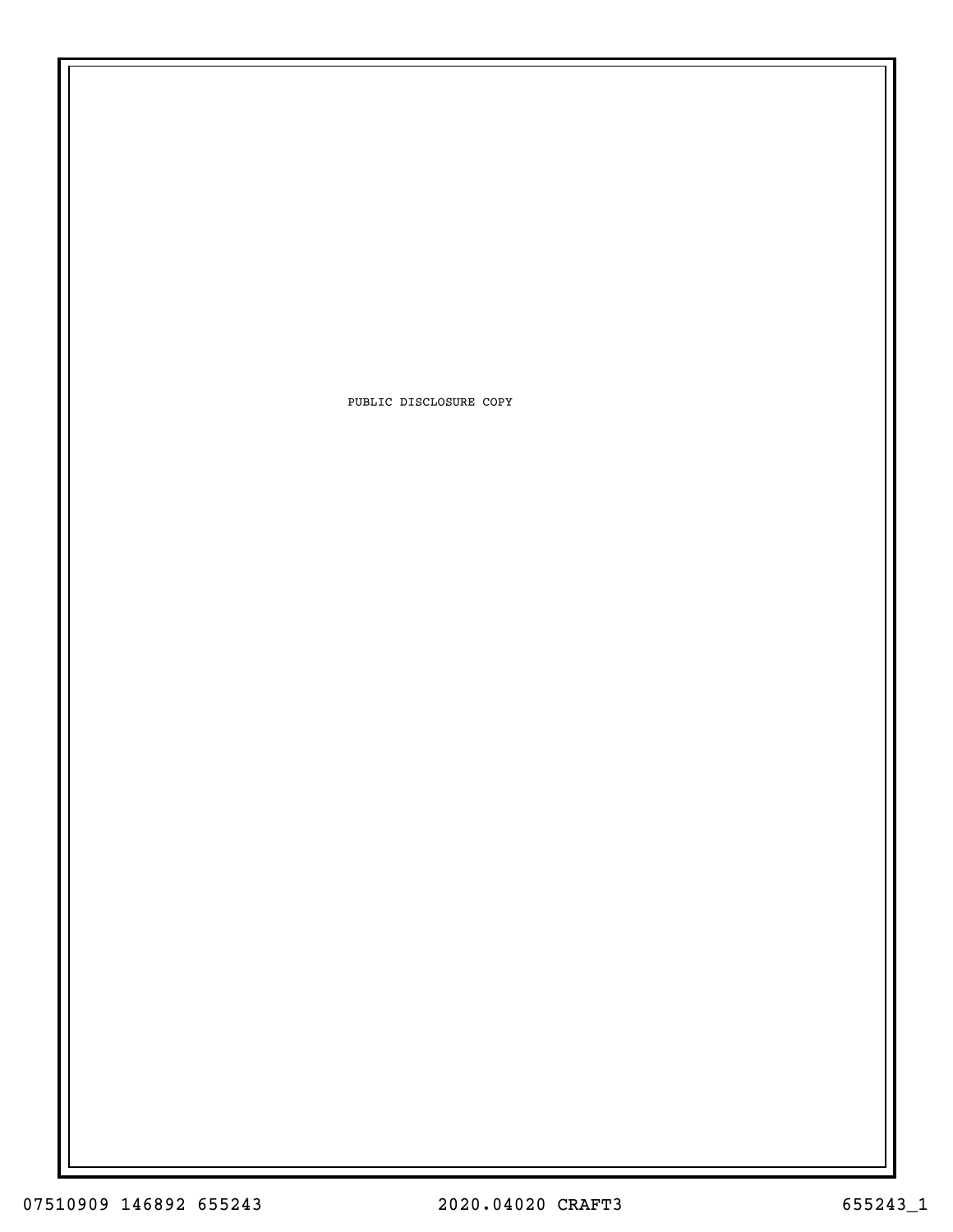| -orm |  |
|------|--|

Department of the Treasury Internal Revenue Service

## **Return of Organization Exempt From Income Tax** \*\* PUBLIC DISCLOSURE COPY \*\*

**Under section 501(c), 527, or 4947(a)(1) of the Internal Revenue Code (except private foundations) 2020**

**| Do not enter social security numbers on this form as it may be made public.**

**| Go to www.irs.gov/Form990 for instructions and the latest information. Inspection**



|                         |                             | A For the 2020 calendar year, or tax year beginning                                                                                       | and ending                |                                                                       |                                          |
|-------------------------|-----------------------------|-------------------------------------------------------------------------------------------------------------------------------------------|---------------------------|-----------------------------------------------------------------------|------------------------------------------|
| В                       | Check if<br>applicable:     | <b>C</b> Name of organization                                                                                                             |                           | D Employer identification number                                      |                                          |
|                         | Address<br>change           | CRAFT3                                                                                                                                    |                           |                                                                       |                                          |
|                         | Name<br>change              | Doing business as                                                                                                                         |                           | 91-1662698                                                            |                                          |
|                         | Initial<br>return           | Number and street (or P.O. box if mail is not delivered to street address)                                                                | <b>E</b> Telephone number |                                                                       |                                          |
|                         | Final<br>return/            | 42 7TH STREET                                                                                                                             | $888 - 231 - 2170$        |                                                                       |                                          |
|                         | termin-<br>ated             | City or town, state or province, country, and ZIP or foreign postal code                                                                  |                           | G Gross receipts \$                                                   | 28, 281, 569.                            |
|                         | Amended<br>Ireturn          | ASTORIA, OR 97103                                                                                                                         |                           | $H(a)$ is this a group return                                         |                                          |
|                         | Applica-<br>tion<br>pending | F Name and address of principal officer: ADAM ZIMMERMAN<br>54 SW YAMHILL STREET, PORTLAND, OR 97204                                       |                           | for subordinates?<br>$H(b)$ Are all subordinates included? $\Box$ Yes | $Yes \boxed{X}$ No<br>  No               |
|                         |                             | Tax-exempt status: $X \mid 501(c)(3)$<br>$4947(a)(1)$ or<br>$501(c)$ (<br>$\sqrt{\frac{1}{1}}$ (insert no.)                               | 527                       |                                                                       | If "No," attach a list. See instructions |
|                         |                             | J Website: WWW.CRAFT3.ORG                                                                                                                 |                           | $H(c)$ Group exemption number $\blacktriangleright$                   |                                          |
|                         |                             | K Form of organization: X Corporation<br>Other $\blacktriangleright$<br>Trust<br>Association                                              |                           | L Year of formation: 1994                                             | M State of legal domicile: WA            |
| Part I                  |                             | Summary                                                                                                                                   |                           |                                                                       |                                          |
|                         | 1.                          | Briefly describe the organization's mission or most significant activities: TO STRENGTHEN ECONOMIC,                                       |                           |                                                                       |                                          |
|                         |                             | ECOLOGICAL AND FAMILY RESILIENCE IN PACIFIC NORTHWEST COMMUNITIES.                                                                        |                           |                                                                       |                                          |
| Activities & Governance | $\mathbf{2}$                | Check this box $\blacktriangleright$  <br>if the organization discontinued its operations or disposed of more than 25% of its net assets. |                           |                                                                       |                                          |
|                         | з                           | Number of voting members of the governing body (Part VI, line 1a)                                                                         |                           | 3                                                                     | 11                                       |
|                         | 4                           |                                                                                                                                           |                           | 4                                                                     | 11                                       |
|                         | 5                           |                                                                                                                                           |                           | 5                                                                     | 76                                       |
|                         | 6                           |                                                                                                                                           |                           | 6                                                                     | 14                                       |
|                         |                             |                                                                                                                                           |                           | 7a                                                                    | $\mathbf{0}$ .                           |
|                         |                             |                                                                                                                                           |                           | 7b                                                                    | $\mathbf{0}$ .                           |
|                         |                             |                                                                                                                                           |                           | <b>Prior Year</b>                                                     | <b>Current Year</b>                      |
|                         | 8                           | Contributions and grants (Part VIII, line 1h)                                                                                             |                           | 4,918,716.                                                            | 19, 224, 522.                            |
| Revenue                 | 9                           | Program service revenue (Part VIII, line 2g)                                                                                              |                           | 10,883,480.                                                           | 8,657,483.                               |
|                         | 10                          |                                                                                                                                           |                           | 28,587.                                                               | $-962,527.$                              |
|                         | 11                          | Other revenue (Part VIII, column (A), lines 5, 6d, 8c, 9c, 10c, and 11e)                                                                  |                           | 0.                                                                    | $\mathbf{0}$ .                           |
|                         | 12                          | Total revenue - add lines 8 through 11 (must equal Part VIII, column (A), line 12)                                                        |                           | 15,830,783.                                                           | 26, 919, 478.                            |
|                         | 13                          | Grants and similar amounts paid (Part IX, column (A), lines 1-3)                                                                          |                           | 0.                                                                    | 0.                                       |
|                         | 14                          |                                                                                                                                           |                           | 0.                                                                    | $\mathbf{0}$ .                           |
|                         | 15                          | Salaries, other compensation, employee benefits (Part IX, column (A), lines 5-10)                                                         |                           | 7.522.177.                                                            | 7.912.723.                               |
| Expenses                |                             |                                                                                                                                           |                           | 0.                                                                    | $\mathbf{0}$ .                           |
|                         |                             | <b>b</b> Total fundraising expenses (Part IX, column (D), line 25)<br>$\blacktriangleright$ and $\blacktriangleright$                     | 334.210.                  |                                                                       |                                          |
|                         |                             |                                                                                                                                           |                           | 7,594,982.                                                            | 11,418,030.                              |
|                         | 18                          | Total expenses. Add lines 13-17 (must equal Part IX, column (A), line 25) [                                                               |                           | 15, 117, 159.                                                         | 19, 330, 753.                            |
|                         | 19                          |                                                                                                                                           |                           | 713.624.                                                              | 7,588,725.                               |
| ۆ5                      |                             |                                                                                                                                           |                           | <b>Beginning of Current Year</b>                                      | <b>End of Year</b>                       |
|                         |                             | <b>20</b> Total assets (Part X, line 16)                                                                                                  |                           | 153, 288, 442.                                                        | 176,968,098.                             |
| 57<br>इ                 |                             |                                                                                                                                           |                           |                                                                       |                                          |
|                         |                             | 21 Total liabilities (Part X, line 26)                                                                                                    |                           | 104, 514, 349.                                                        | 117,939,834.                             |

Under penalties of perjury, I declare that I have examined this return, including accompanying schedules and statements, and to the best of my knowledge and belief, it is true, correct, and complete. Declaration of preparer (other than officer) is based on all information of which preparer has any knowledge.

| Sign<br>Here     | Signature of officer<br>MARK STEVENSON, CFO & EXECUTIVE VP<br>Type or print name and title |                                      | Digitally signed by Mark Stevenson<br>DN: cn=Mark Stevenson, o=Craft3.<br>ou=EVP & Chief Financial Officer.<br>email=mstevenson@craft3.org, c=US<br>Date: 2021.09.10 10:04:52 -07'00' | Date                                                                                                     |
|------------------|--------------------------------------------------------------------------------------------|--------------------------------------|---------------------------------------------------------------------------------------------------------------------------------------------------------------------------------------|----------------------------------------------------------------------------------------------------------|
| Paid<br>Preparer | Print/Type preparer's name<br>WENDY CAMPOS<br>MOSS ADAMS LLP<br>Firm's name                | Preparer's signature<br>WENDY CAMPOS | Date<br>09/09/21                                                                                                                                                                      | <b>PTIN</b><br>Check<br>P00448102<br>self-employed<br>$91 - 0189318$<br>Firm's $EIN \blacktriangleright$ |
| Use Only         | 805 SW BROADWAY<br><b>STE 1200</b><br>Firm's address<br>OR 97205<br>PORTLAND.              |                                      |                                                                                                                                                                                       | Phone no. 503-242-1447                                                                                   |
|                  | May the IRS discuss this return with the preparer shown above? See instructions            |                                      |                                                                                                                                                                                       | $\mathbf{v}$<br>Yes<br>No<br>A<br>$\mathbf{a}\mathbf{a}\mathbf{a}$                                       |

032001 12-23-20 LHA **For Paperwork Reduction Act Notice, see the separate instructions. Form 990 (2020)**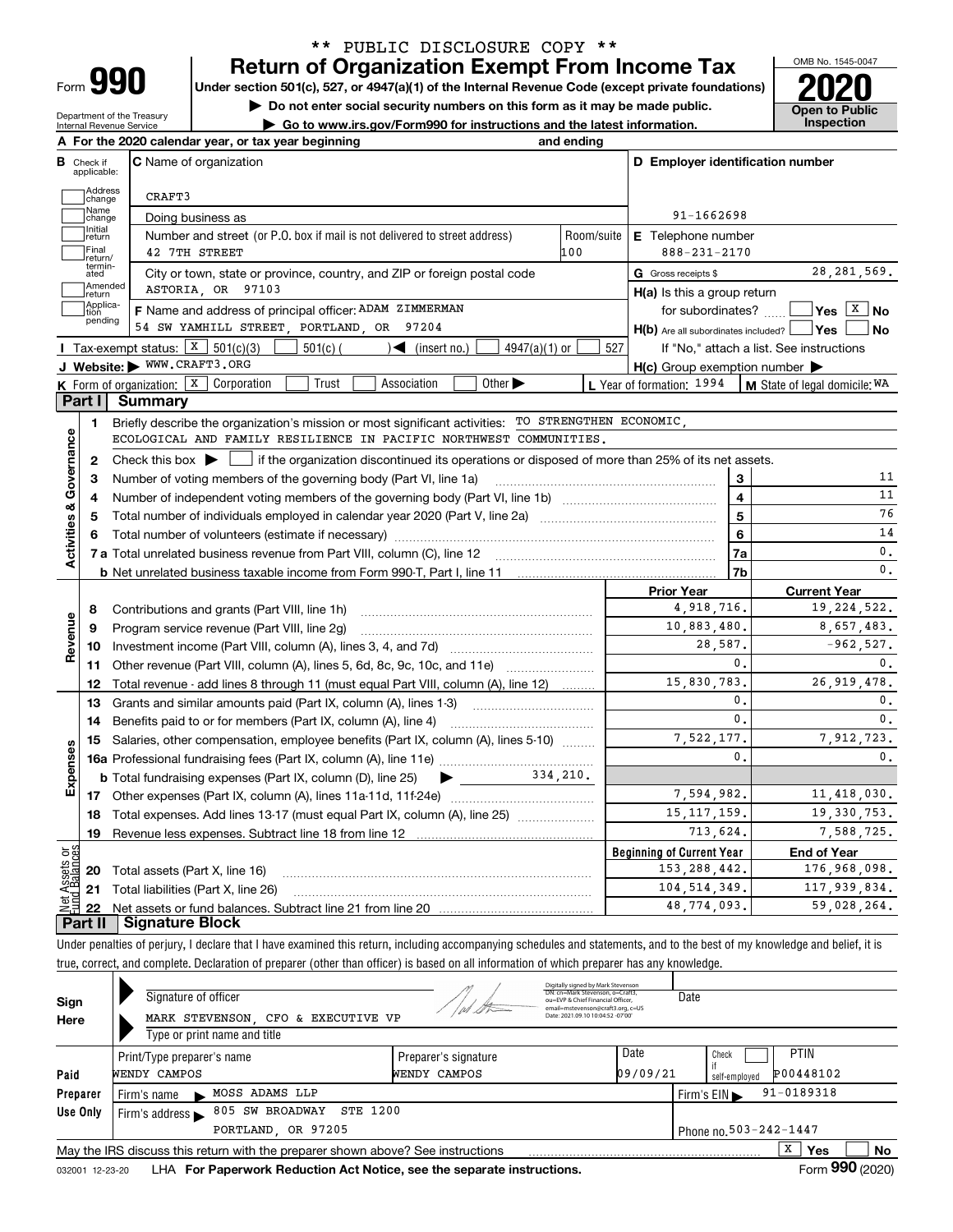|              | CRAFT3<br>Form 990 (2020)                                                                                                                                       | $91 - 1662698$          | Page 2               |
|--------------|-----------------------------------------------------------------------------------------------------------------------------------------------------------------|-------------------------|----------------------|
| Part III     | <b>Statement of Program Service Accomplishments</b>                                                                                                             |                         |                      |
|              |                                                                                                                                                                 |                         | $\overline{X}$       |
| 1            | Briefly describe the organization's mission:<br>TO STRENGTHEN ECONOMIC ECOLOGICAL AND FAMILY RESILIENCE IN PACIFIC                                              |                         |                      |
|              | NORTHWEST COMMUNITIES.                                                                                                                                          |                         |                      |
|              |                                                                                                                                                                 |                         |                      |
|              |                                                                                                                                                                 |                         |                      |
| $\mathbf{2}$ | Did the organization undertake any significant program services during the year which were not listed on the                                                    |                         |                      |
|              |                                                                                                                                                                 |                         | $Yes \ \boxed{X}$ No |
|              | If "Yes," describe these new services on Schedule O.                                                                                                            |                         | $Yes \ \boxed{X}$ No |
| 3            | Did the organization cease conducting, or make significant changes in how it conducts, any program services?<br>If "Yes," describe these changes on Schedule O. |                         |                      |
| 4            | Describe the organization's program service accomplishments for each of its three largest program services, as measured by expenses.                            |                         |                      |
|              | Section 501(c)(3) and 501(c)(4) organizations are required to report the amount of grants and allocations to others, the total expenses, and                    |                         |                      |
|              | revenue, if any, for each program service reported.                                                                                                             |                         |                      |
| 4a           |                                                                                                                                                                 |                         |                      |
|              | PROVIDING BUSINESS SUPPORT, MARKETING ASSISTANCE AND HIGH RISK NON-BANK                                                                                         |                         |                      |
|              | CREDIT TO BUSINESSES AND INDIVIDUALS IN WASHINGTON AND OREGON;                                                                                                  |                         |                      |
|              | IMPROVING THE PHYSICAL AND ECONOMIC ENVIRONMENTS THROUGH REDUCTION OF                                                                                           |                         |                      |
|              | WASTE ENERGY AND CHEMICAL USAGE THROUGH MISSION BASED LENDING.                                                                                                  |                         |                      |
|              |                                                                                                                                                                 |                         |                      |
|              |                                                                                                                                                                 |                         |                      |
|              |                                                                                                                                                                 |                         |                      |
|              |                                                                                                                                                                 |                         |                      |
|              |                                                                                                                                                                 |                         |                      |
|              |                                                                                                                                                                 |                         |                      |
|              |                                                                                                                                                                 |                         |                      |
| 4b           | (Code: (Code: ) (Expenses \$ 723, 948, including grants of \$ ) (Revenue \$ )                                                                                   |                         | 372,918.             |
|              | CRAFT3 PROVIDES EXPERT GUIDANCE IN STRATEGIC PLANNING, ORGANIZATIONAL                                                                                           |                         |                      |
|              | DEVELOPMENT, ECONOMIC DEVELOPMENT, AND REAL ESTATE DEVELOPMENT. THE                                                                                             |                         |                      |
|              | SERVICES ARE DESIGNED TO ASSIST BUSINESSES, NON-PROFIT ORGANIZATIONS                                                                                            |                         |                      |
|              | AND LOCAL GOVERNMENTS IN ACCOMPLISHING THEIR GOALS.                                                                                                             |                         |                      |
|              |                                                                                                                                                                 |                         |                      |
|              |                                                                                                                                                                 |                         |                      |
|              |                                                                                                                                                                 |                         |                      |
|              |                                                                                                                                                                 |                         |                      |
|              |                                                                                                                                                                 |                         |                      |
|              |                                                                                                                                                                 |                         |                      |
|              |                                                                                                                                                                 |                         |                      |
| 4c           | $(\text{Code:})$ $(\text{Express } \text{\$})$ $(\text{Express } \text{\$})$ $(1, 242, 020, \text{ including grants of } \text{\$})$                            | (Revenue \$ 1,026,876.) |                      |
|              | CRAFT3'S CLEAN WATER LOAN PROGRAM PROVIDES FINANCING TO REPAIR OR                                                                                               |                         |                      |
|              | REPLACE EXISTING SEPTIC SYSTEMS FOR PROPERTY OWNERS IN TARGETED AREAS.                                                                                          |                         |                      |
|              |                                                                                                                                                                 |                         |                      |
|              |                                                                                                                                                                 |                         |                      |
|              |                                                                                                                                                                 |                         |                      |
|              |                                                                                                                                                                 |                         |                      |
|              |                                                                                                                                                                 |                         |                      |
|              |                                                                                                                                                                 |                         |                      |
|              |                                                                                                                                                                 |                         |                      |
|              |                                                                                                                                                                 |                         |                      |
|              |                                                                                                                                                                 |                         |                      |
|              |                                                                                                                                                                 |                         |                      |
|              |                                                                                                                                                                 |                         |                      |
|              | 4d Other program services (Describe on Schedule O.)                                                                                                             | 820,632.                |                      |
| 4е           | 1, 375, 745. including grants of \$<br>(Expenses \$<br>(Revenue \$<br>17,010,426.<br>Total program service expenses                                             |                         |                      |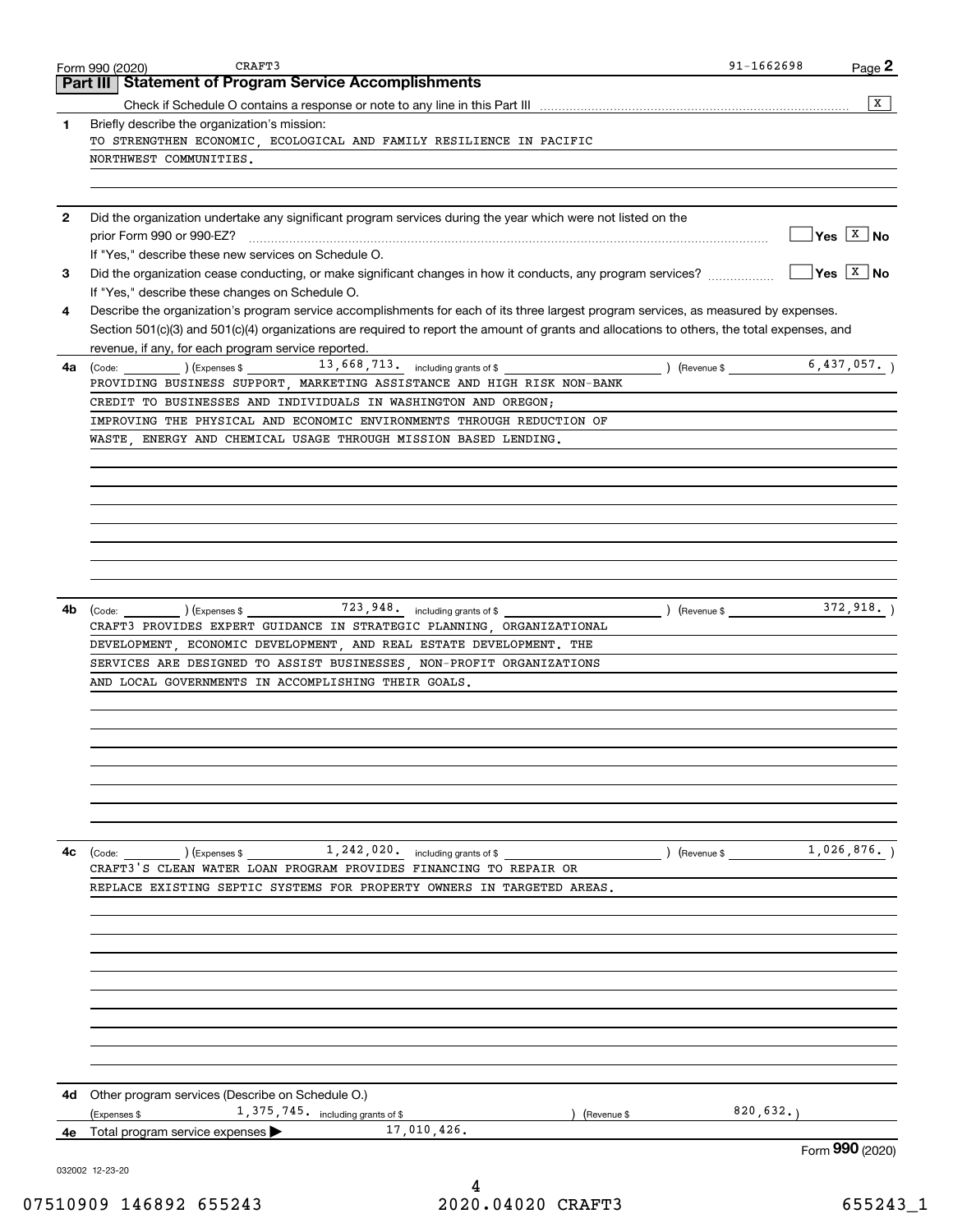|     | 91-1662698<br>CRAFT3<br>Form 990 (2020)                                                                                          |                 |         | $Page$ 3        |
|-----|----------------------------------------------------------------------------------------------------------------------------------|-----------------|---------|-----------------|
|     | <b>Checklist of Required Schedules</b><br><b>Part IV</b>                                                                         |                 |         |                 |
|     |                                                                                                                                  |                 | Yes $ $ | No              |
| 1   | Is the organization described in section $501(c)(3)$ or $4947(a)(1)$ (other than a private foundation)?                          |                 |         |                 |
|     |                                                                                                                                  | 1               | х       |                 |
| 2   |                                                                                                                                  | $\overline{2}$  | X       |                 |
| 3   | Did the organization engage in direct or indirect political campaign activities on behalf of or in opposition to candidates for  |                 |         |                 |
|     |                                                                                                                                  | 3               |         | x               |
| 4   | Section 501(c)(3) organizations. Did the organization engage in lobbying activities, or have a section 501(h) election in effect |                 |         |                 |
|     |                                                                                                                                  | 4               | х       |                 |
| 5   | Is the organization a section 501(c)(4), 501(c)(5), or 501(c)(6) organization that receives membership dues, assessments, or     |                 |         |                 |
|     |                                                                                                                                  | 5               |         | x               |
| 6   | Did the organization maintain any donor advised funds or any similar funds or accounts for which donors have the right to        |                 |         |                 |
|     | provide advice on the distribution or investment of amounts in such funds or accounts? If "Yes," complete Schedule D, Part I     | 6               |         | x               |
|     |                                                                                                                                  |                 |         |                 |
| 7   | Did the organization receive or hold a conservation easement, including easements to preserve open space,                        | $\overline{7}$  |         | x               |
|     |                                                                                                                                  |                 |         |                 |
| 8   | Did the organization maintain collections of works of art, historical treasures, or other similar assets? If "Yes," complete     |                 |         | х               |
|     |                                                                                                                                  | 8               |         |                 |
| 9   | Did the organization report an amount in Part X, line 21, for escrow or custodial account liability, serve as a custodian for    |                 |         |                 |
|     | amounts not listed in Part X; or provide credit counseling, debt management, credit repair, or debt negotiation services?        |                 |         |                 |
|     |                                                                                                                                  | 9               | Х       |                 |
| 10  | Did the organization, directly or through a related organization, hold assets in donor-restricted endowments                     |                 |         |                 |
|     |                                                                                                                                  | 10              |         | x               |
| 11  | If the organization's answer to any of the following questions is "Yes," then complete Schedule D, Parts VI, VII, VIII, IX, or X |                 |         |                 |
|     | as applicable.                                                                                                                   |                 |         |                 |
|     | a Did the organization report an amount for land, buildings, and equipment in Part X, line 10? If "Yes," complete Schedule D,    |                 |         |                 |
|     |                                                                                                                                  | 11a             | х       |                 |
|     | b Did the organization report an amount for investments - other securities in Part X, line 12, that is 5% or more of its total   |                 |         |                 |
|     |                                                                                                                                  | 11 <sub>b</sub> |         | x               |
|     | c Did the organization report an amount for investments - program related in Part X, line 13, that is 5% or more of its total    |                 |         |                 |
|     |                                                                                                                                  | 11c             |         | x               |
|     | d Did the organization report an amount for other assets in Part X, line 15, that is 5% or more of its total assets reported in  |                 |         |                 |
|     |                                                                                                                                  | 11d             |         | x               |
|     | e Did the organization report an amount for other liabilities in Part X, line 25? If "Yes," complete Schedule D, Part X          | <b>11e</b>      |         | x               |
| f   | Did the organization's separate or consolidated financial statements for the tax year include a footnote that addresses          |                 |         |                 |
|     | the organization's liability for uncertain tax positions under FIN 48 (ASC 740)? If "Yes," complete Schedule D, Part X           | 11f             | х       |                 |
|     | 12a Did the organization obtain separate, independent audited financial statements for the tax year? If "Yes," complete          |                 |         |                 |
|     |                                                                                                                                  | 12a             |         | A               |
|     | <b>b</b> Was the organization included in consolidated, independent audited financial statements for the tax year?               |                 |         |                 |
|     | If "Yes," and if the organization answered "No" to line 12a, then completing Schedule D, Parts XI and XII is optional            | 12b             | х       |                 |
| 13  |                                                                                                                                  | 13              |         | х               |
| 14a | Did the organization maintain an office, employees, or agents outside of the United States?                                      | 14a             |         | х               |
| b   | Did the organization have aggregate revenues or expenses of more than \$10,000 from grantmaking, fundraising, business,          |                 |         |                 |
|     | investment, and program service activities outside the United States, or aggregate foreign investments valued at \$100,000       |                 |         |                 |
|     |                                                                                                                                  | 14b             |         | х               |
| 15  | Did the organization report on Part IX, column (A), line 3, more than \$5,000 of grants or other assistance to or for any        |                 |         |                 |
|     |                                                                                                                                  | 15              |         | х               |
|     | Did the organization report on Part IX, column (A), line 3, more than \$5,000 of aggregate grants or other assistance to         |                 |         |                 |
| 16  |                                                                                                                                  |                 |         | х               |
|     |                                                                                                                                  | 16              |         |                 |
| 17  | Did the organization report a total of more than \$15,000 of expenses for professional fundraising services on Part IX,          |                 |         |                 |
|     |                                                                                                                                  | 17              |         | х               |
| 18  | Did the organization report more than \$15,000 total of fundraising event gross income and contributions on Part VIII, lines     |                 |         |                 |
|     |                                                                                                                                  | 18              |         | x               |
| 19  | Did the organization report more than \$15,000 of gross income from gaming activities on Part VIII, line 9a? If "Yes."           |                 |         |                 |
|     |                                                                                                                                  | 19              |         | x               |
|     |                                                                                                                                  | <b>20a</b>      |         | х               |
| b   | If "Yes" to line 20a, did the organization attach a copy of its audited financial statements to this return?                     | 20 <sub>b</sub> |         |                 |
| 21  | Did the organization report more than \$5,000 of grants or other assistance to any domestic organization or                      |                 |         |                 |
|     |                                                                                                                                  | 21              |         | x               |
|     | 032003 12-23-20                                                                                                                  |                 |         | Form 990 (2020) |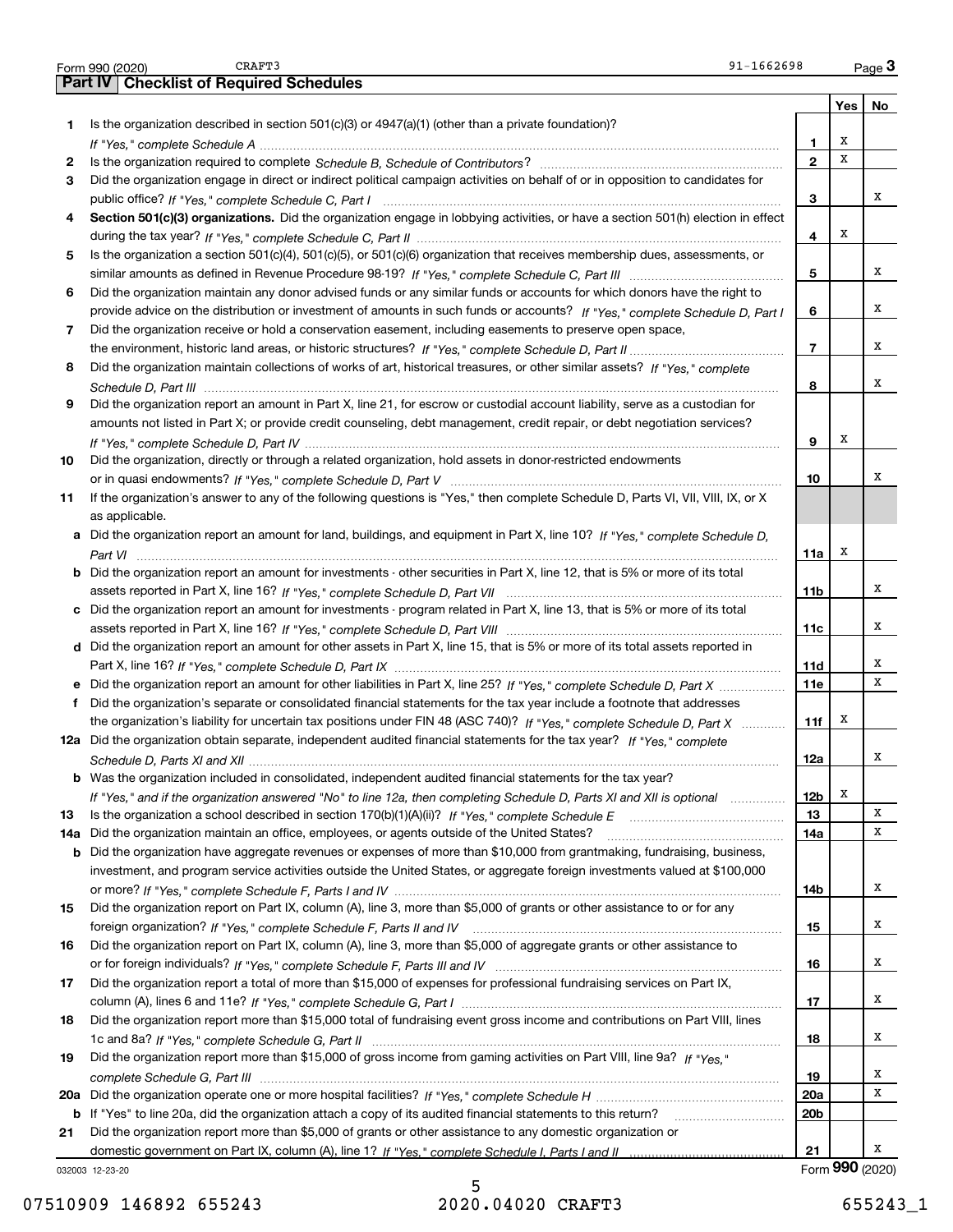|               | 91-1662698<br>CRAFT3<br>Form 990 (2020)                                                                                            |     |     | Page 4          |
|---------------|------------------------------------------------------------------------------------------------------------------------------------|-----|-----|-----------------|
|               | Part IV   Checklist of Required Schedules (continued)                                                                              |     |     |                 |
|               |                                                                                                                                    |     | Yes | No              |
| 22            | Did the organization report more than \$5,000 of grants or other assistance to or for domestic individuals on                      |     |     |                 |
|               |                                                                                                                                    | 22  |     | x               |
| 23            | Did the organization answer "Yes" to Part VII, Section A, line 3, 4, or 5 about compensation of the organization's current         |     |     |                 |
|               | and former officers, directors, trustees, key employees, and highest compensated employees? If "Yes," complete                     |     |     |                 |
|               |                                                                                                                                    | 23  | X   |                 |
|               | 24a Did the organization have a tax-exempt bond issue with an outstanding principal amount of more than \$100,000 as of the        |     |     |                 |
|               | last day of the year, that was issued after December 31, 2002? If "Yes," answer lines 24b through 24d and complete                 |     |     |                 |
|               |                                                                                                                                    | 24a |     | x               |
|               |                                                                                                                                    | 24b |     |                 |
|               | c Did the organization maintain an escrow account other than a refunding escrow at any time during the year to defease             |     |     |                 |
|               |                                                                                                                                    | 24c |     |                 |
|               |                                                                                                                                    | 24d |     |                 |
|               | 25a Section 501(c)(3), 501(c)(4), and 501(c)(29) organizations. Did the organization engage in an excess benefit                   |     |     |                 |
|               |                                                                                                                                    | 25a |     | x               |
|               | b Is the organization aware that it engaged in an excess benefit transaction with a disqualified person in a prior year, and       |     |     |                 |
|               | that the transaction has not been reported on any of the organization's prior Forms 990 or 990-EZ? If "Yes," complete              |     |     |                 |
|               | Schedule L, Part I                                                                                                                 | 25b |     | x               |
| 26            | Did the organization report any amount on Part X, line 5 or 22, for receivables from or payables to any current                    |     |     |                 |
|               | or former officer, director, trustee, key employee, creator or founder, substantial contributor, or 35%                            |     |     |                 |
|               |                                                                                                                                    | 26  |     | x               |
| 27            | Did the organization provide a grant or other assistance to any current or former officer, director, trustee, key employee,        |     |     |                 |
|               | creator or founder, substantial contributor or employee thereof, a grant selection committee member, or to a 35% controlled        |     |     |                 |
|               | entity (including an employee thereof) or family member of any of these persons? If "Yes," complete Schedule L, Part III           | 27  |     | х               |
| 28            | Was the organization a party to a business transaction with one of the following parties (see Schedule L, Part IV                  |     |     |                 |
|               | instructions, for applicable filing thresholds, conditions, and exceptions):                                                       |     |     |                 |
|               | a A current or former officer, director, trustee, key employee, creator or founder, or substantial contributor? If                 |     |     |                 |
|               |                                                                                                                                    | 28a |     | х               |
|               |                                                                                                                                    | 28b |     | х               |
|               | c A 35% controlled entity of one or more individuals and/or organizations described in lines 28a or 28b? If                        |     |     |                 |
|               |                                                                                                                                    | 28c |     | х               |
| 29            |                                                                                                                                    | 29  |     | х               |
| 30            | Did the organization receive contributions of art, historical treasures, or other similar assets, or qualified conservation        |     |     |                 |
|               |                                                                                                                                    | 30  |     | х               |
| 31            | Did the organization liquidate, terminate, or dissolve and cease operations? If "Yes," complete Schedule N, Part I                 | 31  |     | X               |
| 32            | Did the organization sell, exchange, dispose of, or transfer more than 25% of its net assets? If "Yes," complete                   |     |     |                 |
|               | Schedule N, Part II                                                                                                                | 32  |     | х               |
| 33            | Did the organization own 100% of an entity disregarded as separate from the organization under Regulations                         |     |     |                 |
|               |                                                                                                                                    | 33  | х   |                 |
| 34            | Was the organization related to any tax-exempt or taxable entity? If "Yes," complete Schedule R, Part II, III, or IV, and          |     |     |                 |
|               |                                                                                                                                    | 34  | х   |                 |
|               | 35a Did the organization have a controlled entity within the meaning of section 512(b)(13)?                                        | 35a | X   |                 |
|               | <b>b</b> If "Yes" to line 35a, did the organization receive any payment from or engage in any transaction with a controlled entity |     |     |                 |
|               |                                                                                                                                    | 35b | х   |                 |
| 36            | Section 501(c)(3) organizations. Did the organization make any transfers to an exempt non-charitable related organization?         |     |     |                 |
|               |                                                                                                                                    | 36  |     | х               |
| 37            | Did the organization conduct more than 5% of its activities through an entity that is not a related organization                   |     |     |                 |
|               |                                                                                                                                    | 37  |     | х               |
| 38            | Did the organization complete Schedule O and provide explanations in Schedule O for Part VI, lines 11b and 19?                     |     |     |                 |
|               |                                                                                                                                    | 38  | X   |                 |
| <b>Part V</b> | <b>Statements Regarding Other IRS Filings and Tax Compliance</b>                                                                   |     |     |                 |
|               | Check if Schedule O contains a response or note to any line in this Part V                                                         |     |     |                 |
|               |                                                                                                                                    |     | Yes | No              |
|               | 1151<br>1a                                                                                                                         |     |     |                 |
|               | 0<br>1b                                                                                                                            |     |     |                 |
|               | c Did the organization comply with backup withholding rules for reportable payments to vendors and reportable gaming               |     |     |                 |
|               | (gambling) winnings to prize winners?                                                                                              | 1c  | х   |                 |
|               | 032004 12-23-20                                                                                                                    |     |     | Form 990 (2020) |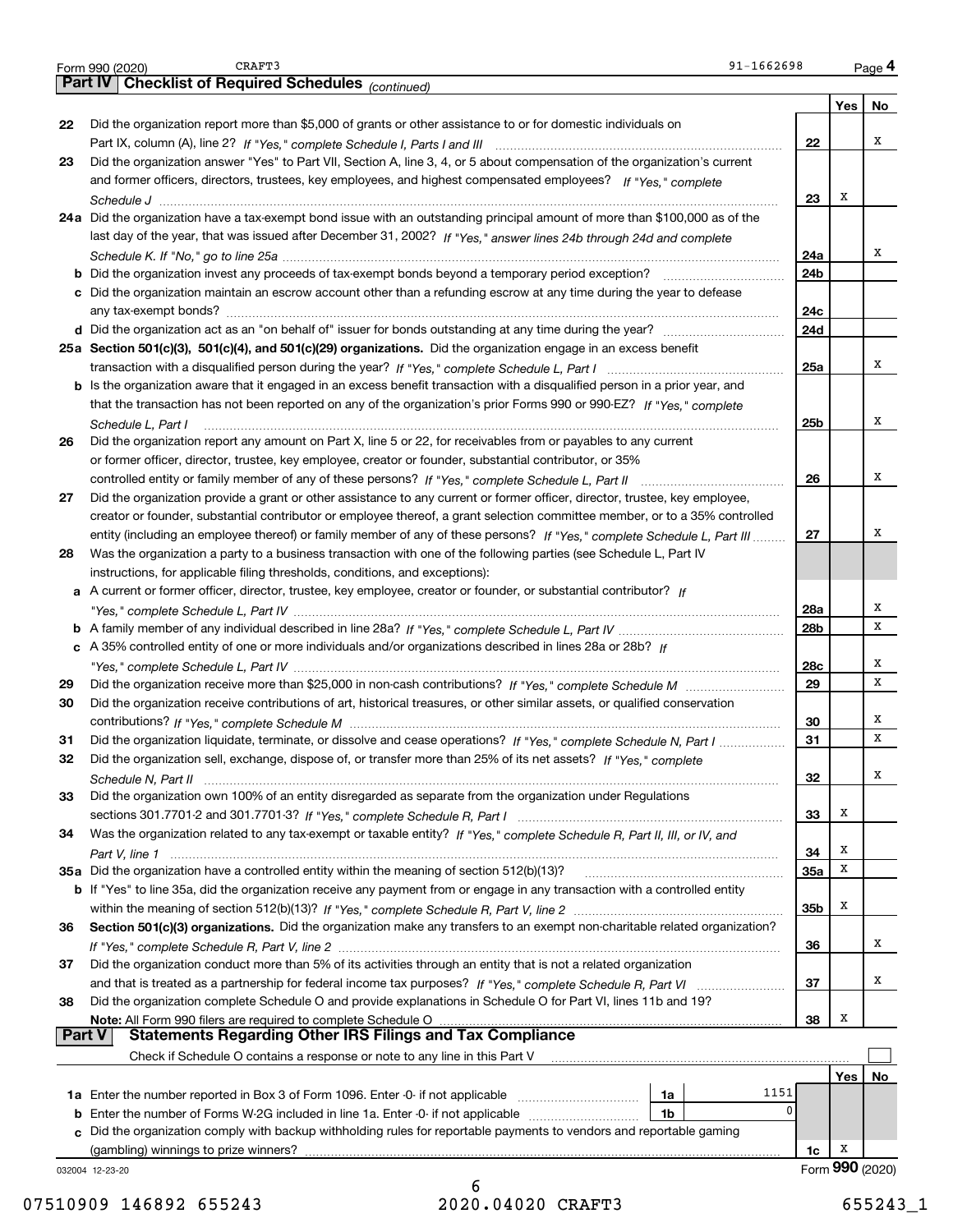|               | CRAFT3<br>91-1662698<br>Form 990 (2020)                                                                                                         |                |     | Page 5 |
|---------------|-------------------------------------------------------------------------------------------------------------------------------------------------|----------------|-----|--------|
| <b>Part V</b> | Statements Regarding Other IRS Filings and Tax Compliance (continued)                                                                           |                |     |        |
|               |                                                                                                                                                 |                | Yes | No     |
|               | 2a Enter the number of employees reported on Form W-3, Transmittal of Wage and Tax Statements,                                                  |                |     |        |
|               | 76<br>filed for the calendar year ending with or within the year covered by this return<br>2a                                                   |                |     |        |
|               |                                                                                                                                                 | 2 <sub>b</sub> | х   |        |
|               |                                                                                                                                                 |                |     |        |
|               | 3a Did the organization have unrelated business gross income of \$1,000 or more during the year?                                                | 3a             |     | x      |
| b             |                                                                                                                                                 | 3b             |     |        |
|               | 4a At any time during the calendar year, did the organization have an interest in, or a signature or other authority over, a                    |                |     |        |
|               | financial account in a foreign country (such as a bank account, securities account, or other financial account)?                                | 4a             |     | х      |
|               | <b>b</b> If "Yes," enter the name of the foreign country $\blacktriangleright$                                                                  |                |     |        |
|               | See instructions for filing requirements for FinCEN Form 114, Report of Foreign Bank and Financial Accounts (FBAR).                             |                |     |        |
|               | 5a Was the organization a party to a prohibited tax shelter transaction at any time during the tax year?                                        | 5a             |     | х      |
| b             |                                                                                                                                                 | 5b             |     | х      |
| c             |                                                                                                                                                 | 5c             |     |        |
|               | 6a Does the organization have annual gross receipts that are normally greater than \$100,000, and did the organization solicit                  |                |     |        |
|               | any contributions that were not tax deductible as charitable contributions?                                                                     | 6a             |     | х      |
|               | <b>b</b> If "Yes," did the organization include with every solicitation an express statement that such contributions or gifts                   |                |     |        |
|               |                                                                                                                                                 | 6b             |     |        |
| 7             | Organizations that may receive deductible contributions under section 170(c).                                                                   |                |     |        |
| а             | Did the organization receive a payment in excess of \$75 made partly as a contribution and partly for goods and services provided to the payor? | 7a             |     | х      |
| b             | If "Yes," did the organization notify the donor of the value of the goods or services provided?                                                 | 7b             |     |        |
| c             | Did the organization sell, exchange, or otherwise dispose of tangible personal property for which it was required                               |                |     |        |
|               |                                                                                                                                                 | 7c             |     | х      |
|               | 7d                                                                                                                                              |                |     |        |
| е             | Did the organization receive any funds, directly or indirectly, to pay premiums on a personal benefit contract?                                 | 7e             |     | х      |
| f             | Did the organization, during the year, pay premiums, directly or indirectly, on a personal benefit contract?                                    | 7f             |     | х      |
| g             | If the organization received a contribution of qualified intellectual property, did the organization file Form 8899 as required?                | 7g             |     |        |
| h             | If the organization received a contribution of cars, boats, airplanes, or other vehicles, did the organization file a Form 1098-C?              | 7h             |     |        |
| 8             | Sponsoring organizations maintaining donor advised funds. Did a donor advised fund maintained by the                                            |                |     |        |
|               | sponsoring organization have excess business holdings at any time during the year?                                                              | 8              |     |        |
| 9             | Sponsoring organizations maintaining donor advised funds.                                                                                       |                |     |        |
| а             | Did the sponsoring organization make any taxable distributions under section 4966?                                                              | 9a             |     |        |
| b             | Did the sponsoring organization make a distribution to a donor, donor advisor, or related person?                                               | 9b             |     |        |
| 10            | Section 501(c)(7) organizations. Enter:                                                                                                         |                |     |        |
| a             | 10a                                                                                                                                             |                |     |        |
|               | 10 <sub>b</sub><br>Gross receipts, included on Form 990, Part VIII, line 12, for public use of club facilities                                  |                |     |        |
| 11            | Section 501(c)(12) organizations. Enter:                                                                                                        |                |     |        |
| a             | Gross income from members or shareholders<br>11a                                                                                                |                |     |        |
| b             | Gross income from other sources (Do not net amounts due or paid to other sources against                                                        |                |     |        |
|               | amounts due or received from them.)<br><b>11b</b>                                                                                               |                |     |        |
|               | 12a Section 4947(a)(1) non-exempt charitable trusts. Is the organization filing Form 990 in lieu of Form 1041?                                  | 12a            |     |        |
| b             | If "Yes," enter the amount of tax-exempt interest received or accrued during the year<br>12b                                                    |                |     |        |
| 13            | Section 501(c)(29) qualified nonprofit health insurance issuers.                                                                                |                |     |        |
| а             | Is the organization licensed to issue qualified health plans in more than one state?                                                            | 13а            |     |        |
|               | Note: See the instructions for additional information the organization must report on Schedule O.                                               |                |     |        |
| b             | Enter the amount of reserves the organization is required to maintain by the states in which the                                                |                |     |        |
|               | 13b                                                                                                                                             |                |     |        |
|               | 13c                                                                                                                                             |                |     |        |
| 14a           | Did the organization receive any payments for indoor tanning services during the tax year?                                                      | 14a            |     | x      |
| b             | If "Yes," has it filed a Form 720 to report these payments? If "No," provide an explanation on Schedule O                                       | 14b            |     |        |
| 15            | Is the organization subject to the section 4960 tax on payment(s) of more than \$1,000,000 in remuneration or                                   |                |     |        |
|               |                                                                                                                                                 | 15             |     | х      |
|               | If "Yes," see instructions and file Form 4720, Schedule N.                                                                                      |                |     |        |
| 16            | Is the organization an educational institution subject to the section 4968 excise tax on net investment income?                                 | 16             |     | х      |
|               | If "Yes," complete Form 4720, Schedule O.                                                                                                       |                |     |        |
|               |                                                                                                                                                 |                | റററ |        |

Form (2020) **990**

032005 12-23-20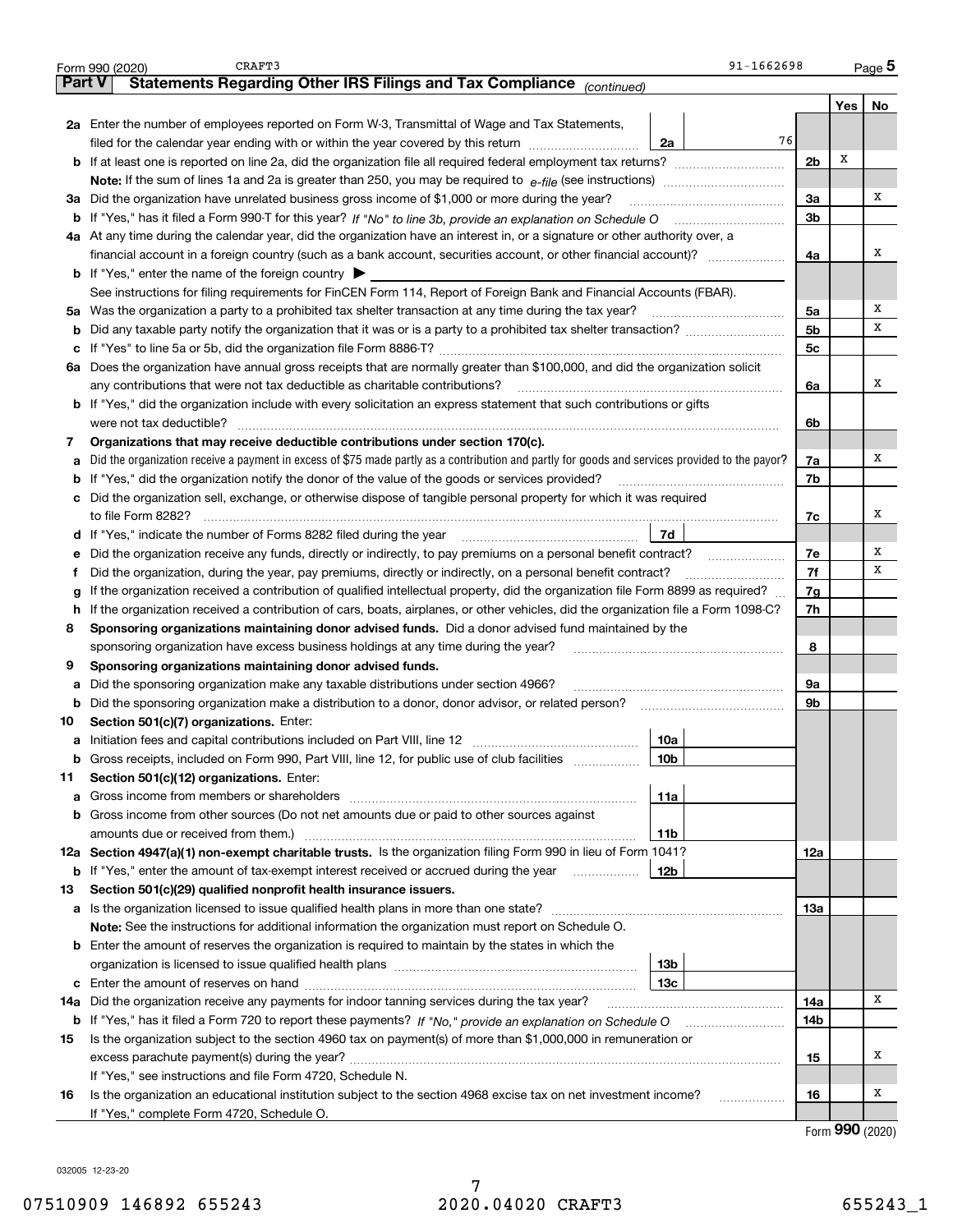|    | Form 990 (2020)<br>Governance, Management, and Disclosure For each "Yes" response to lines 2 through 7b below, and for a "No" response<br>Part VI                                                                              |                 |                 | Page 6         |
|----|--------------------------------------------------------------------------------------------------------------------------------------------------------------------------------------------------------------------------------|-----------------|-----------------|----------------|
|    | to line 8a, 8b, or 10b below, describe the circumstances, processes, or changes on Schedule O. See instructions.                                                                                                               |                 |                 |                |
|    |                                                                                                                                                                                                                                |                 |                 | $\overline{X}$ |
|    | <b>Section A. Governing Body and Management</b>                                                                                                                                                                                |                 |                 |                |
|    |                                                                                                                                                                                                                                |                 | Yes             | No             |
|    | <b>1a</b> Enter the number of voting members of the governing body at the end of the tax year <i>manumum</i><br>1a                                                                                                             | 11              |                 |                |
|    | If there are material differences in voting rights among members of the governing body, or if the governing                                                                                                                    |                 |                 |                |
|    | body delegated broad authority to an executive committee or similar committee, explain on Schedule O.                                                                                                                          |                 |                 |                |
| b  | Enter the number of voting members included on line 1a, above, who are independent<br>1b                                                                                                                                       | 11              |                 |                |
| 2  | Did any officer, director, trustee, or key employee have a family relationship or a business relationship with any other                                                                                                       |                 |                 |                |
|    | officer, director, trustee, or key employee?                                                                                                                                                                                   | $\mathbf{2}$    |                 | Χ              |
| 3  | Did the organization delegate control over management duties customarily performed by or under the direct supervision                                                                                                          |                 |                 |                |
|    | of officers, directors, trustees, or key employees to a management company or other person?                                                                                                                                    | 3               |                 | х              |
| 4  | Did the organization make any significant changes to its governing documents since the prior Form 990 was filed?                                                                                                               | 4               |                 | $\mathbf x$    |
| 5  | Did the organization become aware during the year of a significant diversion of the organization's assets?                                                                                                                     | 5               |                 | X              |
| 6  | Did the organization have members or stockholders?                                                                                                                                                                             | 6               |                 | x              |
| 7a | Did the organization have members, stockholders, or other persons who had the power to elect or appoint one or                                                                                                                 |                 |                 |                |
|    | more members of the governing body?                                                                                                                                                                                            | 7a              |                 | x              |
|    | <b>b</b> Are any governance decisions of the organization reserved to (or subject to approval by) members, stockholders, or                                                                                                    |                 |                 |                |
|    | persons other than the governing body?                                                                                                                                                                                         | 7b              |                 | х              |
| 8  | Did the organization contemporaneously document the meetings held or written actions undertaken during the year by the following:                                                                                              |                 |                 |                |
| a  |                                                                                                                                                                                                                                | 8a              | х               |                |
| b  |                                                                                                                                                                                                                                | 8b              | х               |                |
| 9  | Is there any officer, director, trustee, or key employee listed in Part VII, Section A, who cannot be reached at the                                                                                                           |                 |                 |                |
|    |                                                                                                                                                                                                                                | 9               |                 | x              |
|    | Section B. Policies (This Section B requests information about policies not required by the Internal Revenue Code.)                                                                                                            |                 |                 |                |
|    |                                                                                                                                                                                                                                |                 | Yes             | No             |
|    |                                                                                                                                                                                                                                | 10a             |                 | х              |
|    | b If "Yes," did the organization have written policies and procedures governing the activities of such chapters, affiliates,                                                                                                   |                 |                 |                |
|    | and branches to ensure their operations are consistent with the organization's exempt purposes?                                                                                                                                | 10 <sub>b</sub> |                 |                |
|    | 11a Has the organization provided a complete copy of this Form 990 to all members of its governing body before filing the form?                                                                                                | 11a             | x               |                |
|    | <b>b</b> Describe in Schedule O the process, if any, used by the organization to review this Form 990.                                                                                                                         |                 |                 |                |
|    |                                                                                                                                                                                                                                | <b>12a</b>      | х               |                |
| b  |                                                                                                                                                                                                                                | 12 <sub>b</sub> | x               |                |
| с  | Did the organization regularly and consistently monitor and enforce compliance with the policy? If "Yes." describe                                                                                                             |                 |                 |                |
|    | in Schedule O how this was done manufactured and continuum control of the state of the state of the state of t                                                                                                                 | 12c             | x               |                |
| 13 | Did the organization have a written whistleblower policy?                                                                                                                                                                      | 13              | х               |                |
| 14 | Did the organization have a written document retention and destruction policy? [11] manufaction policy? [11] manufaction policy? [11] manufaction policy? [11] manufaction policy? [11] manufaction policy? [11] manufaction p | 14              | х               |                |
| 15 | Did the process for determining compensation of the following persons include a review and approval by independent                                                                                                             |                 |                 |                |
|    | persons, comparability data, and contemporaneous substantiation of the deliberation and decision?                                                                                                                              |                 |                 |                |
| а  | The organization's CEO, Executive Director, or top management official manufactured content content of the organization's CEO, Executive Director, or top management official manufactured content of the organization's       | 15a             | x               |                |
| b  | Other officers or key employees of the organization manufaction manufacture of the content of the organization                                                                                                                 | 15 <sub>b</sub> | х               |                |
|    | If "Yes" to line 15a or 15b, describe the process in Schedule O (see instructions).                                                                                                                                            |                 |                 |                |
|    | 16a Did the organization invest in, contribute assets to, or participate in a joint venture or similar arrangement with a                                                                                                      |                 |                 |                |
|    | taxable entity during the year?                                                                                                                                                                                                | 16a             |                 | Х              |
|    | <b>b</b> If "Yes," did the organization follow a written policy or procedure requiring the organization to evaluate its participation                                                                                          |                 |                 |                |
|    | in joint venture arrangements under applicable federal tax law, and take steps to safeguard the organization's                                                                                                                 |                 |                 |                |
|    |                                                                                                                                                                                                                                | 16b             |                 |                |
|    | <b>Section C. Disclosure</b>                                                                                                                                                                                                   |                 |                 |                |
| 17 | List the states with which a copy of this Form 990 is required to be filed $\triangleright$ OR                                                                                                                                 |                 |                 |                |
| 18 | Section 6104 requires an organization to make its Forms 1023 (1024 or 1024-A, if applicable), 990, and 990-T (Section 501(c)(3)s only) available                                                                               |                 |                 |                |
|    | for public inspection. Indicate how you made these available. Check all that apply.                                                                                                                                            |                 |                 |                |
|    | $X$ Upon request<br>Own website<br>Another's website<br>Other (explain on Schedule O)                                                                                                                                          |                 |                 |                |
| 19 | Describe on Schedule O whether (and if so, how) the organization made its governing documents, conflict of interest policy, and financial                                                                                      |                 |                 |                |
|    | statements available to the public during the tax year.                                                                                                                                                                        |                 |                 |                |
| 20 | State the name, address, and telephone number of the person who possesses the organization's books and records                                                                                                                 |                 |                 |                |
|    | MARK STEVENSON, CFO & EVP - 888-231-2170                                                                                                                                                                                       |                 |                 |                |
|    |                                                                                                                                                                                                                                |                 |                 |                |
|    | 42 7TH STREET NO. 100, ASTORIA, OR 97103                                                                                                                                                                                       |                 |                 |                |
|    | 032006 12-23-20                                                                                                                                                                                                                |                 | Form 990 (2020) |                |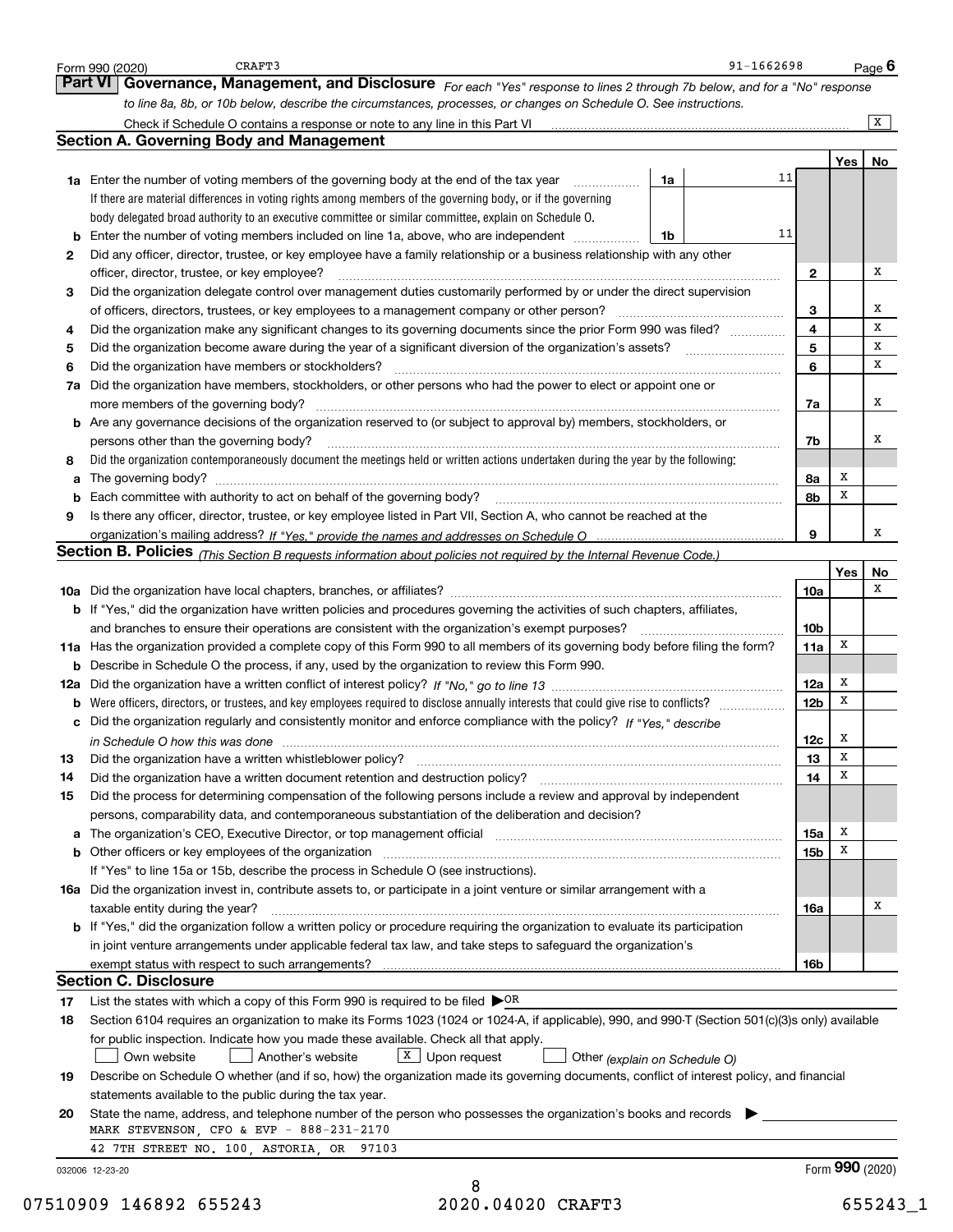**•** List all of the organization's current officers, directors, trustees (whether individuals or organizations), regardless of amount of compensation. Enter -0- in columns (D), (E), and (F) if no compensation was paid.

 $\bullet$  List all of the organization's  $\,$ current key employees, if any. See instructions for definition of "key employee."

**•** List the organization's five current highest compensated employees (other than an officer, director, trustee, or key employee) who received reportable compensation (Box 5 of Form W-2 and/or Box 7 of Form 1099-MISC) of more than \$100,000 from the organization and any related organizations.

**•** List all of the organization's former officers, key employees, and highest compensated employees who received more than \$100,000 of reportable compensation from the organization and any related organizations.

**former directors or trustees**  ¥ List all of the organization's that received, in the capacity as a former director or trustee of the organization, more than \$10,000 of reportable compensation from the organization and any related organizations.

See instructions for the order in which to list the persons above.

Check this box if neither the organization nor any related organization compensated any current officer, director, or trustee.  $\mathcal{L}^{\text{max}}$ 

| (A)                       | (B)               |                                |                                                                  |         | (C)          |                                 |        | (D)             | (E)                           | (F)                   |
|---------------------------|-------------------|--------------------------------|------------------------------------------------------------------|---------|--------------|---------------------------------|--------|-----------------|-------------------------------|-----------------------|
| Name and title            | Average           |                                | (do not check more than one                                      |         | Position     |                                 |        | Reportable      | Reportable                    | Estimated             |
|                           | hours per         |                                | box, unless person is both an<br>officer and a director/trustee) |         |              |                                 |        | compensation    | compensation                  | amount of             |
|                           | week<br>(list any |                                |                                                                  |         |              |                                 |        | from<br>the     | from related<br>organizations | other<br>compensation |
|                           | hours for         |                                |                                                                  |         |              |                                 |        | organization    | (W-2/1099-MISC)               | from the              |
|                           | related           |                                |                                                                  |         |              |                                 |        | (W-2/1099-MISC) |                               | organization          |
|                           | organizations     |                                |                                                                  |         |              |                                 |        |                 |                               | and related           |
|                           | below             | Individual trustee or director | Institutional trustee                                            |         | Key employee | Highest compensated<br>employee | Former |                 |                               | organizations         |
|                           | line)             |                                |                                                                  | Officer |              |                                 |        |                 |                               |                       |
| PAUL BENOIT<br>(1)        | 2.00              |                                |                                                                  |         |              |                                 |        |                 |                               |                       |
| <b>BOARD CHAIR</b>        | 1,00              | X                              |                                                                  | X       |              |                                 |        | $\mathbf{0}$ .  | $\mathbf{0}$                  | $\mathbf 0$ .         |
| STAN AMY<br>(2)           | 2.00              |                                |                                                                  |         |              |                                 |        |                 |                               |                       |
| BOARD MEMBER              | 1.00              | X                              |                                                                  |         |              |                                 |        | $\mathbf{0}$    | $\mathbf 0$                   | $\mathbf 0$ .         |
| LEE WINSLETT<br>(3)       | 2,00              |                                |                                                                  |         |              |                                 |        |                 |                               |                       |
| <b>BOARD MEMBER</b>       | 1.00              | X                              |                                                                  |         |              |                                 |        | $\mathbf{0}$ .  | $\mathbf{0}$                  | $\mathbf 0$ .         |
| WALT KRUMBHOLZ<br>(4)     | 2,00              |                                |                                                                  |         |              |                                 |        |                 |                               |                       |
| BOARD MEMBER              | 1.00              | х                              |                                                                  |         |              |                                 |        | $\mathbf{0}$ .  | 0                             | 0.                    |
| LINDA NETTEKOVEN<br>(5)   | 2,00              |                                |                                                                  |         |              |                                 |        |                 |                               |                       |
| <b>BOARD MEMBER</b>       | 1.00              | X                              |                                                                  |         |              |                                 |        | $\mathbf{0}$ .  | $\mathbf 0$                   | 0.                    |
| MARTHA CHOE<br>(6)        | 2,00              |                                |                                                                  |         |              |                                 |        |                 |                               |                       |
| <b>BOARD MEMBER</b>       | 1,00              | х                              |                                                                  |         |              |                                 |        | $\mathbf{0}$    | 0                             | 0.                    |
| DENISE PRANGER<br>(7)     | 2,00              |                                |                                                                  |         |              |                                 |        |                 |                               |                       |
| <b>BOARD MEMBER</b>       | 1,00              | X                              |                                                                  |         |              |                                 |        | $\mathbf{0}$ .  | $\mathbf 0$                   | $\mathbf 0$ .         |
| MARY HOUGHTON<br>(8)      | 2,00              |                                |                                                                  |         |              |                                 |        |                 |                               |                       |
| <b>BOARD MEMBER</b>       | 1,00              | х                              |                                                                  |         |              |                                 |        | $\mathbf{0}$ .  | $\mathbf 0$                   | 0.                    |
| RON GRZYWINSKI<br>(9)     | 2,00              |                                |                                                                  |         |              |                                 |        |                 |                               |                       |
| <b>BOARD MEMBER</b>       | 1,00              | X                              |                                                                  |         |              |                                 |        | 0.              | 0                             | $\mathbf 0$ .         |
| (10) ALAN OKAGAKI         | 2,00              |                                |                                                                  |         |              |                                 |        |                 |                               |                       |
| <b>BOARD MEMBER</b>       | 1,00              | X                              |                                                                  |         |              |                                 |        | $\mathbf{0}$    | 0                             | $\mathbf{0}$ .        |
| (11) JO ANN KAUFFMAN      | 2,00              |                                |                                                                  |         |              |                                 |        |                 |                               |                       |
| <b>BOARD MEMBER</b>       | 1.00              | X                              |                                                                  |         |              |                                 |        | $\mathbf{0}$ .  | $\mathbf 0$                   | $\mathfrak o$ .       |
| (12) BRUCE BROOKS         | 2,00              |                                |                                                                  |         |              |                                 |        |                 |                               |                       |
| <b>BOARD MEMBER</b>       | 1,00              | X                              |                                                                  |         |              |                                 |        | $\mathbf{0}$ .  | 0                             | $\mathbf 0$ .         |
| (13) ANDREA SANDERSON     | 2,00              |                                |                                                                  |         |              |                                 |        |                 |                               |                       |
| <b>BOARD MEMBER</b>       | 1,00              | X                              |                                                                  |         |              |                                 |        | $\mathbf{0}$ .  | $\mathbf{0}$                  | $\mathsf{0}\,.$       |
| (14) CHAD OLNEY           | 2,00              |                                |                                                                  |         |              |                                 |        |                 |                               |                       |
| <b>BOARD MEMBER</b>       | 1,00              | X                              |                                                                  |         |              |                                 |        | $\mathbf{0}$ .  | 0                             | $\mathbf{0}$ .        |
| (15) ADAM ZIMMERMAN       | 40.00             |                                |                                                                  |         |              |                                 |        |                 |                               |                       |
| PRESIDENT & CEO           | 4.00              |                                |                                                                  | X       |              |                                 |        | 253,839,        | $\mathbf{0}$                  | 10,753.               |
| (16) MARK STEVENSON       | 40.00             |                                |                                                                  |         |              |                                 |        |                 |                               |                       |
| CFO & EXECUTIVE VP        | 4.00              |                                |                                                                  | X       |              |                                 |        | 163,152.        | $\mathbf{0}$                  | 24,958.               |
| (17) RONALENE MONTEITH    | 40.00             |                                |                                                                  |         |              |                                 |        |                 |                               |                       |
| CHIEF CREDIT OFFICER, EVP | 4.00              |                                |                                                                  | X       |              |                                 |        | 173,146.        | 0.                            | 11,794.               |
|                           |                   |                                |                                                                  |         |              |                                 |        |                 |                               |                       |

032007 12-23-20

Form (2020) **990**

## 07510909 146892 655243 2020.04020 CRAFT3 655243\_1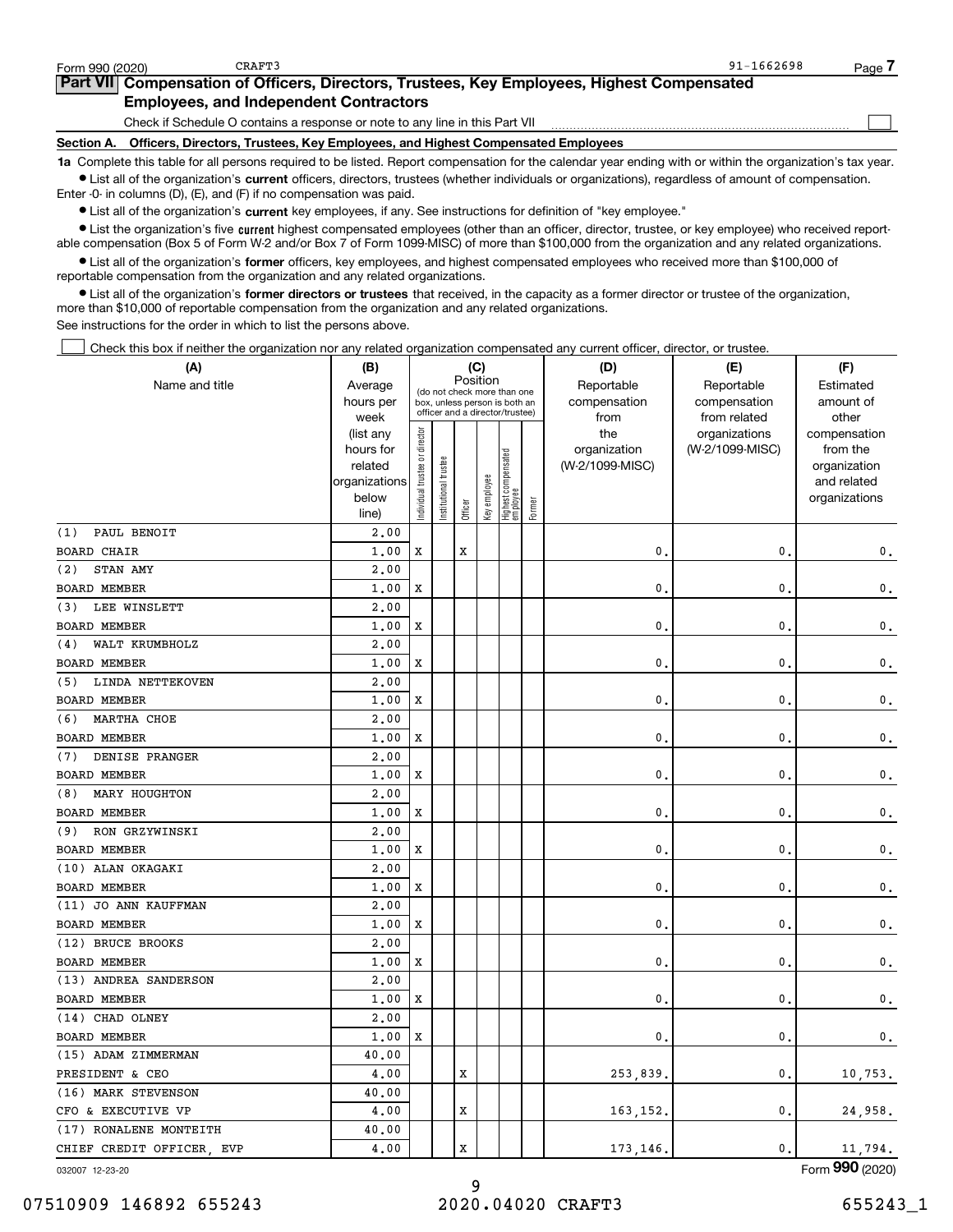| CRAFT3<br>Form 990 (2020)                                                                                                                                                                                                                                   |                      |                               |                 |          |              |                                 |        |                                | 91-1662698      |                |                     |                              | Page 8   |
|-------------------------------------------------------------------------------------------------------------------------------------------------------------------------------------------------------------------------------------------------------------|----------------------|-------------------------------|-----------------|----------|--------------|---------------------------------|--------|--------------------------------|-----------------|----------------|---------------------|------------------------------|----------|
| <b>Part VI</b><br>Section A. Officers, Directors, Trustees, Key Employees, and Highest Compensated Employees (continued)                                                                                                                                    |                      |                               |                 |          |              |                                 |        |                                |                 |                |                     |                              |          |
| (A)                                                                                                                                                                                                                                                         | (B)                  |                               |                 |          | (C)          |                                 |        | (D)                            | (E)             |                |                     | (F)                          |          |
| Name and title                                                                                                                                                                                                                                              | Average              |                               |                 | Position |              | (do not check more than one     |        | Reportable                     | Reportable      |                |                     | Estimated                    |          |
|                                                                                                                                                                                                                                                             | hours per            |                               |                 |          |              | box, unless person is both an   |        | compensation                   | compensation    |                |                     | amount of                    |          |
|                                                                                                                                                                                                                                                             | week                 |                               |                 |          |              | officer and a director/trustee) |        | from                           | from related    |                |                     | other                        |          |
|                                                                                                                                                                                                                                                             | (list any            |                               |                 |          |              |                                 |        | the                            | organizations   |                |                     | compensation                 |          |
|                                                                                                                                                                                                                                                             | hours for<br>related |                               |                 |          |              |                                 |        | organization                   | (W-2/1099-MISC) |                |                     | from the                     |          |
|                                                                                                                                                                                                                                                             | organizations        |                               | I trustee       |          |              |                                 |        | (W-2/1099-MISC)                |                 |                |                     | organization                 |          |
|                                                                                                                                                                                                                                                             | below                |                               |                 |          |              |                                 |        |                                |                 |                |                     | and related<br>organizations |          |
|                                                                                                                                                                                                                                                             | line)                | ndividual trustee or director | Institutional t | Officer  | key employee | Highest compensated<br>employee | Former |                                |                 |                |                     |                              |          |
| (18) WALTER POSTLEWAIT II                                                                                                                                                                                                                                   | 40.00                |                               |                 |          |              |                                 |        |                                |                 |                |                     |                              |          |
| EVP - LENDING                                                                                                                                                                                                                                               | 4,00                 |                               |                 | X        |              |                                 |        | 159,979.                       |                 | 0.             |                     |                              | 1,420.   |
| (19) TURNER WASKOM                                                                                                                                                                                                                                          | 40.00                |                               |                 |          |              |                                 |        |                                |                 |                |                     |                              |          |
| COMMERCIAL LENDING DIRECTOR SVP                                                                                                                                                                                                                             | 4,00                 |                               |                 | x        |              |                                 |        | 154,261.                       |                 | $\mathbf{0}$ . |                     |                              | 5,180.   |
| (20) JOHN HUNTER                                                                                                                                                                                                                                            | 40.00                |                               |                 |          |              |                                 |        |                                |                 |                |                     |                              |          |
| SR. BUSINESS LENDER-TEAM MGR, VP                                                                                                                                                                                                                            | 4,00                 |                               |                 | x        |              |                                 |        | 132,514.                       |                 | $\mathbf{0}$ . |                     |                              | 24,155.  |
| (21) SONYA LYNN                                                                                                                                                                                                                                             | 40.00                |                               |                 |          |              |                                 |        |                                |                 |                |                     |                              |          |
| CHIEF OPERATING OFFICER, EVP                                                                                                                                                                                                                                | 4,00                 |                               |                 | x        |              |                                 |        | 140,371.                       |                 | $\mathbf{0}$ . |                     |                              | 13,948.  |
| (22) MARGARET KIRBY                                                                                                                                                                                                                                         | 40.00                |                               |                 |          |              |                                 |        |                                |                 |                |                     |                              |          |
| DEVELOPMENT DIRECTOR, SVP                                                                                                                                                                                                                                   | 4,00                 |                               |                 | x        |              |                                 |        | 120,229.                       |                 | $\mathbf{0}$ . |                     |                              | 12,098.  |
| (23) SAIF HAKIM                                                                                                                                                                                                                                             | 40.00                |                               |                 |          |              |                                 |        |                                |                 |                |                     |                              |          |
| SR. BUSINESS LENDER-TEAM MGR. VP                                                                                                                                                                                                                            | 4,00                 |                               |                 | x        |              |                                 |        |                                |                 | $\mathbf{0}$ . |                     |                              |          |
| (24) TERESA PARRIETT                                                                                                                                                                                                                                        | 40.00                |                               |                 |          |              |                                 |        | 122,145.                       |                 |                |                     |                              | 3,357.   |
|                                                                                                                                                                                                                                                             |                      |                               |                 | x        |              |                                 |        |                                |                 | $\mathbf{0}$ . |                     |                              |          |
| CONTROLLER, VP<br>(25) APRIL KNUDSEN                                                                                                                                                                                                                        | 4,00<br>40.00        |                               |                 |          |              |                                 |        | 111,109.                       |                 |                |                     |                              | 5, 244.  |
| CORPORATE SECRETARY                                                                                                                                                                                                                                         | 4,00                 |                               |                 | x        |              |                                 |        |                                |                 | $\mathbf{0}$ . |                     |                              |          |
|                                                                                                                                                                                                                                                             |                      |                               |                 |          |              |                                 |        | 75,387.                        |                 |                |                     |                              | 12,831.  |
| (26) MICHAEL DICKERSON                                                                                                                                                                                                                                      | 40.00<br>0.00        |                               |                 |          |              |                                 |        |                                |                 |                |                     |                              |          |
| INNOVATION & EVALUATION DIRECTOR                                                                                                                                                                                                                            |                      |                               |                 |          | x            |                                 |        | 191,476.                       |                 | 0.<br>0.       |                     |                              | 20,128.  |
|                                                                                                                                                                                                                                                             |                      |                               |                 |          |              |                                 |        | 1,797,608.                     |                 |                |                     |                              | 145,866. |
| c Total from continuation sheets to Part VII, Section A [11] [12] Total from continuation sheets to Part VII, Section A                                                                                                                                     |                      |                               |                 |          |              |                                 |        | 603,502.                       |                 | $\mathbf{0}$ . |                     |                              | 84,964.  |
|                                                                                                                                                                                                                                                             |                      |                               |                 |          |              |                                 |        | 2,401,110.                     |                 | 0.             |                     |                              | 230,830. |
| 2 Total number of individuals (including but not limited to those listed above) who received more than \$100,000 of reportable                                                                                                                              |                      |                               |                 |          |              |                                 |        |                                |                 |                |                     |                              |          |
| compensation from the organization $\blacktriangleright$                                                                                                                                                                                                    |                      |                               |                 |          |              |                                 |        |                                |                 |                |                     | Yes                          | 28       |
|                                                                                                                                                                                                                                                             |                      |                               |                 |          |              |                                 |        |                                |                 |                |                     |                              | No       |
| Did the organization list any former officer, director, trustee, key employee, or highest compensated employee on<br>3                                                                                                                                      |                      |                               |                 |          |              |                                 |        |                                |                 |                |                     |                              | x        |
| line 1a? If "Yes," complete Schedule J for such individual manufactured contained and the line 1a? If "Yes," complete Schedule J for such individual                                                                                                        |                      |                               |                 |          |              |                                 |        |                                |                 |                | 3                   |                              |          |
| For any individual listed on line 1a, is the sum of reportable compensation and other compensation from the organization<br>4                                                                                                                               |                      |                               |                 |          |              |                                 |        |                                |                 |                |                     | X                            |          |
|                                                                                                                                                                                                                                                             |                      |                               |                 |          |              |                                 |        |                                |                 |                | 4                   |                              |          |
| Did any person listed on line 1a receive or accrue compensation from any unrelated organization or individual for services<br>5                                                                                                                             |                      |                               |                 |          |              |                                 |        |                                |                 |                |                     |                              |          |
|                                                                                                                                                                                                                                                             |                      |                               |                 |          |              |                                 |        |                                |                 |                | 5                   |                              | x        |
| <b>Section B. Independent Contractors</b>                                                                                                                                                                                                                   |                      |                               |                 |          |              |                                 |        |                                |                 |                |                     |                              |          |
| Complete this table for your five highest compensated independent contractors that received more than \$100,000 of compensation from<br>1<br>the organization. Report compensation for the calendar year ending with or within the organization's tax year. |                      |                               |                 |          |              |                                 |        |                                |                 |                |                     |                              |          |
|                                                                                                                                                                                                                                                             |                      |                               |                 |          |              |                                 |        |                                |                 |                |                     |                              |          |
| (A)<br>Name and business address                                                                                                                                                                                                                            |                      |                               |                 |          |              |                                 |        | (B)<br>Description of services |                 |                | (C)<br>Compensation |                              |          |
| JORDAN RAMIS PC ATTORNEYS AT LAW                                                                                                                                                                                                                            |                      |                               |                 |          |              |                                 |        |                                |                 |                |                     |                              |          |
| 2 CENTERPOINTE DRIVE, LAKE OSWEGO, OR 97035                                                                                                                                                                                                                 |                      |                               |                 |          |              |                                 |        | LEGAL SERVICES                 |                 |                |                     |                              | 407,546. |
| MICHAEL EDWARD FITZGERALD                                                                                                                                                                                                                                   |                      |                               |                 |          |              |                                 |        |                                |                 |                |                     |                              |          |
| 624 FLEET ST #A, BROOKINGS, OR 97415                                                                                                                                                                                                                        |                      |                               |                 |          |              |                                 |        | LEGAL SERVICES                 |                 |                |                     |                              |          |
|                                                                                                                                                                                                                                                             |                      |                               |                 |          |              |                                 |        |                                |                 |                |                     |                              | 187,000. |
| SCIDPDA BUSH HOTEL COMMERCIAL                                                                                                                                                                                                                               |                      |                               |                 |          |              |                                 |        |                                |                 |                |                     |                              |          |
| 409 MAYNARD AVE S, SEATTLE, WA 98104                                                                                                                                                                                                                        |                      |                               |                 |          |              |                                 |        | MANAGEMENT SERVICES            |                 |                |                     |                              | 180,571. |
| MOSS ADAMS LLP                                                                                                                                                                                                                                              |                      |                               |                 |          |              |                                 |        |                                |                 |                |                     |                              |          |
| PO BOX 101822, PASADENA, CA 91189                                                                                                                                                                                                                           |                      |                               |                 |          |              |                                 |        | ACCOUNTING                     |                 |                |                     |                              | 123,941. |
|                                                                                                                                                                                                                                                             |                      |                               |                 |          |              |                                 |        |                                |                 |                |                     |                              |          |
| $\mathbf{2}$<br>Total number of independent contractors (including but not limited to those listed above) who received more than                                                                                                                            |                      |                               |                 |          |              |                                 |        |                                |                 |                |                     |                              |          |
| \$100,000 of compensation from the organization                                                                                                                                                                                                             |                      |                               |                 |          |              | 4                               |        |                                |                 |                |                     |                              |          |
| SEE PART VII, SECTION A CONTINUATION SHEETS                                                                                                                                                                                                                 |                      |                               |                 |          |              |                                 |        |                                |                 |                |                     | Form 990 (2020)              |          |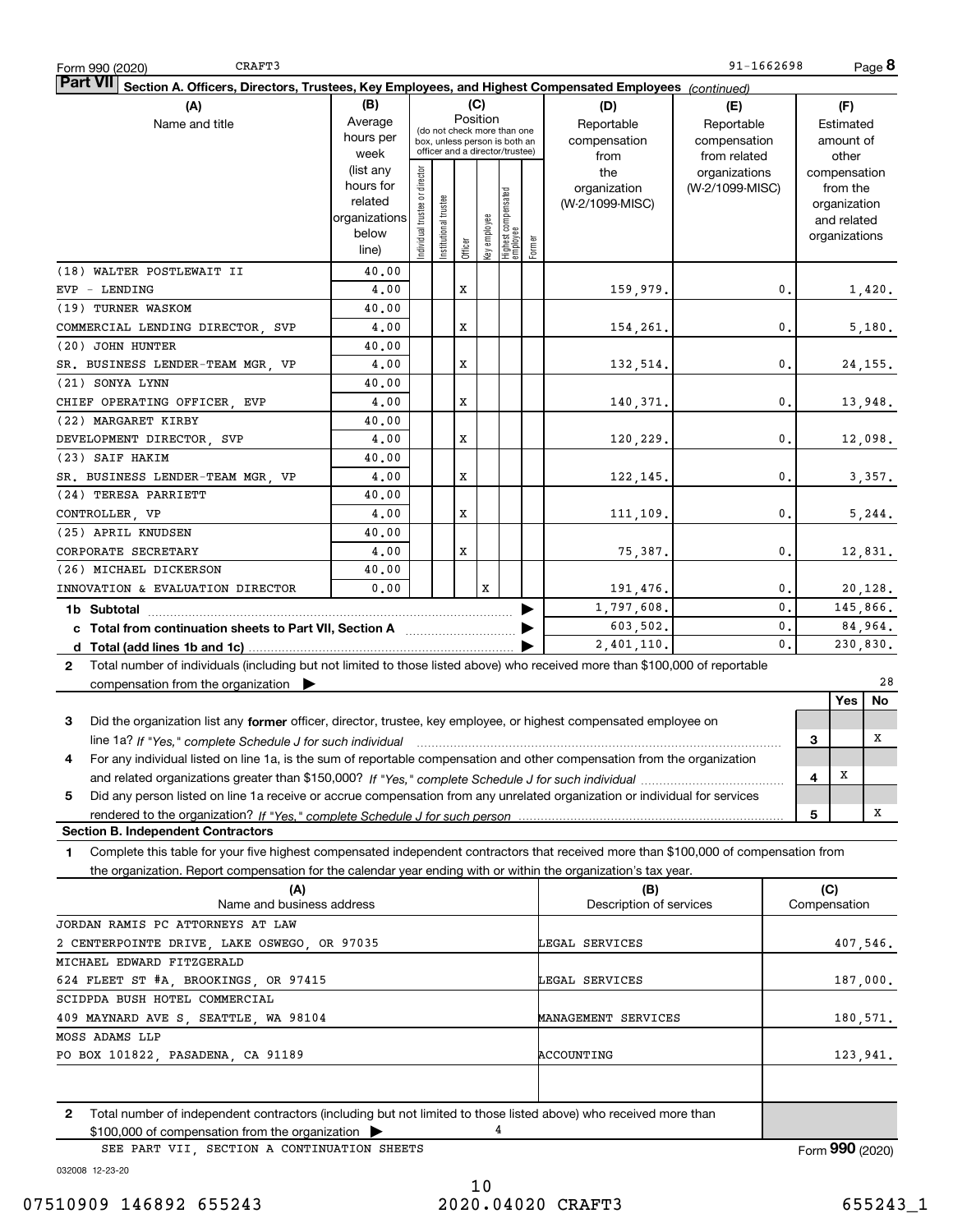| CRAFT3<br>Form 990                                                                                                        |               |                                |                        |         |              |                              |            |                 | 91-1662698                    |                       |
|---------------------------------------------------------------------------------------------------------------------------|---------------|--------------------------------|------------------------|---------|--------------|------------------------------|------------|-----------------|-------------------------------|-----------------------|
| <b>Part VII</b><br>Section A. Officers, Directors, Trustees, Key Employees, and Highest Compensated Employees (continued) |               |                                |                        |         |              |                              |            |                 |                               |                       |
| (A)                                                                                                                       | (B)           |                                |                        |         | (C)          |                              |            | (D)             | (E)                           | (F)                   |
| Name and title                                                                                                            | Average       |                                | Position               |         |              | Reportable                   | Reportable | Estimated       |                               |                       |
|                                                                                                                           | hours         |                                | (check all that apply) |         |              |                              |            | compensation    | compensation                  | amount of             |
|                                                                                                                           | per<br>week   |                                |                        |         |              |                              |            | from<br>the     | from related<br>organizations | other<br>compensation |
|                                                                                                                           | (list any     |                                |                        |         |              |                              |            | organization    | (W-2/1099-MISC)               | from the              |
|                                                                                                                           | hours for     |                                |                        |         |              |                              |            | (W-2/1099-MISC) |                               | organization          |
|                                                                                                                           | related       |                                |                        |         |              |                              |            |                 |                               | and related           |
|                                                                                                                           | organizations | Individual trustee or director | Institutional trustee  |         | Key employee | Highest compensated employee |            |                 |                               | organizations         |
|                                                                                                                           | below         |                                |                        | Officer |              |                              | Former     |                 |                               |                       |
|                                                                                                                           | line)         |                                |                        |         |              |                              |            |                 |                               |                       |
| (27) MICHAEL WU<br>IT DIRECTOR                                                                                            | 40.00<br>0.00 |                                |                        |         |              | X                            |            | 135,161.        | 0.                            | 21, 136.              |
| (28) ERIKA LINDHOLM                                                                                                       | 40.00         |                                |                        |         |              |                              |            |                 |                               |                       |
| SR. BUSINESS LENDER-TEAM MGR, VP                                                                                          | 0.00          |                                |                        |         |              | X                            |            | 122,073.        | $\mathbf{0}$ .                | 18,320.               |
| (29) CHRISTOPHER LARSON                                                                                                   | 40.00         |                                |                        |         |              |                              |            |                 |                               |                       |
| INNOVATION & EVAL PROGRAM MGR                                                                                             | 0.00          |                                |                        |         |              | X                            |            | 115,634.        | 0.                            | 20,466.               |
| (30) GREGORY BRADLEY                                                                                                      | 40.00         |                                |                        |         |              |                              |            |                 |                               |                       |
| CREDIT OFFICER, SVP                                                                                                       | 0.00          |                                |                        |         |              | X                            |            | 113,897.        | 0.                            | 18,237.               |
| (31) DESIREE MICHIELS                                                                                                     | 40.00         |                                |                        |         |              |                              |            |                 |                               |                       |
| CONSUMER LENDING DIRECTOR, SVP                                                                                            | 0.00          |                                |                        |         |              | X                            |            | 116,737.        | 0.                            | 6,805.                |
|                                                                                                                           |               |                                |                        |         |              |                              |            |                 |                               |                       |
|                                                                                                                           |               |                                |                        |         |              |                              |            |                 |                               |                       |
|                                                                                                                           |               |                                |                        |         |              |                              |            |                 |                               |                       |
|                                                                                                                           |               |                                |                        |         |              |                              |            |                 |                               |                       |
|                                                                                                                           |               |                                |                        |         |              |                              |            |                 |                               |                       |
|                                                                                                                           |               |                                |                        |         |              |                              |            |                 |                               |                       |
|                                                                                                                           |               |                                |                        |         |              |                              |            |                 |                               |                       |
|                                                                                                                           |               |                                |                        |         |              |                              |            |                 |                               |                       |
|                                                                                                                           |               |                                |                        |         |              |                              |            |                 |                               |                       |
|                                                                                                                           |               |                                |                        |         |              |                              |            |                 |                               |                       |
|                                                                                                                           |               |                                |                        |         |              |                              |            |                 |                               |                       |
|                                                                                                                           |               |                                |                        |         |              |                              |            |                 |                               |                       |
|                                                                                                                           |               |                                |                        |         |              |                              |            |                 |                               |                       |
|                                                                                                                           |               |                                |                        |         |              |                              |            |                 |                               |                       |
|                                                                                                                           |               |                                |                        |         |              |                              |            |                 |                               |                       |
|                                                                                                                           |               |                                |                        |         |              |                              |            |                 |                               |                       |
|                                                                                                                           |               |                                |                        |         |              |                              |            |                 |                               |                       |
|                                                                                                                           |               |                                |                        |         |              |                              |            |                 |                               |                       |
|                                                                                                                           |               |                                |                        |         |              |                              |            |                 |                               |                       |
|                                                                                                                           |               |                                |                        |         |              |                              |            |                 |                               |                       |
|                                                                                                                           |               |                                |                        |         |              |                              |            |                 |                               |                       |
|                                                                                                                           |               |                                |                        |         |              |                              |            |                 |                               |                       |
|                                                                                                                           |               |                                |                        |         |              |                              |            |                 |                               |                       |
|                                                                                                                           |               |                                |                        |         |              |                              |            |                 |                               |                       |
|                                                                                                                           |               |                                |                        |         |              |                              |            |                 |                               |                       |
|                                                                                                                           |               |                                |                        |         |              |                              |            |                 |                               |                       |
|                                                                                                                           |               |                                |                        |         |              |                              |            |                 |                               |                       |
|                                                                                                                           |               |                                |                        |         |              |                              |            |                 |                               |                       |
|                                                                                                                           |               |                                |                        |         |              |                              |            |                 |                               |                       |
| Total to Part VII, Section A, line 1c                                                                                     |               |                                |                        |         |              |                              |            | 603,502.        |                               | 84,964.               |

032201 04-01-20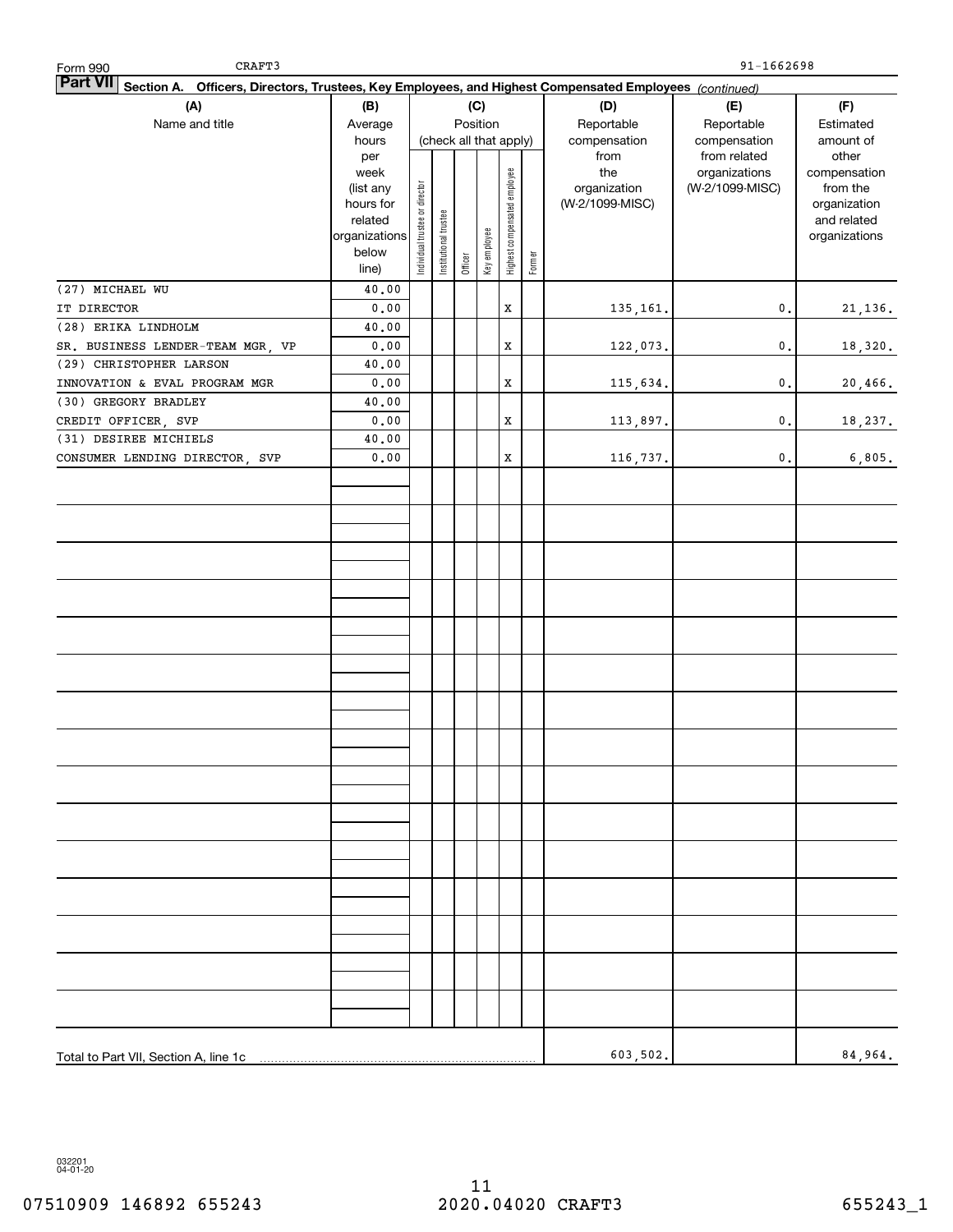|                                                           | Form 990 (2020)   |                                                                                                                         | CRAFT3                                                                                                                                                                              |                          |  |                                                    |                                                              |                                                  |                                                           | 91-1662698                    | Page 9                                    |
|-----------------------------------------------------------|-------------------|-------------------------------------------------------------------------------------------------------------------------|-------------------------------------------------------------------------------------------------------------------------------------------------------------------------------------|--------------------------|--|----------------------------------------------------|--------------------------------------------------------------|--------------------------------------------------|-----------------------------------------------------------|-------------------------------|-------------------------------------------|
|                                                           | <b>Part VIII</b>  |                                                                                                                         | <b>Statement of Revenue</b>                                                                                                                                                         |                          |  |                                                    |                                                              |                                                  |                                                           |                               |                                           |
|                                                           |                   |                                                                                                                         | Check if Schedule O contains a response or note to any line in this Part VIII                                                                                                       |                          |  |                                                    |                                                              | (A)<br>Total revenue                             | $\overline{(B)}$<br>Related or exempt<br>function revenue | $\overline{(C)}$<br>Unrelated | (D)<br>Revenue excluded<br>from tax under |
| Contributions, Gifts, Grants<br>and Other Similar Amounts | b<br>с<br>d<br>е  |                                                                                                                         | 1 a Federated campaigns<br>Membership dues<br>Fundraising events<br>Related organizations<br>Government grants (contributions)                                                      | $\overline{\phantom{a}}$ |  | 1a<br>1 <sub>b</sub><br>1c<br>1 <sub>d</sub><br>1e | 8,925,575.                                                   |                                                  |                                                           | business revenue              | sections 512 - 514                        |
|                                                           | g                 | h.                                                                                                                      | f All other contributions, gifts, grants, and<br>similar amounts not included above<br>Noncash contributions included in lines 1a-1f<br><b>Total.</b> Add lines 1a-1f               |                          |  | 1f<br>$1g$ \$                                      | 10,298,947.                                                  | 19, 224, 522.                                    |                                                           |                               |                                           |
| Program Service<br>Revenue                                | 2a<br>b<br>C<br>d |                                                                                                                         | LENDING ACTIVITIES<br>CLEAN ENERGY PROGRAM<br>ENERGY PROGRAM<br>PROGRAM CONSULTING                                                                                                  |                          |  |                                                    | <b>Business Code</b><br>522291<br>522291<br>522291<br>522291 | 6,437,057.<br>1,026,876.<br>820,632.<br>372,918. | 6,437,057.<br>1,026,876.<br>820,632.<br>372,918.          |                               |                                           |
|                                                           | е<br>f<br>a<br>3  |                                                                                                                         | All other program service revenue                                                                                                                                                   |                          |  |                                                    |                                                              | 8,657,483.                                       |                                                           |                               |                                           |
|                                                           | 4<br>5            | Investment income (including dividends, interest, and<br>Income from investment of tax-exempt bond proceeds<br>(i) Real |                                                                                                                                                                                     |                          |  |                                                    | (ii) Personal                                                | 399,564.                                         |                                                           |                               | 399,564.                                  |
|                                                           | 6а                | Gross rents<br>6а<br>.<br>6b<br>Less: rental expenses<br>b<br>Rental income or (loss)<br>6c<br>c                        |                                                                                                                                                                                     |                          |  |                                                    |                                                              |                                                  |                                                           |                               |                                           |
|                                                           | d                 |                                                                                                                         | Net rental income or (loss)<br>7 a Gross amount from sales of<br>assets other than inventory<br><b>b</b> Less: cost or other basis                                                  | (i) Securities<br>7a     |  |                                                    | (ii) Other                                                   |                                                  |                                                           |                               |                                           |
| evenue<br>Other R                                         |                   |                                                                                                                         | and sales expenses<br>c Gain or (loss)<br>8 a Gross income from fundraising events (not                                                                                             | 7b<br>7c                 |  | 1,362,091.<br>$-1, 362, 091.$                      |                                                              | $-1, 362, 091.$                                  |                                                           |                               | $-1, 362, 091.$                           |
|                                                           |                   |                                                                                                                         | including \$<br><u> 1990 - Johann Barbara, martxa a</u><br>contributions reported on line 1c). See                                                                                  |                          |  | of<br>  8a                                         |                                                              |                                                  |                                                           |                               |                                           |
|                                                           | b<br>с<br>b       |                                                                                                                         | Net income or (loss) from fundraising events<br>9 a Gross income from gaming activities. See                                                                                        |                          |  | 8b<br> 9a<br>9 <sub>b</sub>                        |                                                              |                                                  |                                                           |                               |                                           |
|                                                           |                   |                                                                                                                         | c Net income or (loss) from gaming activities<br>10 a Gross sales of inventory, less returns<br><b>b</b> Less: cost of goods sold<br>c Net income or (loss) from sales of inventory |                          |  | 10a<br>10b                                         |                                                              |                                                  |                                                           |                               |                                           |
| Miscellaneous<br>Revenue                                  | 11a<br>b<br>c     |                                                                                                                         | the control of the control of the control of the control of the control of the control of                                                                                           |                          |  |                                                    | <b>Business Code</b>                                         |                                                  |                                                           |                               |                                           |
|                                                           | 12                |                                                                                                                         |                                                                                                                                                                                     |                          |  |                                                    | $\blacktriangleright$                                        | 26, 919, 478.                                    | 8,657,483.                                                | 0.                            | $-962,527.$                               |

032009 12-23-20

Form (2020) **990**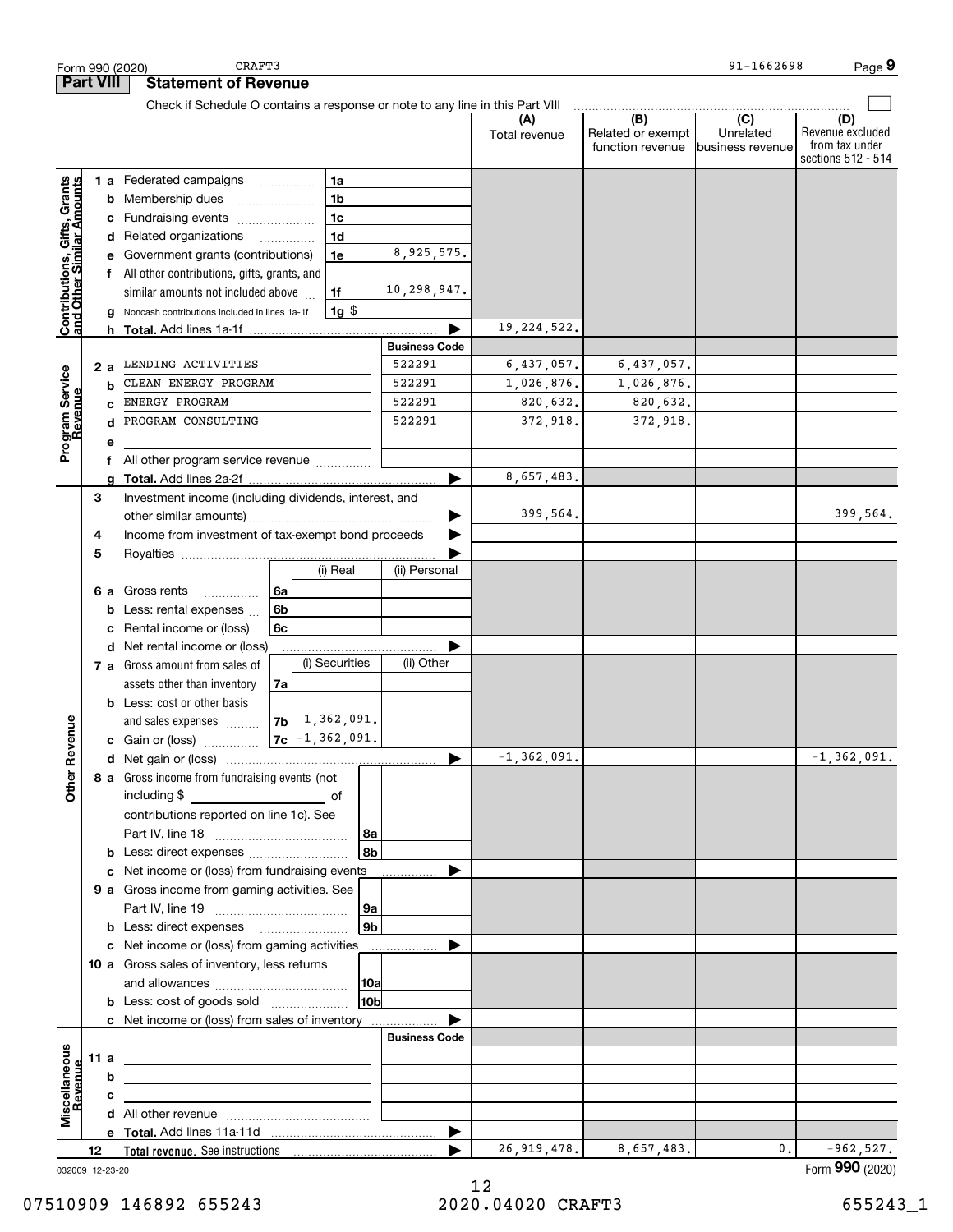CRAFT3

#### Check here  $\bullet$  if following SOP 98-2 (ASC 958-720) **Total functional expenses.**  Add lines 1 through 24e **Joint costs.** Complete this line only if the organization **(A)**<br>Total expenses **(B) (C) (D) 1234567891011abcdefg12131415161718192021222324abcde2526***Section 501(c)(3) and 501(c)(4) organizations must complete all columns. All other organizations must complete column (A).* Grants and other assistance to domestic organizations and domestic governments. See Part IV, line 21 Compensation not included above to disqualified persons (as defined under section 4958(f)(1)) and persons described in section 4958(c)(3)(B) Pension plan accruals and contributions (include section 401(k) and 403(b) employer contributions) Professional fundraising services. See Part IV, line 17 Other. (If line 11g amount exceeds 10% of line 25, column (A) amount, list line 11g expenses on Sch O.) Other expenses. Itemize expenses not covered above (List miscellaneous expenses on line 24e. If line 24e amount exceeds 10% of line 25, column (A) amount, list line 24e expenses on Schedule O.) reported in column (B) joint costs from a combined educational campaign and fundraising solicitation. Check if Schedule O contains a response or note to any line in this Part IX (C) (C) (C) (C) (C) (C) Program service expensesManagement and general expenses Fundraising expensesGrants and other assistance to domestic individuals. See Part IV, line 22 ..................... Grants and other assistance to foreign organizations, foreign governments, and foreign individuals. See Part IV, lines 15 and 16  $\ldots$ Benefits paid to or for members .................... Compensation of current officers, directors, trustees, and key employees  $\ldots$   $\ldots$   $\ldots$   $\ldots$   $\ldots$ Other salaries and wages ~~~~~~~~~~ Other employee benefits ~~~~~~~~~~ Payroll taxes ~~~~~~~~~~~~~~~~ Fees for services (nonemployees): Management ~~~~~~~~~~~~~~~~ Legal ~~~~~~~~~~~~~~~~~~~~Accounting ~~~~~~~~~~~~~~~~~ Lobbying ~~~~~~~~~~~~~~~~~~ lnvestment management fees ....................... Advertising and promotion www.communicul Office expenses ~~~~~~~~~~~~~~~ Information technology ~~~~~~~~~~~ Royalties ~~~~~~~~~~~~~~~~~~ Occupancy ~~~~~~~~~~~~~~~~~ Travel ……………………………………………… Payments of travel or entertainment expenses for any federal, state, or local public officials ... Conferences, conventions, and meetings InterestPayments to affiliates ~~~~~~~~~~~~ ~~~~~~~~~~~~~~~~~~Depreciation, depletion, and amortization  $\,\,\ldots\,\,$ Insurance~~~~~~~~~~~~~~~~~All other expenses Check here  $\blacktriangleright$ *Do not include amounts reported on lines 6b, 7b, 8b, 9b, and 10b of Part VIII.*  $\mathcal{L}^{\text{max}}$ 1,943,473. 4,341,515. 209,906. 671,859. 745,970. 40,777. 78,106. 79,432. 276,969. 38,116. 36,272. 456,257. 533,655. 59,275. 5,879. 2,850,710. 159,445. 118,604. 3,740,918. 2,802,286. 141,329. 19,330,753. 1,207,303. 736,170. 4,039,551. 103,956. 198,008. 183,467. 19,646. 6,793. 582,705. 77,805. 11,349. 634,901. 83,982. 27,087. 22,885. 6,160. 11,732. 4,488. 73,618. 79,432. 93,028. 153,928. 30,013. 72. 38,044. 24,011. 11,239. 1,022. 305,692. 136,877. 13,688. 357,549. 160,096. 16,010. 24,711. 31,228. 3,336. 2,656. 3,191. 32. 2,848,960. 1,750. 106,828. 47,834. 47,834. 79,465. 35,581. 3,558.  $3,741,780.$   $-862.$ 2,658,786. 140,802. 2,698. 91,588. 45,640. 4,101. 17,010,426. 1,986,117. 334,210. LOAN COSTS MISCELLANEOUSTAXES AND LICENSES

032010 12-23-20

Form (2020) **990**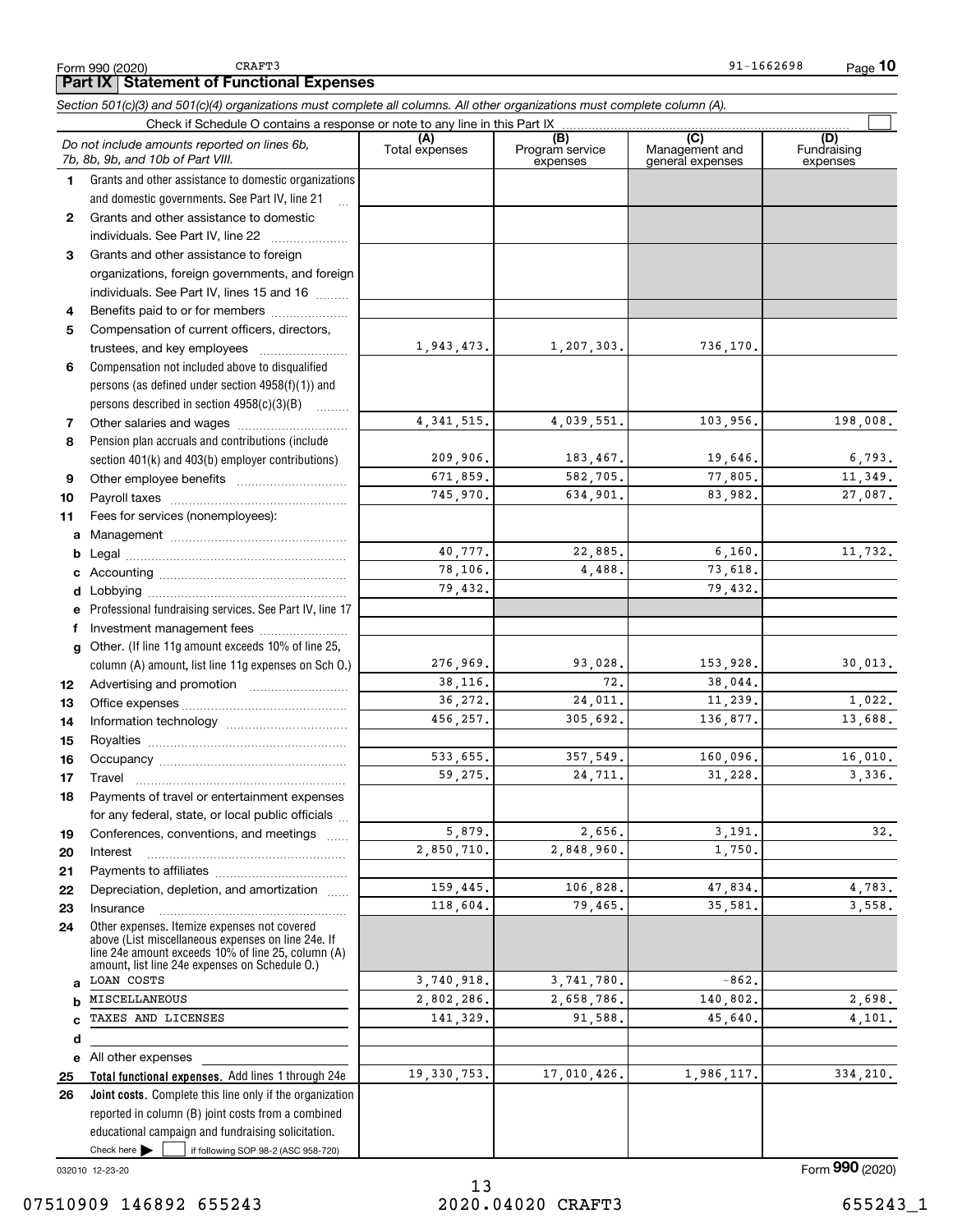CRAFT3

**3** Pledges and grants receivable, net  $\ldots$  **multimes contained and grants receivable**, net **multimes contained and grants receivable**, net **multimes contained and grants receivable 4**Accounts receivable, net ~~~~~~~~~~~~~~~~~~~~~~~~~~ **5**Loans and other receivables from any current or former officer, director,

**11**

 $\mathcal{L}^{\text{max}}$ 

 $714,414.$ 

17,355,827. 13,295,323.

**34**

1,647,496. 4 1,465,415. 2,687,178. 764,600.

| <b>DuidiToc Officer</b>                                                    |                   |   |                    |
|----------------------------------------------------------------------------|-------------------|---|--------------------|
| Check if Schedule O contains a response or note to any line in this Part X |                   |   |                    |
|                                                                            | Beginning of year |   | (B)<br>End of year |
| <b>1</b> Cash - non-interest-bearing                                       | 6, 563, 179.      |   | 20 714             |
| 2 Savings and temporary cash investments                                   | 17, 355, 827.     | ົ | 13,295             |

|    | trustee, key employee, creator or founder, substantial contributor, or 35%                |            |                |                 |                |                 |
|----|-------------------------------------------------------------------------------------------|------------|----------------|-----------------|----------------|-----------------|
|    | controlled entity or family member of any of these persons                                |            |                | 5               |                |                 |
| 6  | Loans and other receivables from other disqualified persons (as defined                   |            |                |                 |                |                 |
|    | under section $4958(f)(1)$ , and persons described in section $4958(c)(3)(B)$             |            | $\ldots$       |                 | 6              |                 |
| 7  |                                                                                           |            |                | 113,639,351.    | $\overline{7}$ | 109,604,796.    |
| 8  |                                                                                           |            |                |                 | 8              |                 |
| 9  | Prepaid expenses and deferred charges                                                     |            |                | 387,142.        | 9              | 270,148.        |
|    | 10a Land, buildings, and equipment: cost or other                                         |            |                |                 |                |                 |
|    | basis. Complete Part VI of Schedule D  10a                                                |            | 1,483,841.     |                 |                |                 |
| b  | $\frac{10b}{100}$<br>Less: accumulated depreciation                                       | 975.250.   | 564,721.       | 10 <sub>c</sub> | 508,591.       |                 |
| 11 |                                                                                           |            |                | 9,578,403.      | 11             | 25,779,560.     |
| 12 |                                                                                           |            |                |                 | 12             |                 |
| 13 |                                                                                           |            |                | 13              |                |                 |
| 14 |                                                                                           |            |                |                 | 14             |                 |
| 15 |                                                                                           |            |                | 865.145.        | 15             | 4,565,251.      |
| 16 |                                                                                           |            | 153, 288, 442. | 16              | 176,968,098.   |                 |
| 17 |                                                                                           | 1,108,667. | 17             | 1,322,153.      |                |                 |
| 18 |                                                                                           |            | 18             |                 |                |                 |
| 19 |                                                                                           |            |                | 19              |                |                 |
| 20 |                                                                                           |            | 20             |                 |                |                 |
| 21 | Escrow or custodial account liability. Complete Part IV of Schedule D                     |            | 335,958.       | 21              | 145,772.       |                 |
| 22 | Loans and other payables to any current or former officer, director,                      |            |                |                 |                |                 |
|    | trustee, key employee, creator or founder, substantial contributor, or 35%                |            |                |                 |                |                 |
|    | controlled entity or family member of any of these persons                                |            |                |                 | 22             |                 |
| 23 | Secured mortgages and notes payable to unrelated third parties                            |            | .              |                 | 23             |                 |
| 24 |                                                                                           |            |                | 103,069,724.    | 24             | 116,471,909.    |
| 25 | Other liabilities (including federal income tax, payables to related third                |            |                |                 |                |                 |
|    | parties, and other liabilities not included on lines 17-24). Complete Part X              |            |                |                 |                |                 |
|    | of Schedule D                                                                             |            |                |                 | 25             |                 |
| 26 |                                                                                           |            |                | 104, 514, 349.  | 26             | 117,939,834.    |
|    | Organizations that follow FASB ASC 958, check here $\blacktriangleright \;$ $\mid X \mid$ |            |                |                 |                |                 |
|    | and complete lines 27, 28, 32, and 33.                                                    |            |                |                 |                |                 |
| 27 |                                                                                           |            |                | 48, 388, 488.   | 27             | 58,087,981.     |
| 28 |                                                                                           |            |                | 385,605.        | 28             | 940,283.        |
|    | Organizations that do not follow FASB ASC 958, check here $\blacktriangleright \ \lfloor$ |            |                |                 |                |                 |
|    | and complete lines 29 through 33.                                                         |            |                |                 |                |                 |
| 29 |                                                                                           |            |                |                 | 29             |                 |
| 30 | Paid-in or capital surplus, or land, building, or equipment fund                          |            |                |                 | 30             |                 |
| 31 | Retained earnings, endowment, accumulated income, or other funds                          |            |                |                 | 31             |                 |
| 32 |                                                                                           |            |                | 48,774,093.     | 32             | 59,028,264.     |
| 33 |                                                                                           |            |                | 153, 288, 442.  | 33             | 176,968,098.    |
|    |                                                                                           |            |                |                 |                | Form 990 (2020) |

Form 990 (2020) **Part X** | Balance Sheet

**Assets**

**Liabilities**

Liabilities

**Net Assets or Fund Balances**

Net Assets or Fund Balances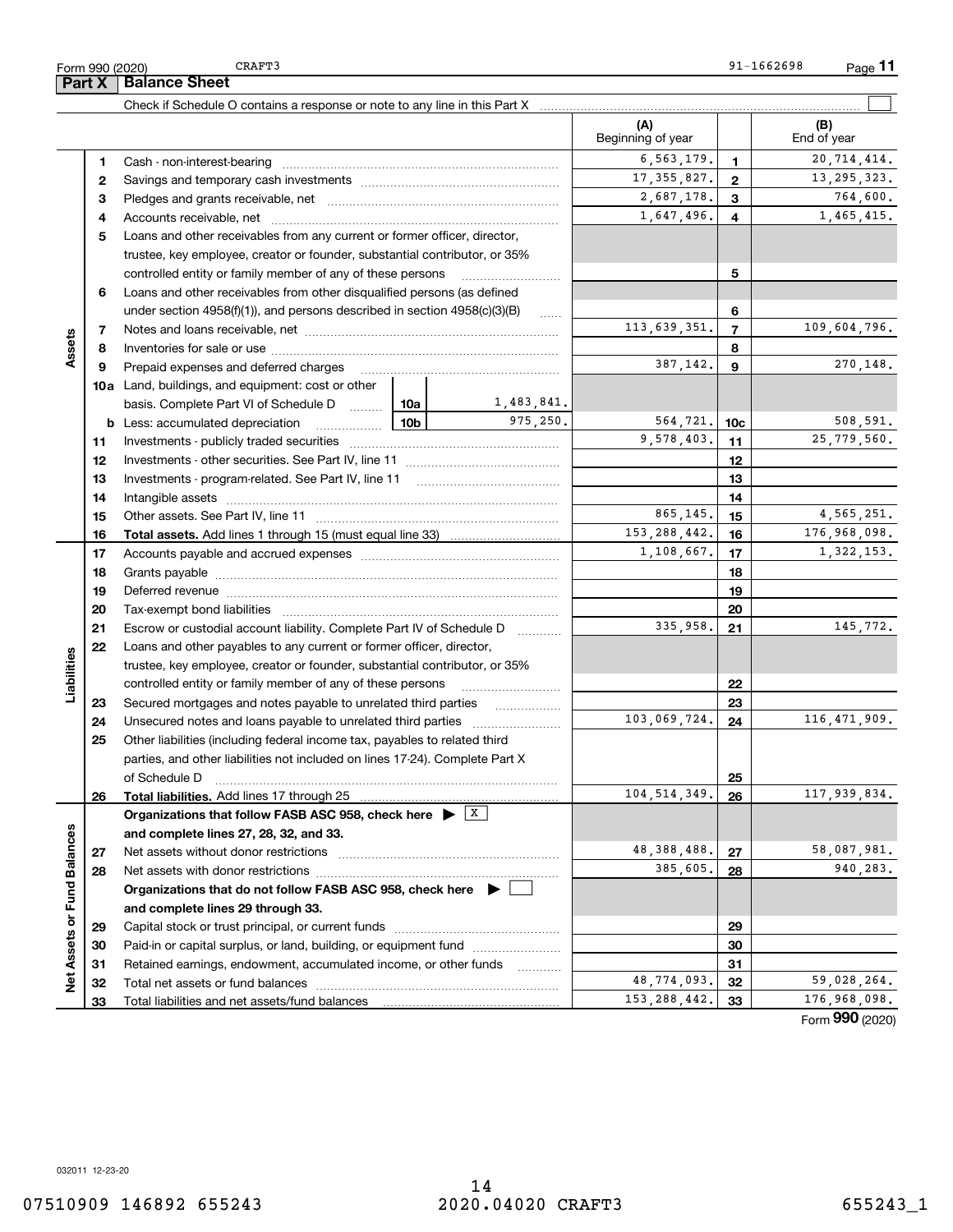|    | CRAFT3<br>Form 990 (2020)                                                                                                                                                                                                      | $91 - 1662698$ |                |          | Page 12       |
|----|--------------------------------------------------------------------------------------------------------------------------------------------------------------------------------------------------------------------------------|----------------|----------------|----------|---------------|
|    | Part XI<br><b>Reconciliation of Net Assets</b>                                                                                                                                                                                 |                |                |          |               |
|    |                                                                                                                                                                                                                                |                |                |          | x             |
|    |                                                                                                                                                                                                                                |                |                |          |               |
| 1  |                                                                                                                                                                                                                                | $\mathbf{1}$   |                |          | 26, 919, 478. |
| 2  | Total expenses (must equal Part IX, column (A), line 25) [11] manufactured expenses (must equal Part IX, column (A), line 25)                                                                                                  | $\mathbf{2}$   |                |          | 19, 330, 753. |
| 3  | Revenue less expenses. Subtract line 2 from line 1                                                                                                                                                                             | 3              |                |          | 7,588,725.    |
| 4  |                                                                                                                                                                                                                                | $\overline{4}$ |                |          | 48,774,093.   |
| 5  | Net unrealized gains (losses) on investments [11] matter continuum matter is a set of the set of the set of the                                                                                                                | 5              |                |          | 314, 274.     |
| 6  |                                                                                                                                                                                                                                | 6              |                |          |               |
| 7  | Investment expenses www.communication.com/www.communication.com/www.communication.com/www.com                                                                                                                                  | $\overline{7}$ |                |          |               |
| 8  | Prior period adjustments material contents and content of the content of the content of the content of the content of the content of the content of the content of the content of the content of the content of the content of | 8              |                |          | 443.          |
| 9  | Other changes in net assets or fund balances (explain on Schedule O)                                                                                                                                                           | $\mathbf{9}$   |                |          | 2,350,729.    |
| 10 | Net assets or fund balances at end of year. Combine lines 3 through 9 (must equal Part X, line 32,                                                                                                                             |                |                |          |               |
|    |                                                                                                                                                                                                                                | 10             |                |          | 59,028,264.   |
|    | Part XII Financial Statements and Reporting                                                                                                                                                                                    |                |                |          |               |
|    |                                                                                                                                                                                                                                |                |                |          |               |
|    |                                                                                                                                                                                                                                |                |                | Yes      | <b>No</b>     |
| 1  | X   Accrual<br>Accounting method used to prepare the Form 990: <u>June</u> Cash<br>Other                                                                                                                                       |                |                |          |               |
|    | If the organization changed its method of accounting from a prior year or checked "Other," explain in Schedule O.                                                                                                              |                |                |          |               |
|    | 2a Were the organization's financial statements compiled or reviewed by an independent accountant?                                                                                                                             |                | 2a             |          | х             |
|    | If "Yes," check a box below to indicate whether the financial statements for the year were compiled or reviewed on a                                                                                                           |                |                |          |               |
|    | separate basis, consolidated basis, or both:                                                                                                                                                                                   |                |                |          |               |
|    | Separate basis<br>Consolidated basis<br>Both consolidated and separate basis                                                                                                                                                   |                |                |          |               |
|    | b Were the organization's financial statements audited by an independent accountant?                                                                                                                                           |                | 2 <sub>b</sub> | X        |               |
|    | If "Yes," check a box below to indicate whether the financial statements for the year were audited on a separate basis,                                                                                                        |                |                |          |               |
|    | consolidated basis, or both:                                                                                                                                                                                                   |                |                |          |               |
|    | $X$ Consolidated basis<br>Separate basis<br>Both consolidated and separate basis                                                                                                                                               |                |                |          |               |
|    | c If "Yes" to line 2a or 2b, does the organization have a committee that assumes responsibility for oversight of the audit,                                                                                                    |                |                |          |               |
|    |                                                                                                                                                                                                                                |                | 2c             | х        |               |
|    | If the organization changed either its oversight process or selection process during the tax year, explain on Schedule O.                                                                                                      |                |                |          |               |
|    | 3a As a result of a federal award, was the organization required to undergo an audit or audits as set forth in the Single Audit                                                                                                |                |                |          |               |
|    |                                                                                                                                                                                                                                |                | За             | х        |               |
|    | b If "Yes," did the organization undergo the required audit or audits? If the organization did not undergo the required audit                                                                                                  |                |                |          |               |
|    | or audits, explain why on Schedule O and describe any steps taken to undergo such audits [11] outcommunically contained and the analytic or audits [11] or audits [11] or audits [11] or audits [11] or audits [11] or audits  |                | 3b             | х<br>ההו |               |

Form (2020) **990**

032012 12-23-20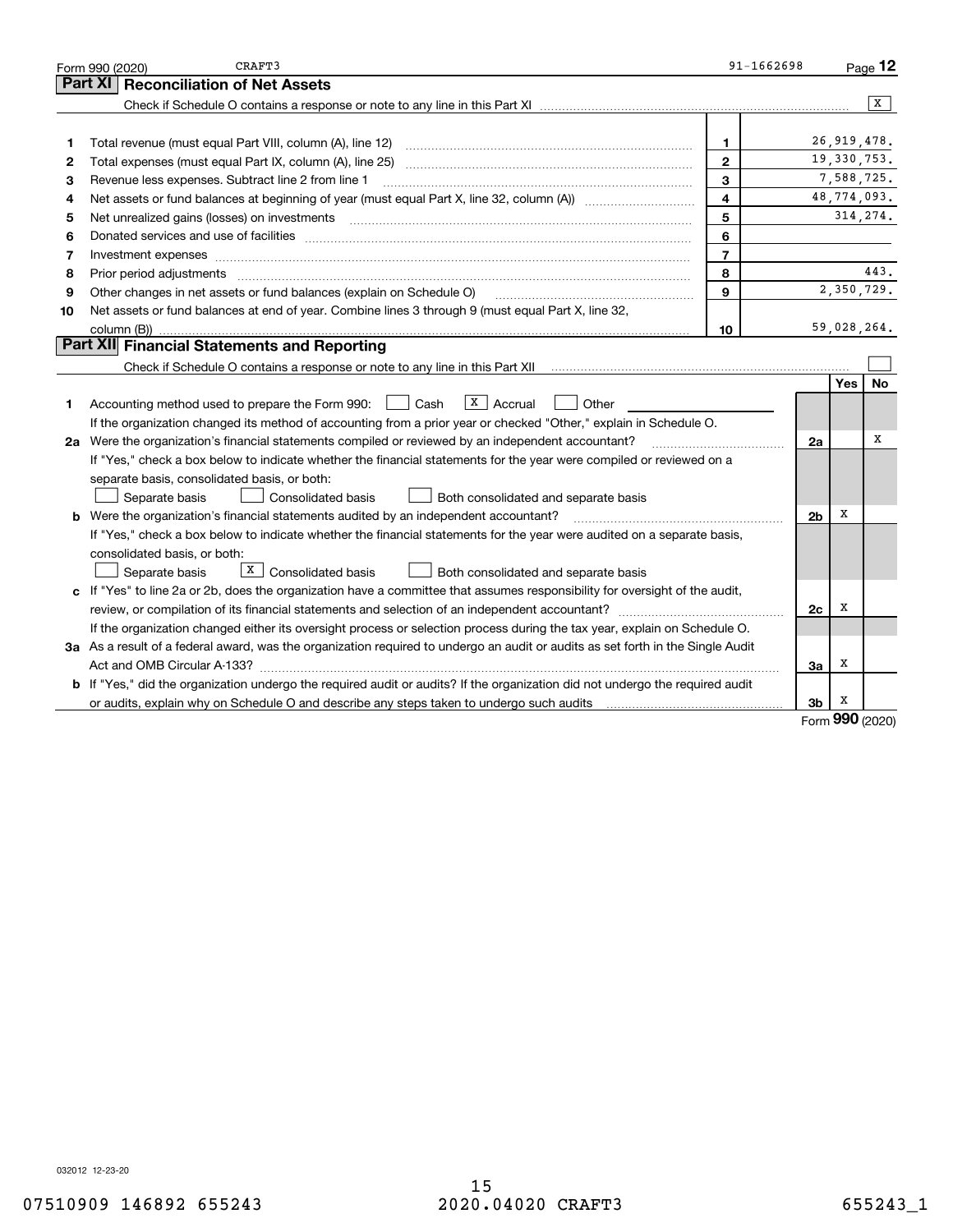| <b>SCHEDULE A</b> |
|-------------------|
|-------------------|

Department of the Treasury Internal Revenue Service

**(Form 990 or 990-EZ)**

**Public Charity Status and Public Support**

**Complete if the organization is a section 501(c)(3) organization or a section 4947(a)(1) nonexempt charitable trust. | Attach to Form 990 or Form 990-EZ. | Go to www.irs.gov/Form990 for instructions and the latest information.**

| 2020                                |  |
|-------------------------------------|--|
| <b>Open to Public</b><br>Inspection |  |

OMB No. 1545-0047

|  | Name of the organization |  |
|--|--------------------------|--|
|  |                          |  |

CRAFT3

**Name of the organization Employer identification number** 91-1662698

|       | Part I | Reason for Public Charity Status. (All organizations must complete this part.) See instructions.                                                                                                                                                               |          |                                                        |                             |                                 |                                                      |                                                    |
|-------|--------|----------------------------------------------------------------------------------------------------------------------------------------------------------------------------------------------------------------------------------------------------------------|----------|--------------------------------------------------------|-----------------------------|---------------------------------|------------------------------------------------------|----------------------------------------------------|
|       |        | The organization is not a private foundation because it is: (For lines 1 through 12, check only one box.)                                                                                                                                                      |          |                                                        |                             |                                 |                                                      |                                                    |
| 1     |        | A church, convention of churches, or association of churches described in section 170(b)(1)(A)(i).                                                                                                                                                             |          |                                                        |                             |                                 |                                                      |                                                    |
| 2     |        | A school described in section 170(b)(1)(A)(ii). (Attach Schedule E (Form 990 or 990-EZ).)                                                                                                                                                                      |          |                                                        |                             |                                 |                                                      |                                                    |
| з     |        | A hospital or a cooperative hospital service organization described in section 170(b)(1)(A)(iii).                                                                                                                                                              |          |                                                        |                             |                                 |                                                      |                                                    |
| 4     |        | A medical research organization operated in conjunction with a hospital described in section 170(b)(1)(A)(iii). Enter the hospital's name,                                                                                                                     |          |                                                        |                             |                                 |                                                      |                                                    |
|       |        | city, and state:                                                                                                                                                                                                                                               |          |                                                        |                             |                                 |                                                      |                                                    |
| 5     |        | An organization operated for the benefit of a college or university owned or operated by a governmental unit described in                                                                                                                                      |          |                                                        |                             |                                 |                                                      |                                                    |
|       |        | section 170(b)(1)(A)(iv). (Complete Part II.)                                                                                                                                                                                                                  |          |                                                        |                             |                                 |                                                      |                                                    |
| 6     |        | A federal, state, or local government or governmental unit described in section 170(b)(1)(A)(v).                                                                                                                                                               |          |                                                        |                             |                                 |                                                      |                                                    |
| 7     | X      | An organization that normally receives a substantial part of its support from a governmental unit or from the general public described in                                                                                                                      |          |                                                        |                             |                                 |                                                      |                                                    |
|       |        | section 170(b)(1)(A)(vi). (Complete Part II.)                                                                                                                                                                                                                  |          |                                                        |                             |                                 |                                                      |                                                    |
| 8     |        | A community trust described in section 170(b)(1)(A)(vi). (Complete Part II.)                                                                                                                                                                                   |          |                                                        |                             |                                 |                                                      |                                                    |
| 9     |        | An agricultural research organization described in section 170(b)(1)(A)(ix) operated in conjunction with a land-grant college                                                                                                                                  |          |                                                        |                             |                                 |                                                      |                                                    |
|       |        | or university or a non-land-grant college of agriculture (see instructions). Enter the name, city, and state of the college or                                                                                                                                 |          |                                                        |                             |                                 |                                                      |                                                    |
|       |        | university:                                                                                                                                                                                                                                                    |          |                                                        |                             |                                 |                                                      |                                                    |
| 10    |        | An organization that normally receives (1) more than 33 1/3% of its support from contributions, membership fees, and gross receipts from                                                                                                                       |          |                                                        |                             |                                 |                                                      |                                                    |
|       |        | activities related to its exempt functions, subject to certain exceptions; and (2) no more than 33 1/3% of its support from gross investment                                                                                                                   |          |                                                        |                             |                                 |                                                      |                                                    |
|       |        | income and unrelated business taxable income (less section 511 tax) from businesses acquired by the organization after June 30, 1975.                                                                                                                          |          |                                                        |                             |                                 |                                                      |                                                    |
|       |        | See section 509(a)(2). (Complete Part III.)                                                                                                                                                                                                                    |          |                                                        |                             |                                 |                                                      |                                                    |
| 11    |        | An organization organized and operated exclusively to test for public safety. See section 509(a)(4).                                                                                                                                                           |          |                                                        |                             |                                 |                                                      |                                                    |
| 12    |        | An organization organized and operated exclusively for the benefit of, to perform the functions of, or to carry out the purposes of one or                                                                                                                     |          |                                                        |                             |                                 |                                                      |                                                    |
|       |        | more publicly supported organizations described in section 509(a)(1) or section 509(a)(2). See section 509(a)(3). Check the box in                                                                                                                             |          |                                                        |                             |                                 |                                                      |                                                    |
|       |        | lines 12a through 12d that describes the type of supporting organization and complete lines 12e, 12f, and 12g.                                                                                                                                                 |          |                                                        |                             |                                 |                                                      |                                                    |
| а     |        | Type I. A supporting organization operated, supervised, or controlled by its supported organization(s), typically by giving<br>the supported organization(s) the power to regularly appoint or elect a majority of the directors or trustees of the supporting |          |                                                        |                             |                                 |                                                      |                                                    |
|       |        | organization. You must complete Part IV, Sections A and B.                                                                                                                                                                                                     |          |                                                        |                             |                                 |                                                      |                                                    |
| b     |        | Type II. A supporting organization supervised or controlled in connection with its supported organization(s), by having                                                                                                                                        |          |                                                        |                             |                                 |                                                      |                                                    |
|       |        | control or management of the supporting organization vested in the same persons that control or manage the supported                                                                                                                                           |          |                                                        |                             |                                 |                                                      |                                                    |
|       |        | organization(s). You must complete Part IV, Sections A and C.                                                                                                                                                                                                  |          |                                                        |                             |                                 |                                                      |                                                    |
| с     |        | Type III functionally integrated. A supporting organization operated in connection with, and functionally integrated with,                                                                                                                                     |          |                                                        |                             |                                 |                                                      |                                                    |
|       |        | its supported organization(s) (see instructions). You must complete Part IV, Sections A, D, and E.                                                                                                                                                             |          |                                                        |                             |                                 |                                                      |                                                    |
| d     |        | Type III non-functionally integrated. A supporting organization operated in connection with its supported organization(s)                                                                                                                                      |          |                                                        |                             |                                 |                                                      |                                                    |
|       |        | that is not functionally integrated. The organization generally must satisfy a distribution requirement and an attentiveness                                                                                                                                   |          |                                                        |                             |                                 |                                                      |                                                    |
|       |        | requirement (see instructions). You must complete Part IV, Sections A and D, and Part V.                                                                                                                                                                       |          |                                                        |                             |                                 |                                                      |                                                    |
| е     |        | Check this box if the organization received a written determination from the IRS that it is a Type I, Type II, Type III                                                                                                                                        |          |                                                        |                             |                                 |                                                      |                                                    |
|       |        | functionally integrated, or Type III non-functionally integrated supporting organization.                                                                                                                                                                      |          |                                                        |                             |                                 |                                                      |                                                    |
| Ť.    |        | Enter the number of supported organizations                                                                                                                                                                                                                    |          |                                                        |                             |                                 |                                                      |                                                    |
|       |        | Provide the following information about the supported organization(s).                                                                                                                                                                                         |          |                                                        |                             | (iv) Is the organization listed |                                                      |                                                    |
|       |        | (i) Name of supported<br>organization                                                                                                                                                                                                                          | (ii) EIN | (iii) Type of organization<br>(described on lines 1-10 | in your governing document? |                                 | (v) Amount of monetary<br>support (see instructions) | (vi) Amount of other<br>support (see instructions) |
|       |        |                                                                                                                                                                                                                                                                |          | above (see instructions))                              | Yes                         | No                              |                                                      |                                                    |
|       |        |                                                                                                                                                                                                                                                                |          |                                                        |                             |                                 |                                                      |                                                    |
|       |        |                                                                                                                                                                                                                                                                |          |                                                        |                             |                                 |                                                      |                                                    |
|       |        |                                                                                                                                                                                                                                                                |          |                                                        |                             |                                 |                                                      |                                                    |
|       |        |                                                                                                                                                                                                                                                                |          |                                                        |                             |                                 |                                                      |                                                    |
|       |        |                                                                                                                                                                                                                                                                |          |                                                        |                             |                                 |                                                      |                                                    |
|       |        |                                                                                                                                                                                                                                                                |          |                                                        |                             |                                 |                                                      |                                                    |
|       |        |                                                                                                                                                                                                                                                                |          |                                                        |                             |                                 |                                                      |                                                    |
|       |        |                                                                                                                                                                                                                                                                |          |                                                        |                             |                                 |                                                      |                                                    |
|       |        |                                                                                                                                                                                                                                                                |          |                                                        |                             |                                 |                                                      |                                                    |
| Total |        |                                                                                                                                                                                                                                                                |          |                                                        |                             |                                 |                                                      |                                                    |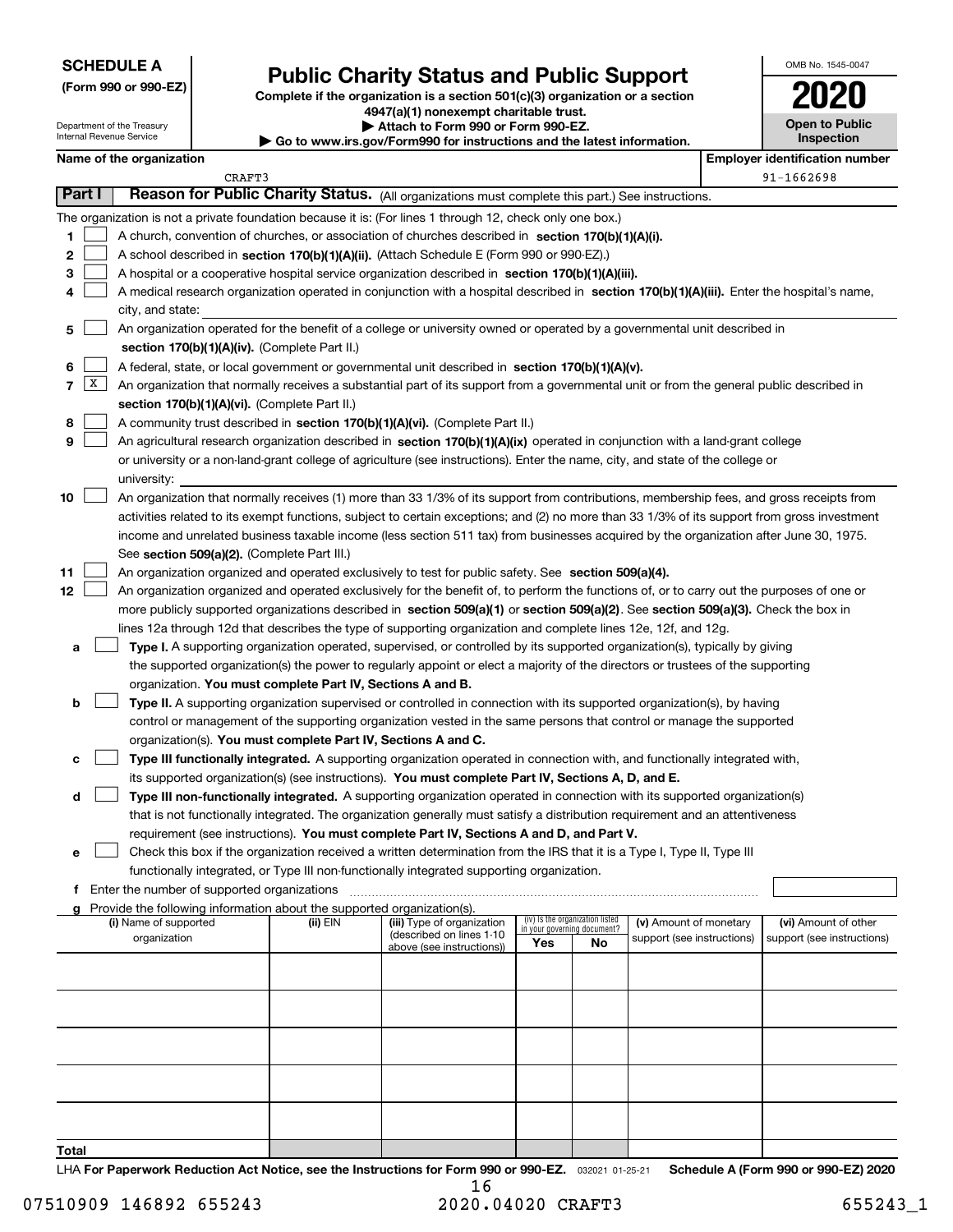### Schedule A (Form 990 or 990-EZ) 2020 Page CRAFT3

91-1662698

**2**

|  | Part II   Support Schedule for Organizations Described in Sections 170(b)(1)(A)(iv) and 170(b)(1)(A)(vi) |  |
|--|----------------------------------------------------------------------------------------------------------|--|
|  |                                                                                                          |  |

(Complete only if you checked the box on line 5, 7, or 8 of Part I or if the organization failed to qualify under Part III. If the organization fails to qualify under the tests listed below, please complete Part III.)

#### **6** Public support. Subtract line 5 from line 4. **Calendar year (or fiscal year beginning in)**  | **Calendar year (or fiscal year beginning in) | (a)** 2016 **| (b)** 2017 **| (c)** 2018 **| (d)** 2019 **| (e)** 2020 **| (f) 1**Gifts, grants, contributions, and **2**Tax revenues levied for the organ-**3**The value of services or facilities **4 Total.** Add lines 1 through 3  $\quad$ **5** The portion of total contributions **(a)** 2016 **(b)** 2017 **(c)** 2018 **(d)** 2019 **(e)** 2020 **(f)** Total **7** Amounts from line 4  $\ldots$  **Amounts 8**Gross income from interest, **9** Net income from unrelated business **10** Other income. Do not include gain **11Total support.**  Add lines 7 through 10 **12**Gross receipts from related activities, etc. (see instructions) ~~~~~~~~~~~~~~~~~~~~~~~ **13First 5 years.**  If the Form 990 is for the organization's first, second, third, fourth, or fifth tax year as a section 501(c)(3) **12stop here** organization, check this box and | **141514** Public support percentage for 2020 (line 6, column (f), divided by line 11, column (f))  $\ldots$  $\ldots$  $\ldots$  $\ldots$  $\ldots$  $\ldots$ **15** Public support percentage from 2019 Schedule A, Part II, line 14 ~~~~~~~~~~~~~~~~~~~~~**16a 33 1/3% support test - 2020.** If the organization did not check the box on line 13, and line 14 is 33 1/3% or more, check this box and **17a10% -facts-and-circumstances test - 2020.**  If the organization did not check a box on line 13, 16a, or 16b, and line 14 is 10% or more, 18 Private foundation. If the organization did not check a box on line 13, 16a, 16b, 17a, or 17b, check this box and see instructions ......... **b** 33 1/3% support test - 2019. If the organization did not check a box on line 13 or 16a, and line 15 is 33 1/3% or more, check this box **b 10% -facts-and-circumstances test - 2019.** If the organization did not check a box on line 13, 16a, 16b, or 17a, and line 15 is 10% or **stop here.**  The organization qualifies as a publicly supported organization ~~~~~~~~~~~~~~~~~~~~~~~~~~~~~~ | **stop here.**  and The organization qualifies as a publicly supported organization ~~~~~~~~~~~~~~~~~~~~~~~~~~~~ | and if the organization meets the facts-and-circumstances test, check this box and **stop here.** Explain in Part VI how the organization more, and if the organization meets the facts-and-circumstances test, check this box and **stop here.** Explain in Part VI how the (a) 2016 16 **| (b)** 2017 **| (c)** 2018 **| (d)** 2019 **| (e)** 2020 **| (f)** Total membership fees received. (Do not include any "unusual grants.") ization's benefit and either paid to or expended on its behalf ~~~~furnished by a governmental unit to the organization without charge by each person (other than a governmental unit or publicly supported organization) included on line 1 that exceeds 2% of the amount shown on line 11, column (f) <sub>……………………………</sub>… 2016dividends, payments received on securities loans, rents, royalties, and income from similar sources activities, whether or not the business is regularly carried on <sup>~</sup> or loss from the sale of capital assets (Explain in Part VI.) .......... % $\sim$  15 | 89.34 % meets the facts-and-circumstances test. The organization qualifies as a publicly supported organization ~~~~~~~~~~~~~~~ | organization meets the facts-and-circumstances test. The organization qualifies as a publicly supported organization **Section A. Public Support Section B. Total Support Section C. Computation of Public Support Percentage**  $\mathcal{L}^{\text{max}}$  $\boxed{\mathbf{X}}$  $\mathcal{L}^{\text{max}}$  $\mathcal{L}^{\text{max}}$  $\mathcal{L}^{\text{max}}$  $\mathcal{L}^{\text{max}}$ 4,757,253. 4,757,253. 6,964,446. 6,964,446. 5,423,242. 4,918,716. 19,224,522. 41,288,179. 5,423,242. 4,918,716. 19,224,522. 41,288,179. 1,761,526. 39,526,653. 4,757,253. 6,964,446. 5,423,242. 4,918,716. 19,224,522. 41,288,179. 175,219. 193,789. 221,778. 454,393. 399,564. 1,444,743. 42,732,922. 47,576,949. 92.5089.34

**Schedule A (Form 990 or 990-EZ) 2020**

032022 01-25-21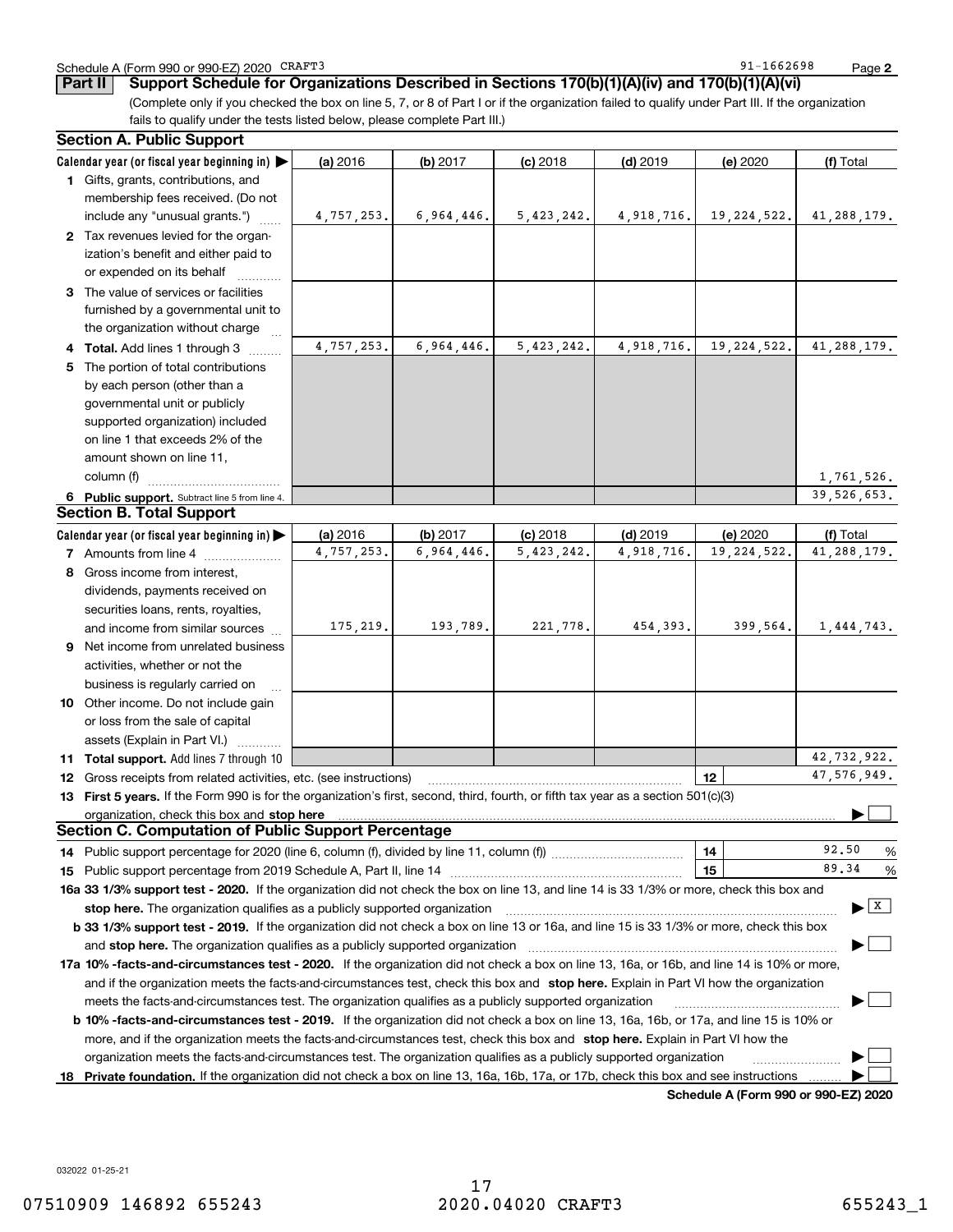## **Part III** | Support Schedule for Organizations Described in Section 509(a)(2)

(Complete only if you checked the box on line 10 of Part I or if the organization failed to qualify under Part II. If the organization fails to qualify under the tests listed below, please complete Part II.)

|     | <b>Section A. Public Support</b>                                                                                                                                                                |          |          |                 |            |          |                                      |
|-----|-------------------------------------------------------------------------------------------------------------------------------------------------------------------------------------------------|----------|----------|-----------------|------------|----------|--------------------------------------|
|     | Calendar year (or fiscal year beginning in) $\blacktriangleright$                                                                                                                               | (a) 2016 | (b) 2017 | <b>(c)</b> 2018 | $(d)$ 2019 | (e) 2020 | (f) Total                            |
|     | 1 Gifts, grants, contributions, and                                                                                                                                                             |          |          |                 |            |          |                                      |
|     | membership fees received. (Do not                                                                                                                                                               |          |          |                 |            |          |                                      |
|     | include any "unusual grants.")                                                                                                                                                                  |          |          |                 |            |          |                                      |
|     | <b>2</b> Gross receipts from admissions,<br>merchandise sold or services per-<br>formed, or facilities furnished in<br>any activity that is related to the<br>organization's tax-exempt purpose |          |          |                 |            |          |                                      |
|     | 3 Gross receipts from activities that                                                                                                                                                           |          |          |                 |            |          |                                      |
|     | are not an unrelated trade or bus-                                                                                                                                                              |          |          |                 |            |          |                                      |
|     | iness under section 513                                                                                                                                                                         |          |          |                 |            |          |                                      |
|     | 4 Tax revenues levied for the organ-                                                                                                                                                            |          |          |                 |            |          |                                      |
|     | ization's benefit and either paid to                                                                                                                                                            |          |          |                 |            |          |                                      |
|     | or expended on its behalf                                                                                                                                                                       |          |          |                 |            |          |                                      |
|     | .                                                                                                                                                                                               |          |          |                 |            |          |                                      |
|     | 5 The value of services or facilities                                                                                                                                                           |          |          |                 |            |          |                                      |
|     | furnished by a governmental unit to                                                                                                                                                             |          |          |                 |            |          |                                      |
|     | the organization without charge                                                                                                                                                                 |          |          |                 |            |          |                                      |
|     | <b>6 Total.</b> Add lines 1 through 5 $\dots$                                                                                                                                                   |          |          |                 |            |          |                                      |
|     | 7a Amounts included on lines 1, 2, and                                                                                                                                                          |          |          |                 |            |          |                                      |
|     | 3 received from disqualified persons                                                                                                                                                            |          |          |                 |            |          |                                      |
|     | <b>b</b> Amounts included on lines 2 and 3 received<br>from other than disqualified persons that<br>exceed the greater of \$5,000 or 1% of the<br>amount on line 13 for the year                |          |          |                 |            |          |                                      |
|     | c Add lines 7a and 7b                                                                                                                                                                           |          |          |                 |            |          |                                      |
|     | 8 Public support. (Subtract line 7c from line 6.)                                                                                                                                               |          |          |                 |            |          |                                      |
|     | <b>Section B. Total Support</b>                                                                                                                                                                 |          |          |                 |            |          |                                      |
|     | Calendar year (or fiscal year beginning in)                                                                                                                                                     | (a) 2016 | (b) 2017 | <b>(c)</b> 2018 | $(d)$ 2019 | (e) 2020 | (f) Total                            |
|     | 9 Amounts from line 6                                                                                                                                                                           |          |          |                 |            |          |                                      |
|     | 10a Gross income from interest,<br>dividends, payments received on<br>securities loans, rents, royalties,<br>and income from similar sources                                                    |          |          |                 |            |          |                                      |
|     | <b>b</b> Unrelated business taxable income                                                                                                                                                      |          |          |                 |            |          |                                      |
|     | (less section 511 taxes) from businesses                                                                                                                                                        |          |          |                 |            |          |                                      |
|     | acquired after June 30, 1975 [10001]                                                                                                                                                            |          |          |                 |            |          |                                      |
|     | c Add lines 10a and 10b                                                                                                                                                                         |          |          |                 |            |          |                                      |
|     | 11 Net income from unrelated business<br>activities not included in line 10b,<br>whether or not the business is<br>regularly carried on                                                         |          |          |                 |            |          |                                      |
|     | <b>12</b> Other income. Do not include gain<br>or loss from the sale of capital<br>assets (Explain in Part VI.)                                                                                 |          |          |                 |            |          |                                      |
|     | 13 Total support. (Add lines 9, 10c, 11, and 12.)                                                                                                                                               |          |          |                 |            |          |                                      |
|     | 14 First 5 years. If the Form 990 is for the organization's first, second, third, fourth, or fifth tax year as a section 501(c)(3) organization,                                                |          |          |                 |            |          |                                      |
|     | check this box and stop here <b>manufacture in the contract of the state of the state of state and stop here manufacture</b>                                                                    |          |          |                 |            |          |                                      |
|     | <b>Section C. Computation of Public Support Percentage</b>                                                                                                                                      |          |          |                 |            |          |                                      |
|     | 15 Public support percentage for 2020 (line 8, column (f), divided by line 13, column (f))                                                                                                      |          |          |                 |            | 15       | %                                    |
| 16. | Public support percentage from 2019 Schedule A, Part III, line 15                                                                                                                               |          |          |                 |            | 16       | %                                    |
|     | <b>Section D. Computation of Investment Income Percentage</b>                                                                                                                                   |          |          |                 |            |          |                                      |
|     |                                                                                                                                                                                                 |          |          |                 |            | 17       |                                      |
| 17  | Investment income percentage for 2020 (line 10c, column (f), divided by line 13, column (f))                                                                                                    |          |          |                 |            |          | %                                    |
|     | 18 Investment income percentage from 2019 Schedule A, Part III, line 17                                                                                                                         |          |          |                 |            | 18       | %                                    |
|     | 19a 33 1/3% support tests - 2020. If the organization did not check the box on line 14, and line 15 is more than 33 1/3%, and line 17 is not                                                    |          |          |                 |            |          |                                      |
|     | more than 33 1/3%, check this box and stop here. The organization qualifies as a publicly supported organization                                                                                |          |          |                 |            |          | $\sim$ 1                             |
|     | b 33 1/3% support tests - 2019. If the organization did not check a box on line 14 or line 19a, and line 16 is more than 33 1/3%, and                                                           |          |          |                 |            |          |                                      |
|     | line 18 is not more than 33 1/3%, check this box and stop here. The organization qualifies as a publicly supported organization                                                                 |          |          |                 |            |          |                                      |
| 20  | Private foundation. If the organization did not check a box on line 14, 19a, or 19b, check this box and see instructions                                                                        |          |          |                 |            |          |                                      |
|     | 032023 01-25-21                                                                                                                                                                                 |          |          |                 |            |          | Schedule A (Form 990 or 990-EZ) 2020 |

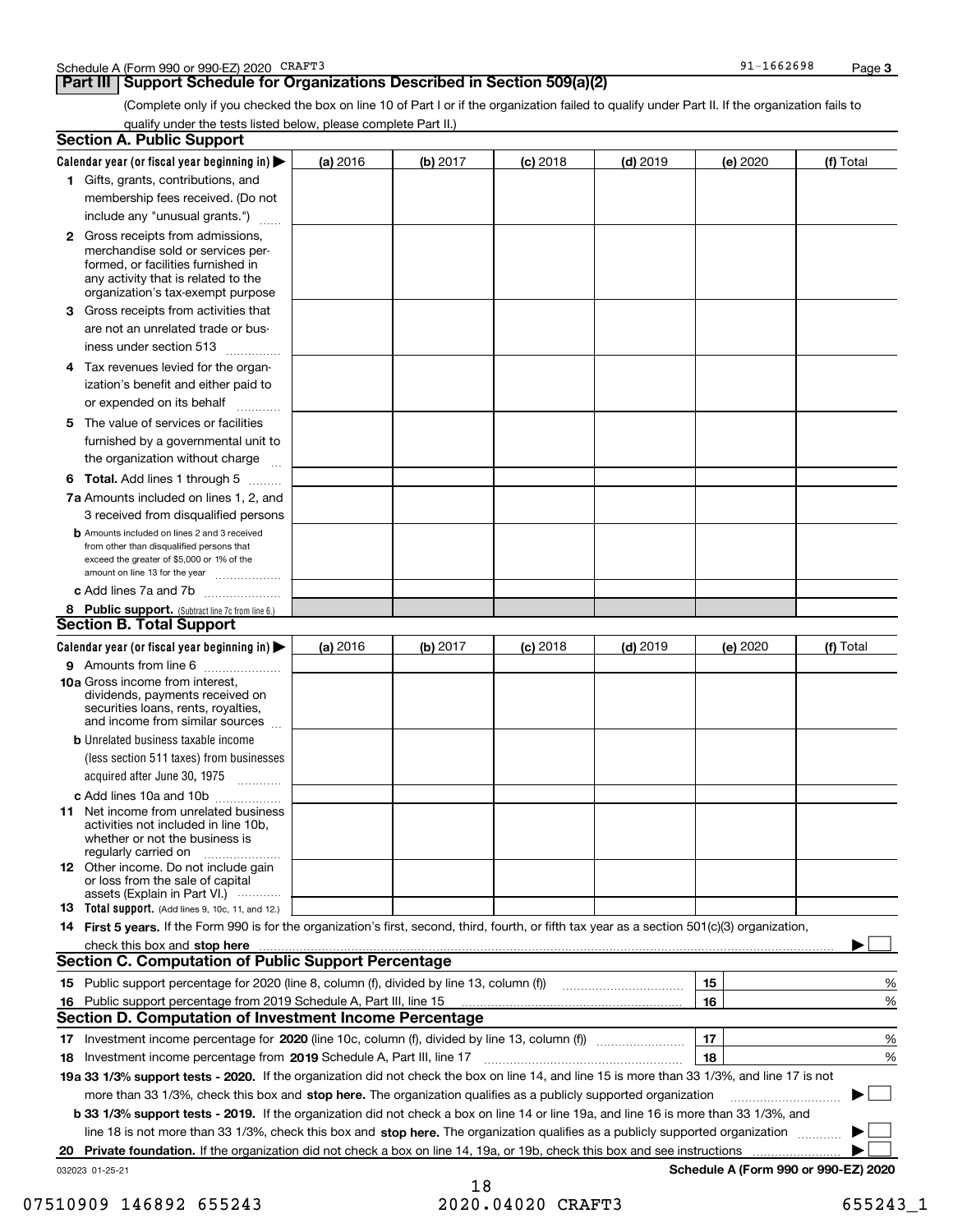**1**

**2**

**3a**

**3b**

**3c**

**4a**

**4b**

**4c**

**5a**

**5b5c**

**6**

**7**

**8**

**9a**

**9b**

**9c**

**10a**

**10b**

**YesNo**

## **Part IV Supporting Organizations**

(Complete only if you checked a box in line 12 on Part I. If you checked box 12a, Part I, complete Sections A and B. If you checked box 12b, Part I, complete Sections A and C. If you checked box 12c, Part I, complete Sections A, D, and E. If you checked box 12d, Part I, complete Sections A and D, and complete Part V.)

## **Section A. All Supporting Organizations**

- **1** Are all of the organization's supported organizations listed by name in the organization's governing documents? If "No," describe in **Part VI** how the supported organizations are designated. If designated by *class or purpose, describe the designation. If historic and continuing relationship, explain.*
- **2** Did the organization have any supported organization that does not have an IRS determination of status under section 509(a)(1) or (2)? If "Yes," explain in Part VI how the organization determined that the supported *organization was described in section 509(a)(1) or (2).*
- **3a** Did the organization have a supported organization described in section 501(c)(4), (5), or (6)? If "Yes," answer *lines 3b and 3c below.*
- **b** Did the organization confirm that each supported organization qualified under section 501(c)(4), (5), or (6) and satisfied the public support tests under section 509(a)(2)? If "Yes," describe in **Part VI** when and how the *organization made the determination.*
- **c**Did the organization ensure that all support to such organizations was used exclusively for section 170(c)(2)(B) purposes? If "Yes," explain in **Part VI** what controls the organization put in place to ensure such use.
- **4a***If* Was any supported organization not organized in the United States ("foreign supported organization")? *"Yes," and if you checked box 12a or 12b in Part I, answer lines 4b and 4c below.*
- **b** Did the organization have ultimate control and discretion in deciding whether to make grants to the foreign supported organization? If "Yes," describe in **Part VI** how the organization had such control and discretion *despite being controlled or supervised by or in connection with its supported organizations.*
- **c** Did the organization support any foreign supported organization that does not have an IRS determination under sections 501(c)(3) and 509(a)(1) or (2)? If "Yes," explain in **Part VI** what controls the organization used *to ensure that all support to the foreign supported organization was used exclusively for section 170(c)(2)(B) purposes.*
- **5a** Did the organization add, substitute, or remove any supported organizations during the tax year? If "Yes," answer lines 5b and 5c below (if applicable). Also, provide detail in **Part VI,** including (i) the names and EIN *numbers of the supported organizations added, substituted, or removed; (ii) the reasons for each such action; (iii) the authority under the organization's organizing document authorizing such action; and (iv) how the action was accomplished (such as by amendment to the organizing document).*
- **b** Type I or Type II only. Was any added or substituted supported organization part of a class already designated in the organization's organizing document?
- **cSubstitutions only.**  Was the substitution the result of an event beyond the organization's control?
- **6** Did the organization provide support (whether in the form of grants or the provision of services or facilities) to **Part VI.** *If "Yes," provide detail in* support or benefit one or more of the filing organization's supported organizations? anyone other than (i) its supported organizations, (ii) individuals that are part of the charitable class benefited by one or more of its supported organizations, or (iii) other supporting organizations that also
- **7**Did the organization provide a grant, loan, compensation, or other similar payment to a substantial contributor *If "Yes," complete Part I of Schedule L (Form 990 or 990-EZ).* regard to a substantial contributor? (as defined in section 4958(c)(3)(C)), a family member of a substantial contributor, or a 35% controlled entity with
- **8** Did the organization make a loan to a disqualified person (as defined in section 4958) not described in line 7? *If "Yes," complete Part I of Schedule L (Form 990 or 990-EZ).*
- **9a** Was the organization controlled directly or indirectly at any time during the tax year by one or more in section 509(a)(1) or (2))? If "Yes," *provide detail in* <code>Part VI.</code> disqualified persons, as defined in section 4946 (other than foundation managers and organizations described
- **b**the supporting organization had an interest? If "Yes," provide detail in P**art VI**. Did one or more disqualified persons (as defined in line 9a) hold a controlling interest in any entity in which
- **c**Did a disqualified person (as defined in line 9a) have an ownership interest in, or derive any personal benefit from, assets in which the supporting organization also had an interest? If "Yes," provide detail in P**art VI.**
- **10a** Was the organization subject to the excess business holdings rules of section 4943 because of section supporting organizations)? If "Yes," answer line 10b below. 4943(f) (regarding certain Type II supporting organizations, and all Type III non-functionally integrated
- **b** Did the organization have any excess business holdings in the tax year? (Use Schedule C, Form 4720, to *determine whether the organization had excess business holdings.)*

032024 01-25-21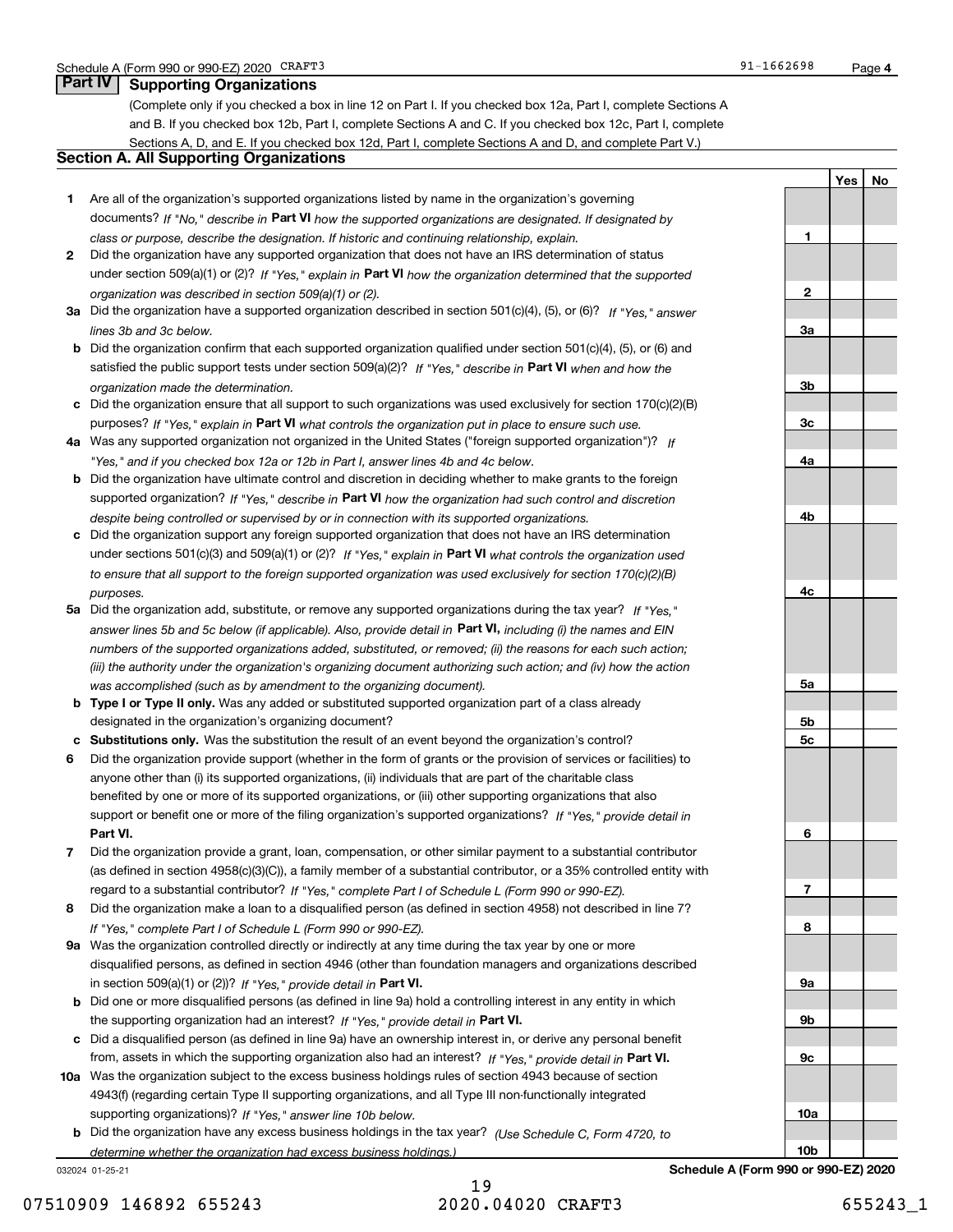| כוד<br>LJ | $91 - 1662698$ | Page 5 |
|-----------|----------------|--------|
|           |                |        |

**2**

**No**

|    | .<br>continued.                                                                                                                                                                                                                                                                                                                                                                                                                                                                                                                                                                                                                                      |                 |       |    |
|----|------------------------------------------------------------------------------------------------------------------------------------------------------------------------------------------------------------------------------------------------------------------------------------------------------------------------------------------------------------------------------------------------------------------------------------------------------------------------------------------------------------------------------------------------------------------------------------------------------------------------------------------------------|-----------------|-------|----|
|    |                                                                                                                                                                                                                                                                                                                                                                                                                                                                                                                                                                                                                                                      |                 | Yes   | No |
| 11 | Has the organization accepted a gift or contribution from any of the following persons?                                                                                                                                                                                                                                                                                                                                                                                                                                                                                                                                                              |                 |       |    |
|    | a A person who directly or indirectly controls, either alone or together with persons described in lines 11b and                                                                                                                                                                                                                                                                                                                                                                                                                                                                                                                                     |                 |       |    |
|    | 11c below, the governing body of a supported organization?                                                                                                                                                                                                                                                                                                                                                                                                                                                                                                                                                                                           | 11a             |       |    |
|    | <b>b</b> A family member of a person described in line 11a above?                                                                                                                                                                                                                                                                                                                                                                                                                                                                                                                                                                                    | 11 <sub>b</sub> |       |    |
|    | c A 35% controlled entity of a person described in line 11a or 11b above? If "Yes" to line 11a, 11b, or 11c, provide                                                                                                                                                                                                                                                                                                                                                                                                                                                                                                                                 |                 |       |    |
|    | detail in Part VI.                                                                                                                                                                                                                                                                                                                                                                                                                                                                                                                                                                                                                                   | 11c             |       |    |
|    | <b>Section B. Type I Supporting Organizations</b>                                                                                                                                                                                                                                                                                                                                                                                                                                                                                                                                                                                                    |                 |       |    |
|    |                                                                                                                                                                                                                                                                                                                                                                                                                                                                                                                                                                                                                                                      |                 | Yes l | No |
|    | Did the governing body, members of the governing body, officers acting in their official capacity, or membership of one or<br>more supported organizations have the power to regularly appoint or elect at least a majority of the organization's officers,<br>directors, or trustees at all times during the tax year? If "No," describe in Part VI how the supported organization(s)<br>effectively operated, supervised, or controlled the organization's activities. If the organization had more than one supported<br>organization, describe how the powers to appoint and/or remove officers, directors, or trustees were allocated among the |                 |       |    |
|    | supported organizations and what conditions or restrictions, if any, applied to such powers during the tax year.                                                                                                                                                                                                                                                                                                                                                                                                                                                                                                                                     |                 |       |    |
| 2  | Did the organization operate for the benefit of any supported organization other than the supported                                                                                                                                                                                                                                                                                                                                                                                                                                                                                                                                                  |                 |       |    |
|    |                                                                                                                                                                                                                                                                                                                                                                                                                                                                                                                                                                                                                                                      |                 |       |    |

*If "Yes," explain in* organization(s) that operated, supervised, or controlled the supporting organization?

**Part VI**  *how providing such benefit carried out the purposes of the supported organization(s) that operated,*

| supervised, or controlled the supporting organization. |  |
|--------------------------------------------------------|--|
| Section C. Type II Supporting Organizations            |  |

|                                                                                                                  | Yes |
|------------------------------------------------------------------------------------------------------------------|-----|
| Were a majority of the organization's directors or trustees during the tax year also a majority of the directors |     |
| or trustees of each of the organization's supported organization(s)? If "No," describe in Part VI how control    |     |
| or management of the supporting organization was vested in the same persons that controlled or managed           |     |
| the supported organization(s).                                                                                   |     |

|  | <b>Section D. All Type III Supporting Organizations</b> |
|--|---------------------------------------------------------|

|                |                                                                                                                        |   | Yes |  |
|----------------|------------------------------------------------------------------------------------------------------------------------|---|-----|--|
|                | Did the organization provide to each of its supported organizations, by the last day of the fifth month of the         |   |     |  |
|                | organization's tax year, (i) a written notice describing the type and amount of support provided during the prior tax  |   |     |  |
|                | year, (ii) a copy of the Form 990 that was most recently filed as of the date of notification, and (iii) copies of the |   |     |  |
|                | organization's governing documents in effect on the date of notification, to the extent not previously provided?       |   |     |  |
| $\overline{2}$ | Were any of the organization's officers, directors, or trustees either (i) appointed or elected by the supported       |   |     |  |
|                | organization(s) or (ii) serving on the governing body of a supported organization? If "No," explain in Part VI how     |   |     |  |
|                | the organization maintained a close and continuous working relationship with the supported organization(s).            | 2 |     |  |
| 3              | By reason of the relationship described in line 2, above, did the organization's supported organizations have a        |   |     |  |
|                | significant voice in the organization's investment policies and in directing the use of the organization's             |   |     |  |
|                | income or assets at all times during the tax year? If "Yes," describe in Part VI the role the organization's           |   |     |  |
|                | supported organizations played in this regard.                                                                         | 3 |     |  |

## *supported organizations played in this regard.* **Section E. Type III Functionally Integrated Supporting Organizations**

|  | Check the box next to the method that the organization used to satisfy the Integral Part Test during the year (see instructions). |  |  |  |
|--|-----------------------------------------------------------------------------------------------------------------------------------|--|--|--|
|--|-----------------------------------------------------------------------------------------------------------------------------------|--|--|--|

**alinupy** The organization satisfied the Activities Test. Complete line 2 below.

|  |  |  |  | <b>b</b> $\Box$ The organization is the parent of each of its supported organizations. Complete line 3 below. |  |
|--|--|--|--|---------------------------------------------------------------------------------------------------------------|--|
|--|--|--|--|---------------------------------------------------------------------------------------------------------------|--|

|  |  | c $\Box$ The organization supported a governmental entity. Describe in Part VI how you supported a governmental entity (see instructions). |  |  |  |  |
|--|--|--------------------------------------------------------------------------------------------------------------------------------------------|--|--|--|--|
|--|--|--------------------------------------------------------------------------------------------------------------------------------------------|--|--|--|--|

- **2Answer lines 2a and 2b below. Yes No** Activities Test.
- **a** Did substantially all of the organization's activities during the tax year directly further the exempt purposes of the supported organization(s) to which the organization was responsive? If "Yes," then in **Part VI identify those supported organizations and explain**  *how these activities directly furthered their exempt purposes, how the organization was responsive to those supported organizations, and how the organization determined that these activities constituted substantially all of its activities.*
- **b** Did the activities described in line 2a, above, constitute activities that, but for the organization's involvement, **Part VI**  *the reasons for the organization's position that its supported organization(s) would have engaged in* one or more of the organization's supported organization(s) would have been engaged in? If "Yes," e*xplain in these activities but for the organization's involvement.*
- **3** Parent of Supported Organizations. Answer lines 3a and 3b below.

**a** Did the organization have the power to regularly appoint or elect a majority of the officers, directors, or trustees of each of the supported organizations? If "Yes" or "No" provide details in **Part VI.** 

**b** Did the organization exercise a substantial degree of direction over the policies, programs, and activities of each of its supported organizations? If "Yes," describe in Part VI the role played by the organization in this regard.

032025 01-25-21

## 20 07510909 146892 655243 2020.04020 CRAFT3 655243 1

**2a**

**2b**

**3a**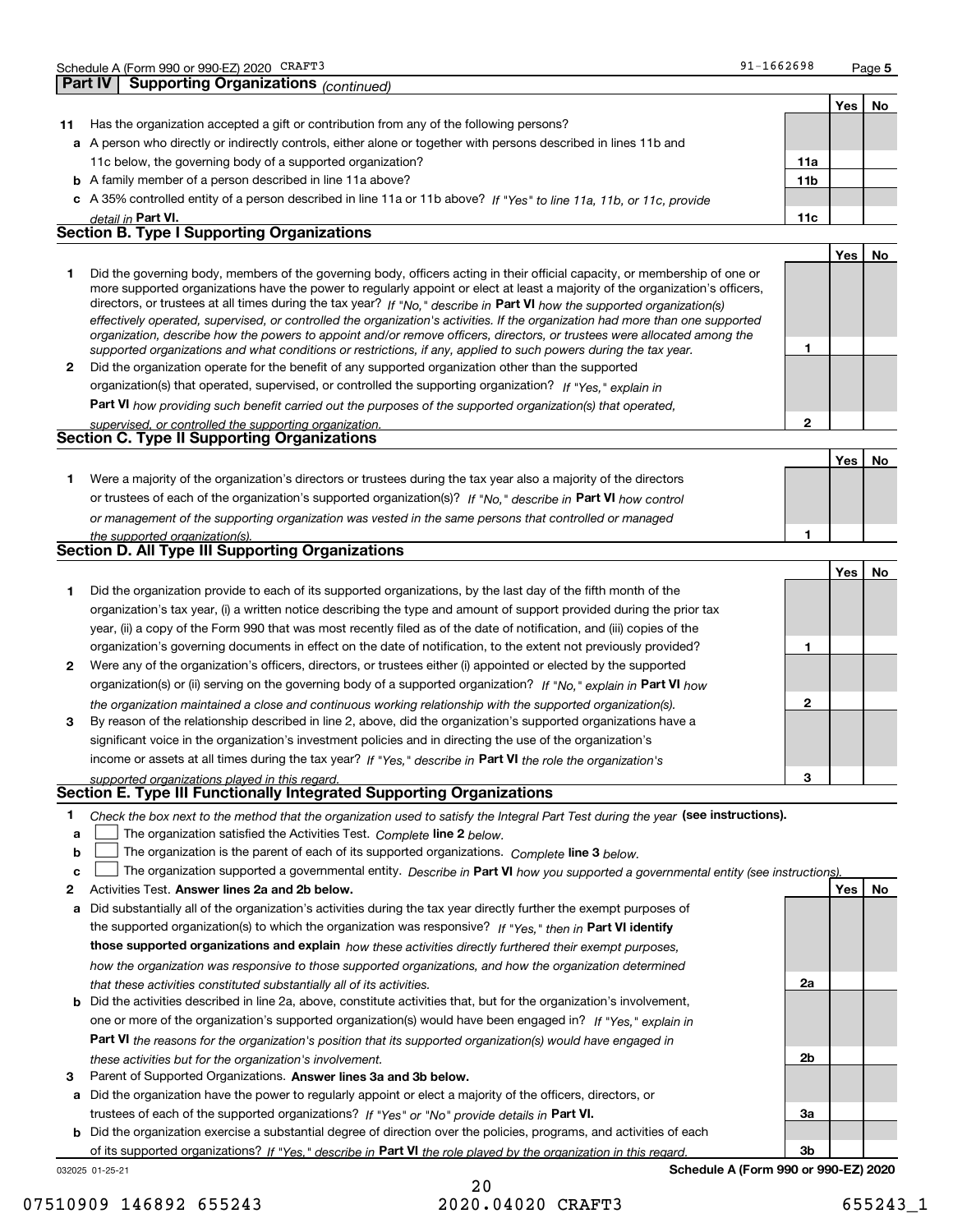|              | All other Type III non-functionally integrated supporting organizations must complete Sections A through E. |                |                |                                |
|--------------|-------------------------------------------------------------------------------------------------------------|----------------|----------------|--------------------------------|
|              | Section A - Adjusted Net Income                                                                             |                | (A) Prior Year | (B) Current Year<br>(optional) |
| 1            | Net short-term capital gain                                                                                 | 1              |                |                                |
| $\mathbf{2}$ | Recoveries of prior-year distributions                                                                      | $\mathbf{2}$   |                |                                |
| 3            | Other gross income (see instructions)                                                                       | 3              |                |                                |
| 4            | Add lines 1 through 3.                                                                                      | 4              |                |                                |
| 5            | Depreciation and depletion                                                                                  | 5              |                |                                |
| 6            | Portion of operating expenses paid or incurred for production or                                            |                |                |                                |
|              | collection of gross income or for management, conservation, or                                              |                |                |                                |
|              | maintenance of property held for production of income (see instructions)                                    | 6              |                |                                |
| 7            | Other expenses (see instructions)                                                                           | $\overline{7}$ |                |                                |
| 8            | Adjusted Net Income (subtract lines 5, 6, and 7 from line 4)                                                | 8              |                |                                |
|              | <b>Section B - Minimum Asset Amount</b>                                                                     |                | (A) Prior Year | (B) Current Year<br>(optional) |
| 1            | Aggregate fair market value of all non-exempt-use assets (see                                               |                |                |                                |
|              | instructions for short tax year or assets held for part of year):                                           |                |                |                                |
|              | <b>a</b> Average monthly value of securities                                                                | 1a             |                |                                |
|              | <b>b</b> Average monthly cash balances                                                                      | 1b             |                |                                |
|              | c Fair market value of other non-exempt-use assets                                                          | 1c             |                |                                |
|              | <b>d</b> Total (add lines 1a, 1b, and 1c)                                                                   | 1d             |                |                                |
|              | e Discount claimed for blockage or other factors                                                            |                |                |                                |
|              | (explain in detail in Part VI):                                                                             |                |                |                                |
|              | <b>2</b> Acquisition indebtedness applicable to non-exempt-use assets                                       | $\mathbf{2}$   |                |                                |
| 3            | Subtract line 2 from line 1d.                                                                               | 3              |                |                                |
| 4            | Cash deemed held for exempt use. Enter 0.015 of line 3 (for greater amount,                                 |                |                |                                |
|              | see instructions).                                                                                          | 4              |                |                                |
| 5            | Net value of non-exempt-use assets (subtract line 4 from line 3)                                            | 5              |                |                                |
| 6            | Multiply line 5 by 0.035.                                                                                   | 6              |                |                                |
| 7            | Recoveries of prior-year distributions                                                                      | $\overline{7}$ |                |                                |
| 8            | Minimum Asset Amount (add line 7 to line 6)                                                                 | 8              |                |                                |
|              | <b>Section C - Distributable Amount</b>                                                                     |                |                | <b>Current Year</b>            |
| 1            | Adjusted net income for prior year (from Section A, line 8, column A)                                       | 1              |                |                                |
| $\mathbf{2}$ | Enter 0.85 of line 1.                                                                                       | $\mathbf{2}$   |                |                                |
| з            | Minimum asset amount for prior year (from Section B, line 8, column A)                                      | 3              |                |                                |
| 4            | Enter greater of line 2 or line 3.                                                                          | 4              |                |                                |
| 5            | Income tax imposed in prior year                                                                            | 5              |                |                                |
| 6            | <b>Distributable Amount.</b> Subtract line 5 from line 4, unless subject to                                 |                |                |                                |
|              | emergency temporary reduction (see instructions).                                                           | 6              |                |                                |
|              |                                                                                                             |                |                |                                |

1 Check here if the organization satisfied the Integral Part Test as a qualifying trust on Nov. 20, 1970 (explain in Part VI). See instructions.

**7**Check here if the current year is the organization's first as a non-functionally integrated Type III supporting organization (see instructions).

**Schedule A (Form 990 or 990-EZ) 2020**

032026 01-25-21

Schedule A (Form 990 or 990-EZ) 2020 Page CRAFT3

**1**

**Part V Type III Non-Functionally Integrated 509(a)(3) Supporting Organizations**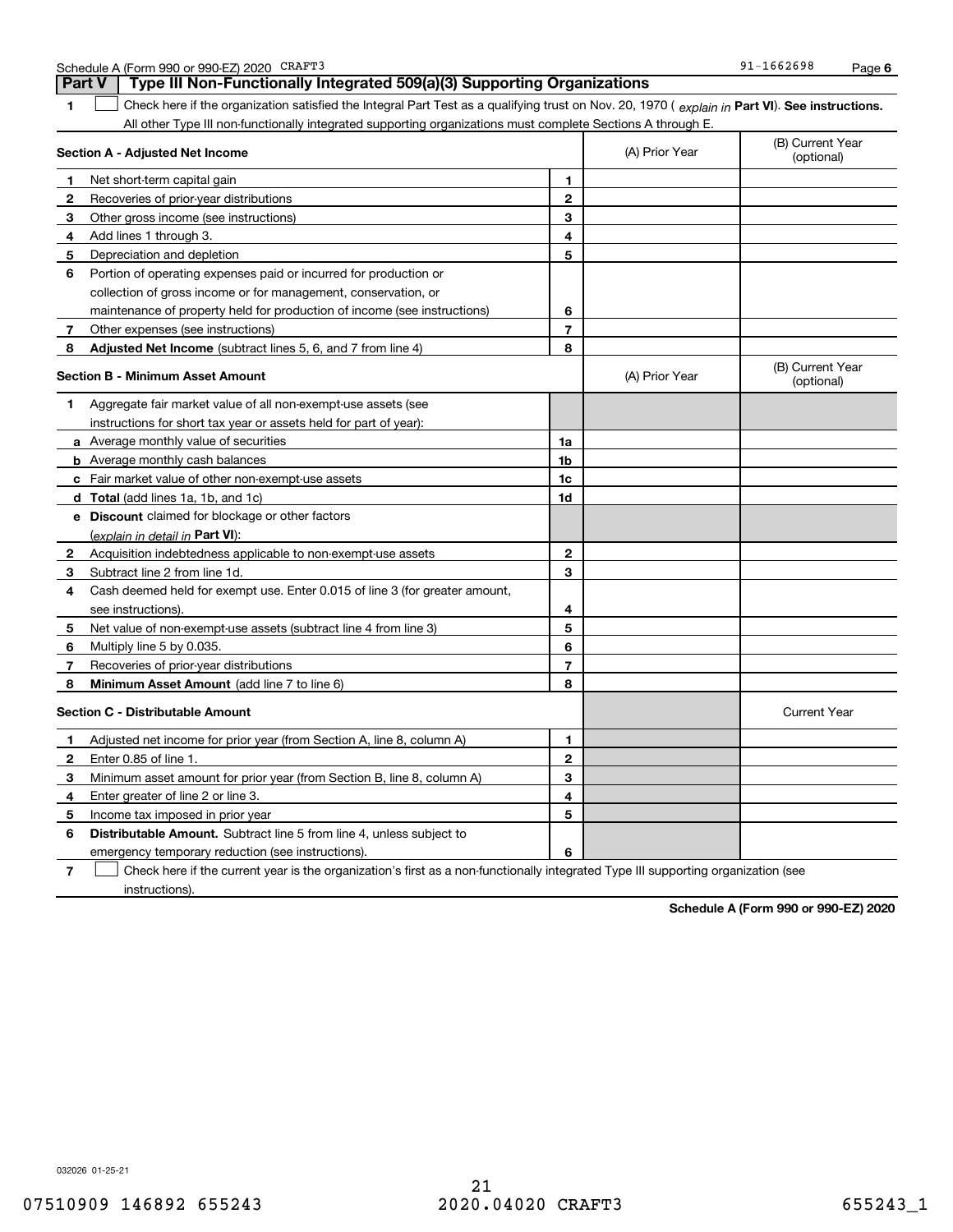| <b>Part V</b> | Schedule A (Form 990 or 990-EZ) 2020 CRAFT3<br>Type III Non-Functionally Integrated 509(a)(3) Supporting Organizations |                                    | (continued)                                   | 91-1662698                                       | Page 7 |
|---------------|------------------------------------------------------------------------------------------------------------------------|------------------------------------|-----------------------------------------------|--------------------------------------------------|--------|
|               | <b>Section D - Distributions</b>                                                                                       |                                    |                                               | <b>Current Year</b>                              |        |
| $\mathbf 1$   | Amounts paid to supported organizations to accomplish exempt purposes                                                  |                                    |                                               | 1                                                |        |
| 2             | Amounts paid to perform activity that directly furthers exempt purposes of supported                                   |                                    |                                               |                                                  |        |
|               | organizations, in excess of income from activity                                                                       |                                    |                                               | $\mathbf{2}$                                     |        |
| 3             | Administrative expenses paid to accomplish exempt purposes of supported organizations                                  |                                    |                                               | 3                                                |        |
| 4             | Amounts paid to acquire exempt-use assets                                                                              |                                    |                                               | 4                                                |        |
| 5             | Qualified set aside amounts (prior IRS approval required - provide details in Part VI)                                 |                                    |                                               | 5                                                |        |
| 6             | Other distributions ( <i>describe in</i> Part VI). See instructions.                                                   |                                    |                                               | 6                                                |        |
| $\mathbf{7}$  | Total annual distributions. Add lines 1 through 6.                                                                     |                                    |                                               | 7                                                |        |
| 8             | Distributions to attentive supported organizations to which the organization is responsive                             |                                    |                                               |                                                  |        |
|               | (provide details in Part VI). See instructions.                                                                        |                                    |                                               | 8                                                |        |
| 9             | Distributable amount for 2020 from Section C, line 6                                                                   |                                    |                                               | 9                                                |        |
| 10            | Line 8 amount divided by line 9 amount                                                                                 |                                    |                                               | 10                                               |        |
|               | <b>Section E - Distribution Allocations</b> (see instructions)                                                         | (i)<br><b>Excess Distributions</b> | (ii)<br><b>Underdistributions</b><br>Pre-2020 | (iii)<br><b>Distributable</b><br>Amount for 2020 |        |
| 1.            | Distributable amount for 2020 from Section C, line 6                                                                   |                                    |                                               |                                                  |        |
| 2             | Underdistributions, if any, for years prior to 2020 (reason-                                                           |                                    |                                               |                                                  |        |
|               | able cause required - explain in Part VI). See instructions.                                                           |                                    |                                               |                                                  |        |
| 3             | Excess distributions carryover, if any, to 2020                                                                        |                                    |                                               |                                                  |        |
|               | <b>a</b> From 2015                                                                                                     |                                    |                                               |                                                  |        |
|               | $b$ From 2016                                                                                                          |                                    |                                               |                                                  |        |
|               | c From 2017                                                                                                            |                                    |                                               |                                                  |        |
|               | d From 2018                                                                                                            |                                    |                                               |                                                  |        |
|               | e From 2019                                                                                                            |                                    |                                               |                                                  |        |
|               | f Total of lines 3a through 3e                                                                                         |                                    |                                               |                                                  |        |
|               | g Applied to underdistributions of prior years                                                                         |                                    |                                               |                                                  |        |
|               | <b>h</b> Applied to 2020 distributable amount                                                                          |                                    |                                               |                                                  |        |
| j.            | Carryover from 2015 not applied (see instructions)                                                                     |                                    |                                               |                                                  |        |
|               | Remainder. Subtract lines 3g, 3h, and 3i from line 3f.                                                                 |                                    |                                               |                                                  |        |
| 4             | Distributions for 2020 from Section D,                                                                                 |                                    |                                               |                                                  |        |
|               | line $7:$<br>\$                                                                                                        |                                    |                                               |                                                  |        |
|               | a Applied to underdistributions of prior years                                                                         |                                    |                                               |                                                  |        |
|               | <b>b</b> Applied to 2020 distributable amount                                                                          |                                    |                                               |                                                  |        |
|               | <b>c</b> Remainder. Subtract lines 4a and 4b from line 4.                                                              |                                    |                                               |                                                  |        |
| 5             | Remaining underdistributions for years prior to 2020, if                                                               |                                    |                                               |                                                  |        |
|               | any. Subtract lines 3g and 4a from line 2. For result greater                                                          |                                    |                                               |                                                  |        |
|               | than zero, explain in Part VI. See instructions.                                                                       |                                    |                                               |                                                  |        |
| 6             | Remaining underdistributions for 2020. Subtract lines 3h                                                               |                                    |                                               |                                                  |        |
|               | and 4b from line 1. For result greater than zero, explain in                                                           |                                    |                                               |                                                  |        |
|               | <b>Part VI.</b> See instructions.                                                                                      |                                    |                                               |                                                  |        |
| 7             | Excess distributions carryover to 2021. Add lines 3j                                                                   |                                    |                                               |                                                  |        |
|               | and 4c.                                                                                                                |                                    |                                               |                                                  |        |
| 8             | Breakdown of line 7:                                                                                                   |                                    |                                               |                                                  |        |
|               | a Excess from 2016                                                                                                     |                                    |                                               |                                                  |        |
|               | <b>b</b> Excess from 2017                                                                                              |                                    |                                               |                                                  |        |
|               | c Excess from 2018                                                                                                     |                                    |                                               |                                                  |        |
|               | d Excess from 2019                                                                                                     |                                    |                                               |                                                  |        |
|               | e Excess from 2020                                                                                                     |                                    |                                               |                                                  |        |

**Schedule A (Form 990 or 990-EZ) 2020**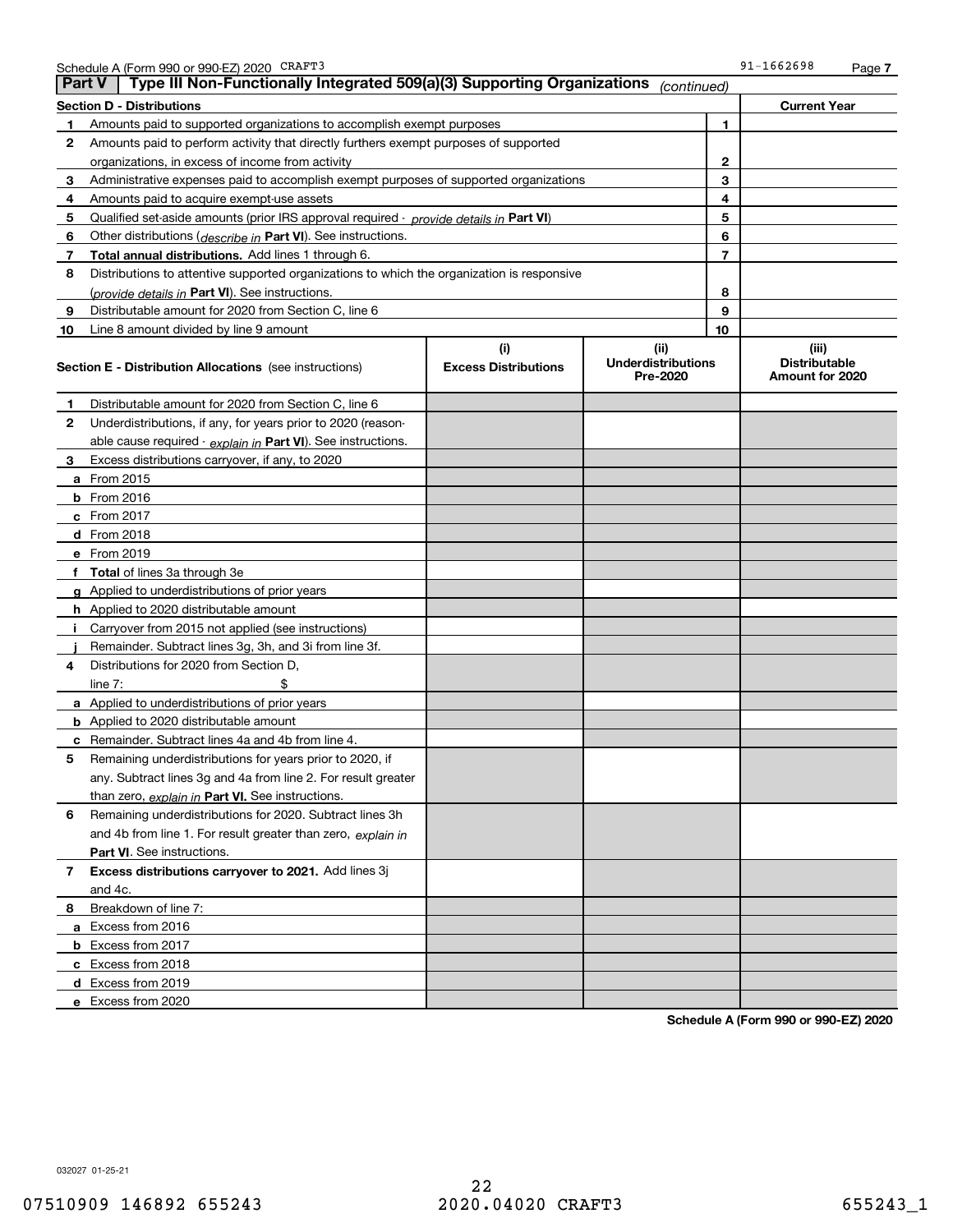| <b>Part VI</b>  | Supplemental Information. Provide the explanations required by Part II, line 10; Part II, line 17a or 17b; Part III, line 12;                                                                                                                                                                    |  |
|-----------------|--------------------------------------------------------------------------------------------------------------------------------------------------------------------------------------------------------------------------------------------------------------------------------------------------|--|
|                 | Part IV, Section A, lines 1, 2, 3b, 3c, 4b, 4c, 5a, 6, 9a, 9b, 9c, 11a, 11b, and 11c; Part IV, Section B, lines 1 and 2; Part IV, Section C,<br>line 1; Part IV, Section D, lines 2 and 3; Part IV, Section E, lines 1c, 2a, 2b, 3a, and 3b; Part V, line 1; Part V, Section B, line 1e; Part V, |  |
|                 | Section D, lines 5, 6, and 8; and Part V, Section E, lines 2, 5, and 6. Also complete this part for any additional information.<br>(See instructions.)                                                                                                                                           |  |
|                 |                                                                                                                                                                                                                                                                                                  |  |
|                 |                                                                                                                                                                                                                                                                                                  |  |
|                 |                                                                                                                                                                                                                                                                                                  |  |
|                 |                                                                                                                                                                                                                                                                                                  |  |
|                 |                                                                                                                                                                                                                                                                                                  |  |
|                 |                                                                                                                                                                                                                                                                                                  |  |
|                 |                                                                                                                                                                                                                                                                                                  |  |
|                 |                                                                                                                                                                                                                                                                                                  |  |
|                 |                                                                                                                                                                                                                                                                                                  |  |
|                 |                                                                                                                                                                                                                                                                                                  |  |
|                 |                                                                                                                                                                                                                                                                                                  |  |
|                 |                                                                                                                                                                                                                                                                                                  |  |
|                 |                                                                                                                                                                                                                                                                                                  |  |
|                 |                                                                                                                                                                                                                                                                                                  |  |
|                 |                                                                                                                                                                                                                                                                                                  |  |
|                 |                                                                                                                                                                                                                                                                                                  |  |
|                 |                                                                                                                                                                                                                                                                                                  |  |
|                 |                                                                                                                                                                                                                                                                                                  |  |
|                 |                                                                                                                                                                                                                                                                                                  |  |
|                 |                                                                                                                                                                                                                                                                                                  |  |
|                 |                                                                                                                                                                                                                                                                                                  |  |
|                 |                                                                                                                                                                                                                                                                                                  |  |
|                 |                                                                                                                                                                                                                                                                                                  |  |
|                 |                                                                                                                                                                                                                                                                                                  |  |
|                 |                                                                                                                                                                                                                                                                                                  |  |
|                 |                                                                                                                                                                                                                                                                                                  |  |
|                 |                                                                                                                                                                                                                                                                                                  |  |
|                 |                                                                                                                                                                                                                                                                                                  |  |
|                 |                                                                                                                                                                                                                                                                                                  |  |
|                 |                                                                                                                                                                                                                                                                                                  |  |
|                 |                                                                                                                                                                                                                                                                                                  |  |
|                 |                                                                                                                                                                                                                                                                                                  |  |
|                 |                                                                                                                                                                                                                                                                                                  |  |
|                 |                                                                                                                                                                                                                                                                                                  |  |
|                 |                                                                                                                                                                                                                                                                                                  |  |
| 032028 01-25-21 | Schedule A (Form 990 or 990-EZ) 2020<br>っっ                                                                                                                                                                                                                                                       |  |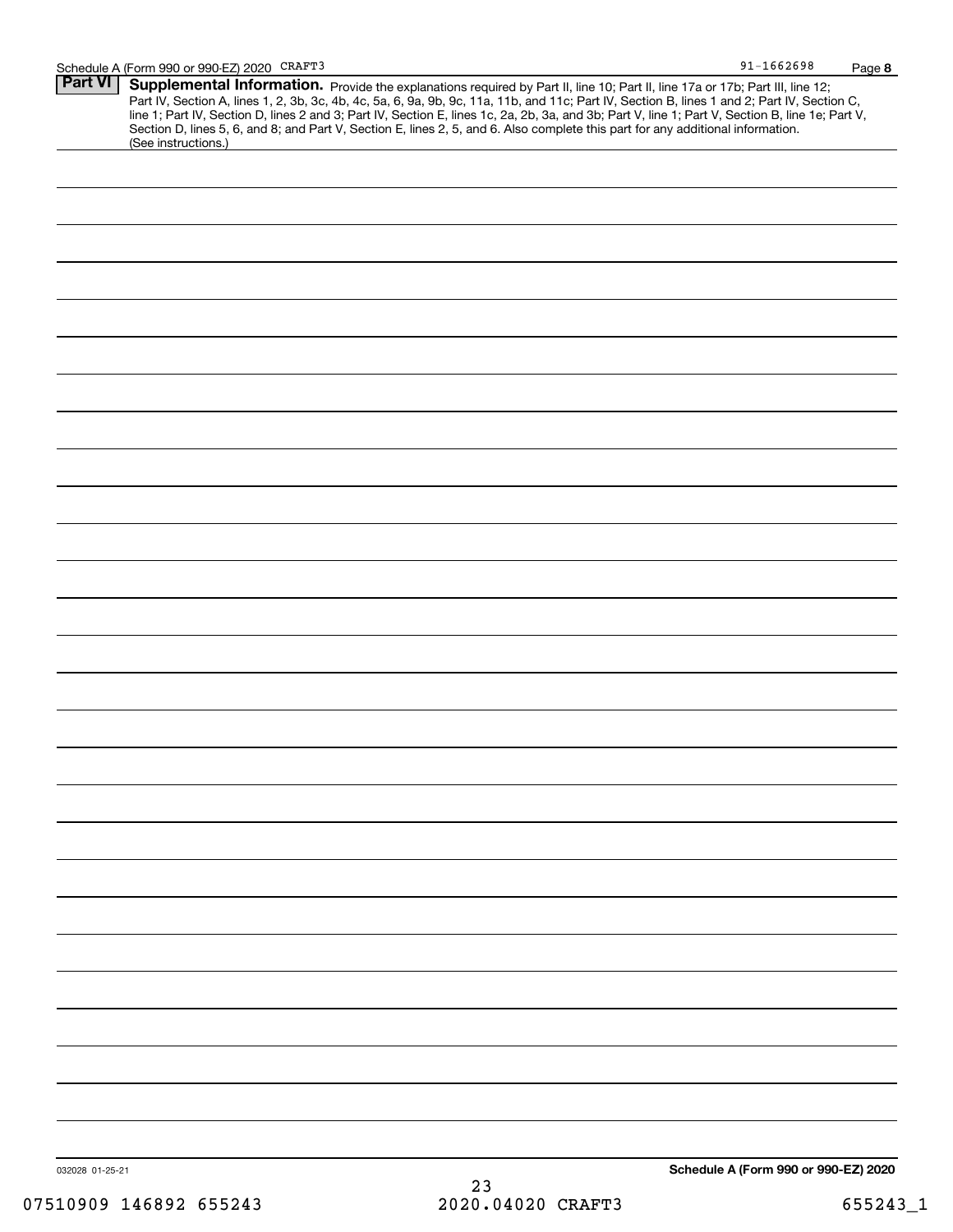Department of the Treasury Internal Revenue Service **(Form 990, 990-EZ, or 990-PF)**

Name of the organization

\*\* PUBLIC DISCLOSURE COPY \*\*

## **Schedule B Schedule of Contributors**

**| Attach to Form 990, Form 990-EZ, or Form 990-PF. | Go to www.irs.gov/Form990 for the latest information.** OMB No. 1545-0047

**2020**

**Employer identification number**

|                                       | CRAFT3 |
|---------------------------------------|--------|
| <b>Organization type (check one):</b> |        |

| Filers of:         | Section:                                                                  |
|--------------------|---------------------------------------------------------------------------|
| Form 990 or 990-EZ | $\mathbf{x}$<br>$501(c)$ $(3)$ (enter number) organization                |
|                    | 4947(a)(1) nonexempt charitable trust not treated as a private foundation |
|                    | 527 political organization                                                |
| Form 990-PF        | 501(c)(3) exempt private foundation                                       |
|                    | 4947(a)(1) nonexempt charitable trust treated as a private foundation     |
|                    | 501(c)(3) taxable private foundation                                      |

Check if your organization is covered by the **General Rule** or a **Special Rule. Note:**  Only a section 501(c)(7), (8), or (10) organization can check boxes for both the General Rule and a Special Rule. See instructions.

## **General Rule**

 $\mathcal{L}^{\text{max}}$ 

For an organization filing Form 990, 990-EZ, or 990-PF that received, during the year, contributions totaling \$5,000 or more (in money or property) from any one contributor. Complete Parts I and II. See instructions for determining a contributor's total contributions.

### **Special Rules**

any one contributor, during the year, total contributions of the greater of  $\,$  (1) \$5,000; or **(2)** 2% of the amount on (i) Form 990, Part VIII, line 1h;  $\overline{X}$  For an organization described in section 501(c)(3) filing Form 990 or 990-EZ that met the 33 1/3% support test of the regulations under sections 509(a)(1) and 170(b)(1)(A)(vi), that checked Schedule A (Form 990 or 990-EZ), Part II, line 13, 16a, or 16b, and that received from or (ii) Form 990-EZ, line 1. Complete Parts I and II.

For an organization described in section 501(c)(7), (8), or (10) filing Form 990 or 990-EZ that received from any one contributor, during the year, total contributions of more than \$1,000 exclusively for religious, charitable, scientific, literary, or educational purposes, or for the prevention of cruelty to children or animals. Complete Parts I (entering "N/A" in column (b) instead of the contributor name and address), II, and III.  $\mathcal{L}^{\text{max}}$ 

purpose. Don't complete any of the parts unless the **General Rule** applies to this organization because it received *nonexclusively* year, contributions <sub>exclusively</sub> for religious, charitable, etc., purposes, but no such contributions totaled more than \$1,000. If this box is checked, enter here the total contributions that were received during the year for an  $\;$ exclusively religious, charitable, etc., For an organization described in section 501(c)(7), (8), or (10) filing Form 990 or 990-EZ that received from any one contributor, during the religious, charitable, etc., contributions totaling \$5,000 or more during the year  $\Box$ — $\Box$  =  $\Box$  $\mathcal{L}^{\text{max}}$ 

**Caution:**  An organization that isn't covered by the General Rule and/or the Special Rules doesn't file Schedule B (Form 990, 990-EZ, or 990-PF),  **must** but it answer "No" on Part IV, line 2, of its Form 990; or check the box on line H of its Form 990-EZ or on its Form 990-PF, Part I, line 2, to certify that it doesn't meet the filing requirements of Schedule B (Form 990, 990-EZ, or 990-PF).

**For Paperwork Reduction Act Notice, see the instructions for Form 990, 990-EZ, or 990-PF. Schedule B (Form 990, 990-EZ, or 990-PF) (2020)** LHA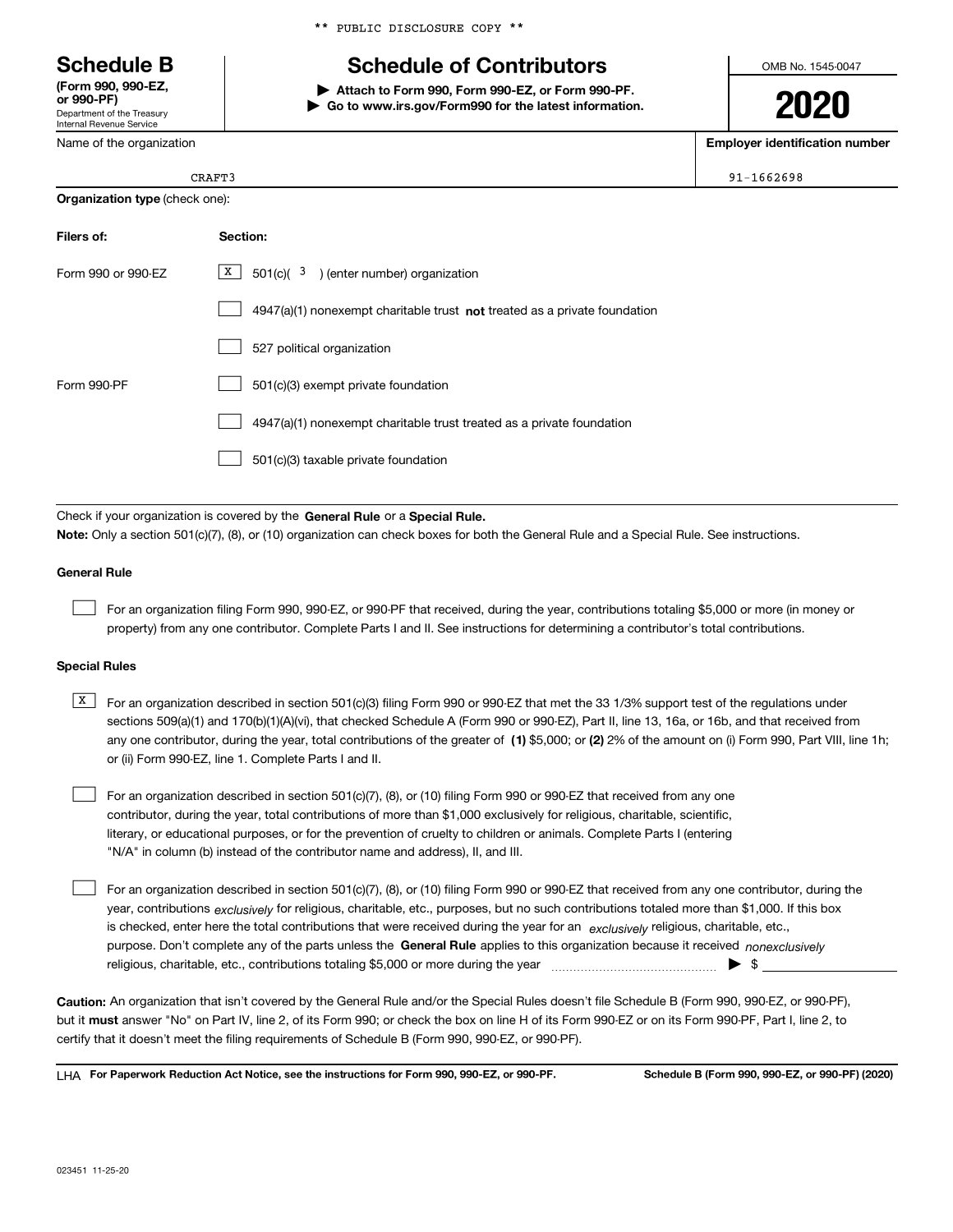| Schedule B (Form 990, 990-EZ, or 990-PF) (2020) | Paɑe                           |
|-------------------------------------------------|--------------------------------|
| Name of organization                            | Emplover identification number |

CRAFT3

|                         | Schedule B (Form 990, 990-EZ, or 990-PF) (2020)                                                |                                   | Page 2                                                                                |
|-------------------------|------------------------------------------------------------------------------------------------|-----------------------------------|---------------------------------------------------------------------------------------|
|                         | Name of organization                                                                           |                                   | <b>Employer identification number</b>                                                 |
| CRAFT3                  |                                                                                                |                                   | $91 - 1662698$                                                                        |
| Part I                  | Contributors (see instructions). Use duplicate copies of Part I if additional space is needed. |                                   |                                                                                       |
| (a)<br>No.              | (b)<br>Name, address, and ZIP + 4                                                              | (c)<br><b>Total contributions</b> | (d)<br>Type of contribution                                                           |
| 1                       |                                                                                                | 10,000,000.<br>\$                 | х<br>Person<br>Payroll<br>Noncash<br>(Complete Part II for<br>noncash contributions.) |
| (a)<br>No.              | (b)<br>Name, address, and ZIP + 4                                                              | (c)<br><b>Total contributions</b> | (d)<br>Type of contribution                                                           |
| $\overline{\mathbf{c}}$ |                                                                                                | 2,094,575.<br>\$                  | х<br>Person<br>Payroll<br>Noncash<br>(Complete Part II for<br>noncash contributions.) |
| (a)<br>No.              | (b)<br>Name, address, and ZIP + 4                                                              | (c)<br><b>Total contributions</b> | (d)<br>Type of contribution                                                           |
| 3                       |                                                                                                | 1,463,000.<br>\$                  | х<br>Person<br>Payroll<br>Noncash<br>(Complete Part II for<br>noncash contributions.) |
| (a)<br>No.              | (b)<br>Name, address, and ZIP + 4                                                              | (c)<br><b>Total contributions</b> | (d)<br>Type of contribution                                                           |
| 4                       |                                                                                                | 1,305,977.<br>\$                  | x<br>Person<br>Payroll<br>Noncash<br>(Complete Part II for<br>noncash contributions.) |
| (a)<br>No.              | (b)<br>Name, address, and ZIP + 4                                                              | (c)<br><b>Total contributions</b> | (d)<br>Type of contribution                                                           |
| 5                       |                                                                                                | 1,000,000.<br>\$                  | X<br>Person<br>Payroll<br>Noncash<br>(Complete Part II for<br>noncash contributions.) |
| (a)<br>No.              | (b)<br>Name, address, and ZIP + 4                                                              | (c)<br><b>Total contributions</b> | (d)<br>Type of contribution                                                           |
| 6                       |                                                                                                | 510,000.<br>\$                    | X<br>Person<br>Payroll<br>Noncash<br>(Complete Part II for<br>noncash contributions.) |

023452 11-25-20 **Schedule B (Form 990, 990-EZ, or 990-PF) (2020)**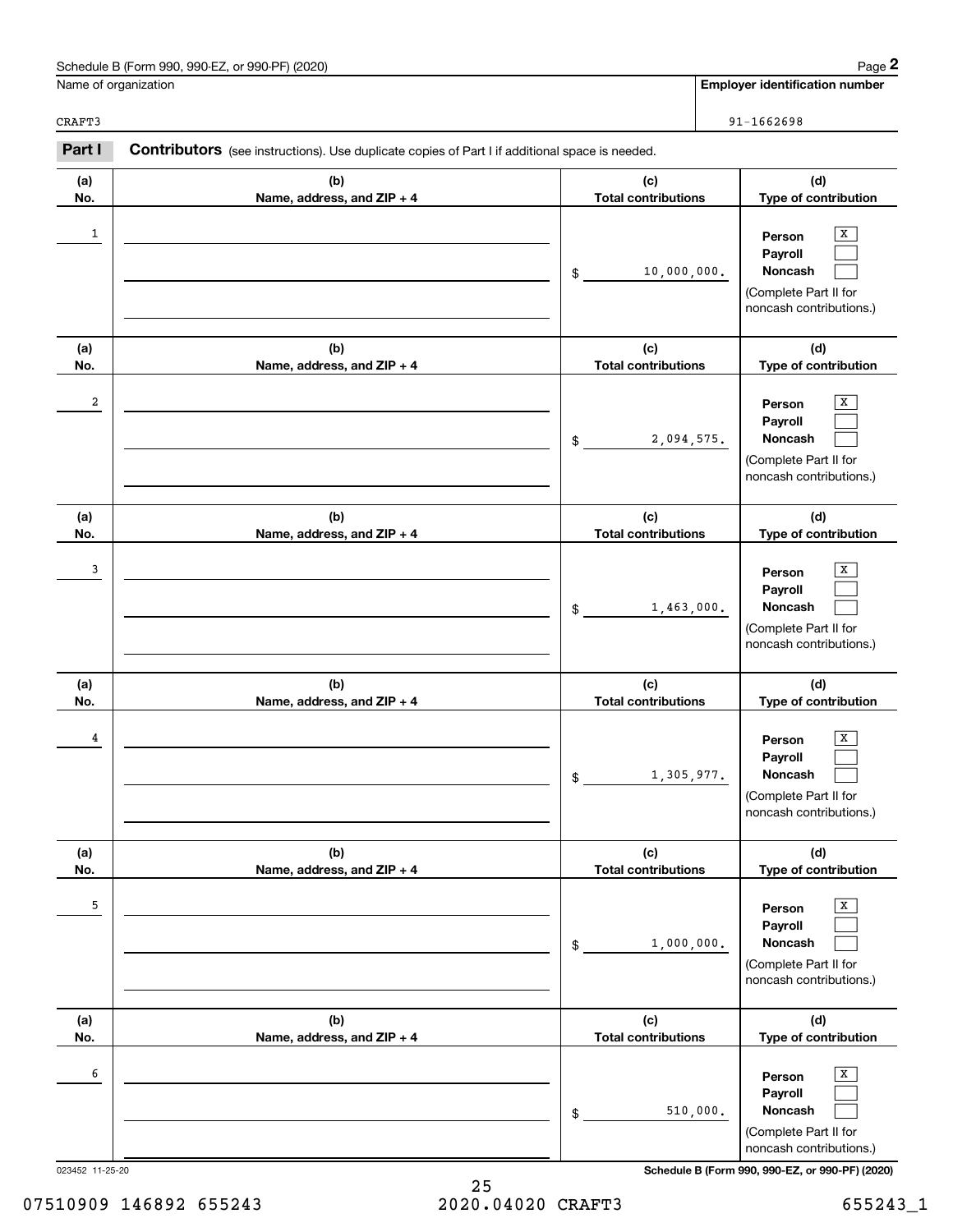| Schedule B (Form 990, 990-EZ, or 990-PF) (2020) | Paɑe                           |
|-------------------------------------------------|--------------------------------|
| Name of organization                            | Emplover identification number |

CRAFT3

|                      | Schedule B (Form 990, 990-EZ, or 990-PF) (2020)                                                |                                   |          | Page 2                                                                                |
|----------------------|------------------------------------------------------------------------------------------------|-----------------------------------|----------|---------------------------------------------------------------------------------------|
| Name of organization |                                                                                                |                                   |          | <b>Employer identification number</b>                                                 |
| CRAFT3               |                                                                                                |                                   |          | $91 - 1662698$                                                                        |
| Part I               | Contributors (see instructions). Use duplicate copies of Part I if additional space is needed. |                                   |          |                                                                                       |
| (a)<br>No.           | (b)<br>Name, address, and ZIP + 4                                                              | (c)<br><b>Total contributions</b> |          | (d)<br>Type of contribution                                                           |
| $7\phantom{.0}$      |                                                                                                | \$                                | 500,000. | х<br>Person<br>Payroll<br>Noncash<br>(Complete Part II for<br>noncash contributions.) |
| (a)<br>No.           | (b)<br>Name, address, and ZIP + 4                                                              | (c)<br><b>Total contributions</b> |          | (d)<br>Type of contribution                                                           |
|                      |                                                                                                | \$                                |          | Person<br>Payroll<br>Noncash<br>(Complete Part II for<br>noncash contributions.)      |
| (a)<br>No.           | (b)<br>Name, address, and ZIP + 4                                                              | (c)<br><b>Total contributions</b> |          | (d)<br>Type of contribution                                                           |
|                      |                                                                                                | \$                                |          | Person<br>Payroll<br>Noncash<br>(Complete Part II for<br>noncash contributions.)      |
| (a)<br>No.           | (b)<br>Name, address, and ZIP + 4                                                              | (c)<br><b>Total contributions</b> |          | (d)<br>Type of contribution                                                           |
|                      |                                                                                                | \$                                |          | Person<br>Payroll<br>Noncash<br>(Complete Part II for<br>noncash contributions.)      |
| (a)<br>No.           | (b)<br>Name, address, and ZIP + 4                                                              | (c)<br><b>Total contributions</b> |          | (d)<br>Type of contribution                                                           |
|                      |                                                                                                | \$                                |          | Person<br>Payroll<br>Noncash<br>(Complete Part II for<br>noncash contributions.)      |
| (a)<br>No.           | (b)<br>Name, address, and ZIP + 4                                                              | (c)<br><b>Total contributions</b> |          | (d)<br>Type of contribution                                                           |
|                      |                                                                                                | \$                                |          | Person<br>Payroll<br>Noncash<br>(Complete Part II for<br>noncash contributions.)      |

023452 11-25-20 **Schedule B (Form 990, 990-EZ, or 990-PF) (2020)**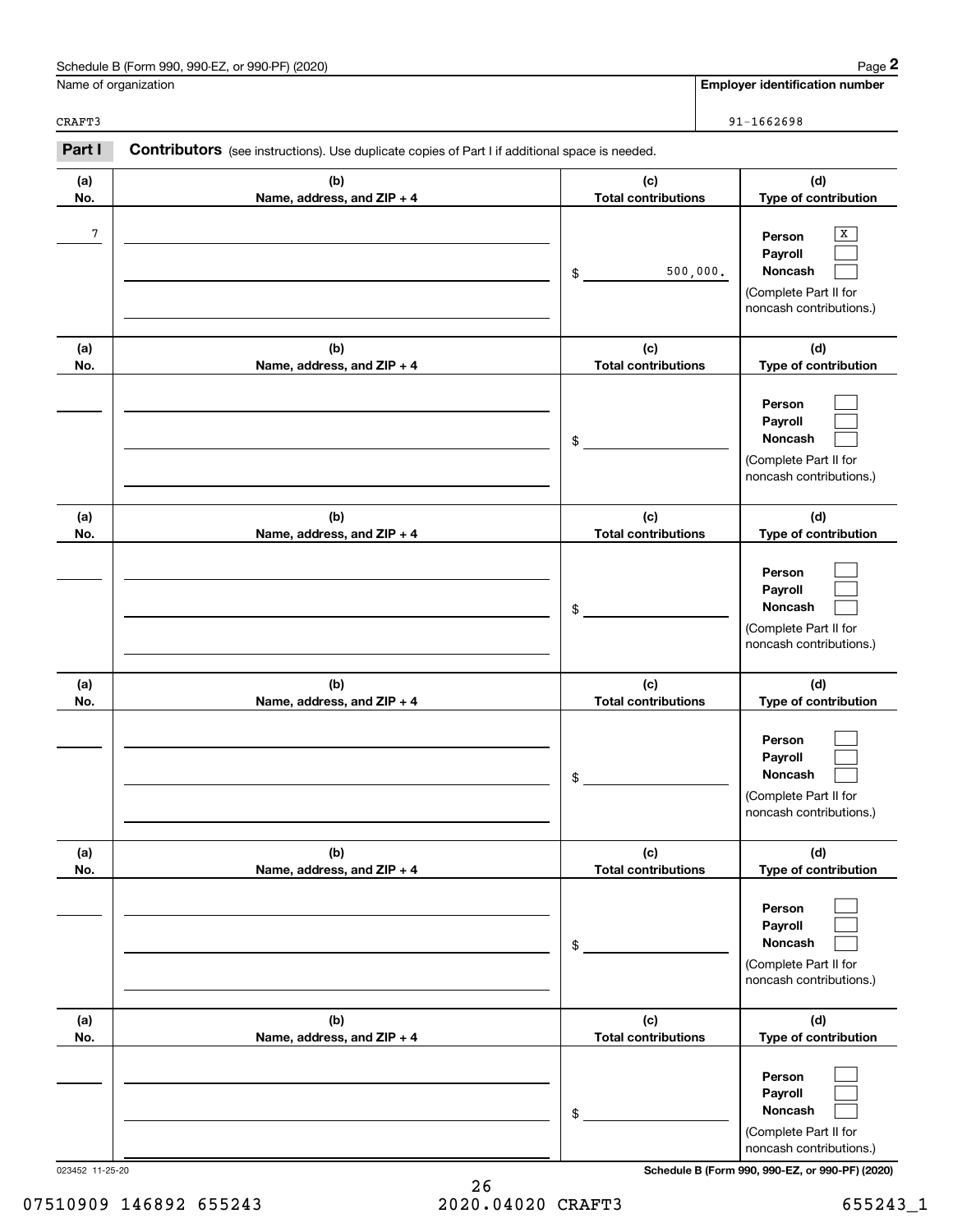| Schedule B (Form 990, 990-EZ, or 990-PF) (2020)<br>Page |
|---------------------------------------------------------|
|---------------------------------------------------------|

| Name of organization<br>CRAFT3<br>$91 - 1662698$<br>Part II<br>Noncash Property (see instructions). Use duplicate copies of Part II if additional space is needed.<br>(a)<br>(c)<br>No.<br>(b)<br>FMV (or estimate)<br>from<br>Description of noncash property given<br>(See instructions.)<br>Part I<br>\$<br>(a)<br>(c)<br>No.<br>(b)<br>FMV (or estimate)<br>from<br>Description of noncash property given<br>(See instructions.)<br>Part I | <b>Employer identification number</b><br>(d)<br>Date received |
|------------------------------------------------------------------------------------------------------------------------------------------------------------------------------------------------------------------------------------------------------------------------------------------------------------------------------------------------------------------------------------------------------------------------------------------------|---------------------------------------------------------------|
|                                                                                                                                                                                                                                                                                                                                                                                                                                                |                                                               |
|                                                                                                                                                                                                                                                                                                                                                                                                                                                |                                                               |
|                                                                                                                                                                                                                                                                                                                                                                                                                                                |                                                               |
|                                                                                                                                                                                                                                                                                                                                                                                                                                                |                                                               |
|                                                                                                                                                                                                                                                                                                                                                                                                                                                |                                                               |
|                                                                                                                                                                                                                                                                                                                                                                                                                                                | (d)<br>Date received                                          |
| \$                                                                                                                                                                                                                                                                                                                                                                                                                                             |                                                               |
| (a)<br>(c)<br>No.<br>(b)<br>FMV (or estimate)<br>from<br>Description of noncash property given<br>(See instructions.)<br>Part I                                                                                                                                                                                                                                                                                                                | (d)<br>Date received                                          |
| \$                                                                                                                                                                                                                                                                                                                                                                                                                                             |                                                               |
| (a)<br>(c)<br>No.<br>(b)<br>FMV (or estimate)<br>from<br>Description of noncash property given<br>(See instructions.)<br>Part I                                                                                                                                                                                                                                                                                                                | (d)<br>Date received                                          |
| \$                                                                                                                                                                                                                                                                                                                                                                                                                                             |                                                               |
| (a)<br>(c)<br>No.<br>(b)<br>FMV (or estimate)<br>from<br>Description of noncash property given<br>(See instructions.)<br>Part I                                                                                                                                                                                                                                                                                                                | (d)<br>Date received                                          |
| \$                                                                                                                                                                                                                                                                                                                                                                                                                                             |                                                               |
| (a)<br>(c)<br>No.<br>(b)<br>FMV (or estimate)<br>from<br>Description of noncash property given<br>(See instructions.)<br>Part I                                                                                                                                                                                                                                                                                                                | (d)<br>Date received                                          |
| \$                                                                                                                                                                                                                                                                                                                                                                                                                                             |                                                               |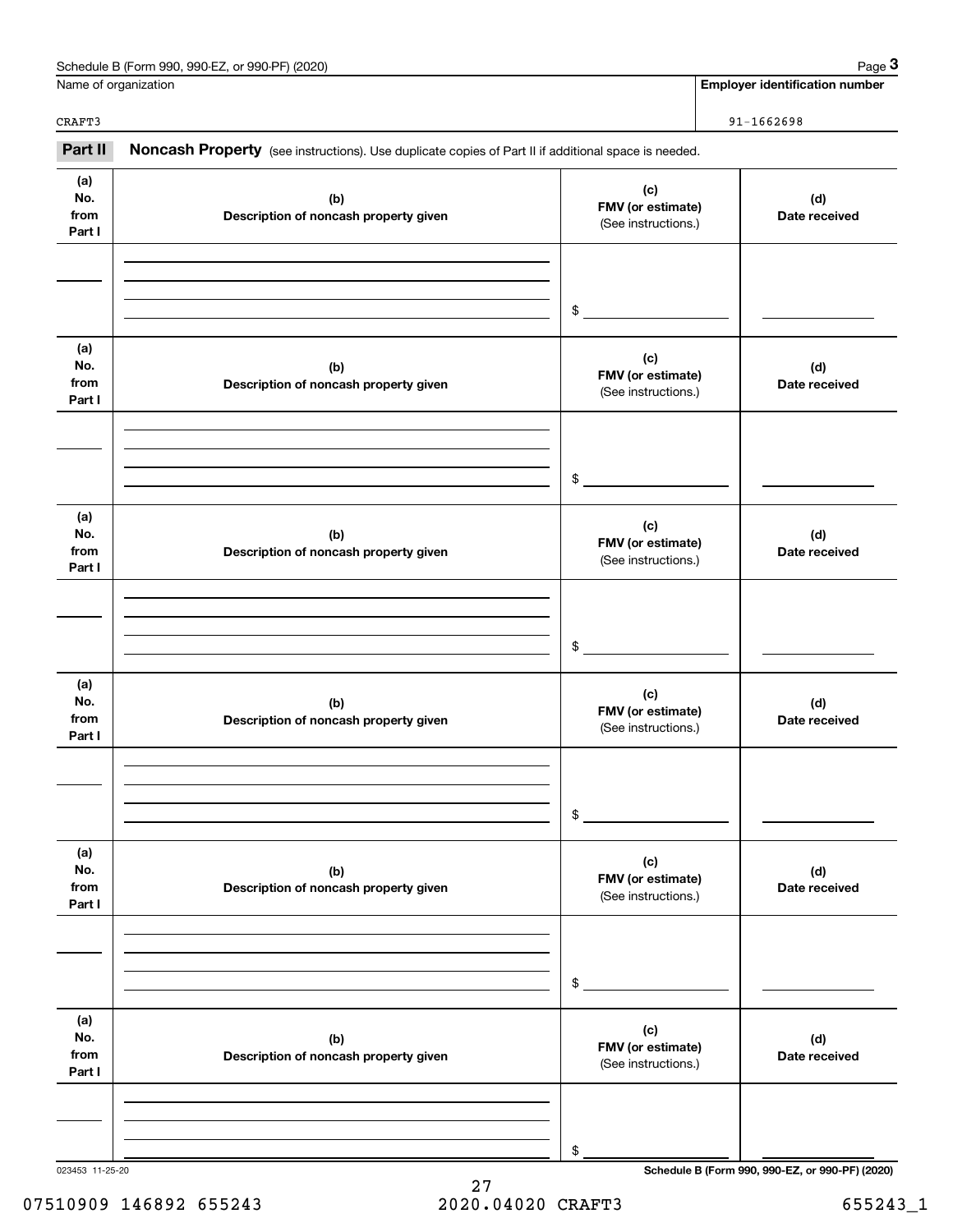|                             | Schedule B (Form 990, 990-EZ, or 990-PF) (2020)                                                                                                                                                                                                                                                 |                      | Page 4                                          |
|-----------------------------|-------------------------------------------------------------------------------------------------------------------------------------------------------------------------------------------------------------------------------------------------------------------------------------------------|----------------------|-------------------------------------------------|
|                             | Name of organization                                                                                                                                                                                                                                                                            |                      | <b>Employer identification number</b>           |
| CRAFT3                      |                                                                                                                                                                                                                                                                                                 |                      | 91-1662698                                      |
| Part III                    | Exclusively religious, charitable, etc., contributions to organizations described in section 501(c)(7), (8), or (10) that total more than \$1,000 for the year                                                                                                                                  |                      |                                                 |
|                             | from any one contributor. Complete columns (a) through (e) and the following line entry. For organizations<br>completing Part III, enter the total of exclusively religious, charitable, etc., contributions of \$1,000 or less for the year. (Enter this info. once.) $\blacktriangleright$ \$ |                      |                                                 |
|                             | Use duplicate copies of Part III if additional space is needed.                                                                                                                                                                                                                                 |                      |                                                 |
| $(a)$ No.<br>from<br>Part I | (b) Purpose of gift                                                                                                                                                                                                                                                                             | (c) Use of gift      | (d) Description of how gift is held             |
|                             |                                                                                                                                                                                                                                                                                                 |                      |                                                 |
|                             |                                                                                                                                                                                                                                                                                                 | (e) Transfer of gift |                                                 |
|                             | Transferee's name, address, and ZIP + 4                                                                                                                                                                                                                                                         |                      | Relationship of transferor to transferee        |
|                             |                                                                                                                                                                                                                                                                                                 |                      |                                                 |
| $(a)$ No.<br>from           | (b) Purpose of gift                                                                                                                                                                                                                                                                             | (c) Use of gift      | (d) Description of how gift is held             |
| Part I                      |                                                                                                                                                                                                                                                                                                 |                      |                                                 |
|                             |                                                                                                                                                                                                                                                                                                 |                      |                                                 |
|                             |                                                                                                                                                                                                                                                                                                 | (e) Transfer of gift |                                                 |
|                             | Transferee's name, address, and ZIP + 4                                                                                                                                                                                                                                                         |                      | Relationship of transferor to transferee        |
|                             |                                                                                                                                                                                                                                                                                                 |                      |                                                 |
| $(a)$ No.<br>from<br>Part I | (b) Purpose of gift                                                                                                                                                                                                                                                                             | (c) Use of gift      | (d) Description of how gift is held             |
|                             |                                                                                                                                                                                                                                                                                                 |                      |                                                 |
|                             |                                                                                                                                                                                                                                                                                                 | (e) Transfer of gift |                                                 |
|                             | Transferee's name, address, and $ZIP + 4$                                                                                                                                                                                                                                                       |                      | Relationship of transferor to transferee        |
|                             |                                                                                                                                                                                                                                                                                                 |                      |                                                 |
| (a) No.<br>from<br>Part I   | (b) Purpose of gift                                                                                                                                                                                                                                                                             | (c) Use of gift      | (d) Description of how gift is held             |
|                             |                                                                                                                                                                                                                                                                                                 |                      |                                                 |
|                             |                                                                                                                                                                                                                                                                                                 | (e) Transfer of gift |                                                 |
|                             | Transferee's name, address, and $ZIP + 4$                                                                                                                                                                                                                                                       |                      | Relationship of transferor to transferee        |
|                             |                                                                                                                                                                                                                                                                                                 |                      |                                                 |
| 023454 11-25-20             |                                                                                                                                                                                                                                                                                                 |                      | Schedule B (Form 990, 990-EZ, or 990-PF) (2020) |
|                             |                                                                                                                                                                                                                                                                                                 |                      |                                                 |

28 07510909 146892 655243 2020.04020 CRAFT3 655243\_1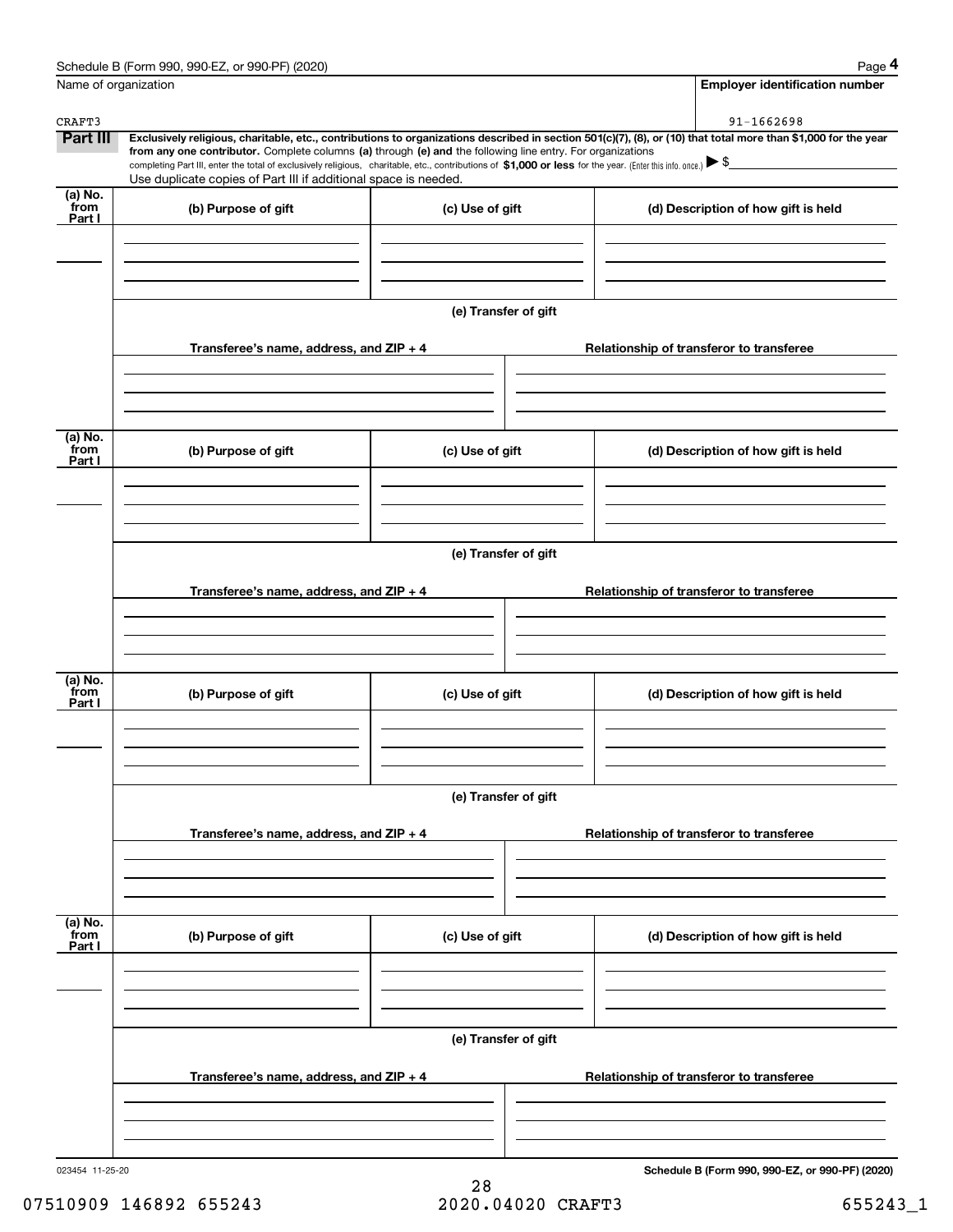| <b>SCHEDULE C</b>    | <b>Political Campaign and Lobbying Activities</b> |
|----------------------|---------------------------------------------------|
| (Form 990 or 990-EZ) |                                                   |

**For Organizations Exempt From Income Tax Under section 501(c) and section 527** ▶ Complete if the organization is described below. ▶ Attach to Form 990 or Form 990-EZ.

Department of the Treasury Internal Revenue Service

**| Go to www.irs.gov/Form990 for instructions and the latest information.**

**Open to Public Inspection2020**

OMB No. 1545-0047

**If the organization answered "Yes," on Form 990, Part IV, line 3, or Form 990-EZ, Part V, line 46 (Political Campaign Activities), then**

● Section 501(c)(3) organizations: Complete Parts I-A and B. Do not complete Part I-C.

¥ Section 501(c) (other than section 501(c)(3)) organizations: Complete Parts I-A and C below. Do not complete Part I-B.

● Section 527 organizations: Complete Part I-A only.

**If the organization answered "Yes," on Form 990, Part IV, line 4, or Form 990-EZ, Part VI, line 47 (Lobbying Activities), then**

- Section 501(c)(3) organizations that have filed Form 5768 (election under section 501(h)): Complete Part II-A. Do not complete Part II-B.
- ¥ Section 501(c)(3) organizations that have NOT filed Form 5768 (election under section 501(h)): Complete Part II-B. Do not complete Part II-A.

## **If the organization answered "Yes," on Form 990, Part IV, line 5 (Proxy Tax) (See separate instructions) or Form 990-EZ, Part V, line 35c (Proxy Tax) (See separate instructions), then**

● Section 501(c)(4), (5), or (6) organizations: Complete Part III.

| Name of organization                                                                                                                                                                                                                                                                                                                                                                                                                                                                                                                                                                                                                                                                                                                                                                                                                                                                                                                                                                                                                                                       |                                                                                               |           |                                                                                                                                                                                                                                                                                                                                                                                                                            | <b>Employer identification number</b>                                                                                                                       |
|----------------------------------------------------------------------------------------------------------------------------------------------------------------------------------------------------------------------------------------------------------------------------------------------------------------------------------------------------------------------------------------------------------------------------------------------------------------------------------------------------------------------------------------------------------------------------------------------------------------------------------------------------------------------------------------------------------------------------------------------------------------------------------------------------------------------------------------------------------------------------------------------------------------------------------------------------------------------------------------------------------------------------------------------------------------------------|-----------------------------------------------------------------------------------------------|-----------|----------------------------------------------------------------------------------------------------------------------------------------------------------------------------------------------------------------------------------------------------------------------------------------------------------------------------------------------------------------------------------------------------------------------------|-------------------------------------------------------------------------------------------------------------------------------------------------------------|
| CRAFT3                                                                                                                                                                                                                                                                                                                                                                                                                                                                                                                                                                                                                                                                                                                                                                                                                                                                                                                                                                                                                                                                     |                                                                                               |           |                                                                                                                                                                                                                                                                                                                                                                                                                            | 91-1662698                                                                                                                                                  |
| <b>Part I-A</b>                                                                                                                                                                                                                                                                                                                                                                                                                                                                                                                                                                                                                                                                                                                                                                                                                                                                                                                                                                                                                                                            | Complete if the organization is exempt under section 501(c) or is a section 527 organization. |           |                                                                                                                                                                                                                                                                                                                                                                                                                            |                                                                                                                                                             |
| 1 Provide a description of the organization's direct and indirect political campaign activities in Part IV.<br><b>2</b> Political campaign activity expenditures<br>3 Volunteer hours for political campaign activities                                                                                                                                                                                                                                                                                                                                                                                                                                                                                                                                                                                                                                                                                                                                                                                                                                                    |                                                                                               |           | $\overline{a_1, \ldots, a_n, \ldots, a_n, \ldots, a_n, \ldots, a_n, \ldots, a_n, \ldots, a_n, \ldots, a_n, \ldots, a_n, \ldots, a_n, \ldots, a_n, \ldots, a_n, \ldots, a_n, \ldots, a_n, \ldots, a_n, \ldots, a_n, \ldots, a_n, \ldots, a_n, \ldots, a_n, \ldots, a_n, \ldots, a_n, \ldots, a_n, \ldots, a_n, \ldots, a_n, \ldots, a_n, \ldots, a_n, \ldots, a_n, \ldots, a_n, \ldots, a_n, \ldots, a_n, \ldots, a_n, \ld$ |                                                                                                                                                             |
| Part I-B                                                                                                                                                                                                                                                                                                                                                                                                                                                                                                                                                                                                                                                                                                                                                                                                                                                                                                                                                                                                                                                                   | Complete if the organization is exempt under section 501(c)(3).                               |           |                                                                                                                                                                                                                                                                                                                                                                                                                            |                                                                                                                                                             |
| 1 Enter the amount of any excise tax incurred by the organization under section 4955 $\ldots$ $\ldots$ $\ldots$ $\ldots$ $\blacktriangleright$ \$<br>2 Enter the amount of any excise tax incurred by organization managers under section 4955 [100] [100] S<br><b>b</b> If "Yes," describe in Part IV.                                                                                                                                                                                                                                                                                                                                                                                                                                                                                                                                                                                                                                                                                                                                                                    |                                                                                               |           |                                                                                                                                                                                                                                                                                                                                                                                                                            | Yes<br>No<br><b>Yes</b><br>No                                                                                                                               |
| Part I-C                                                                                                                                                                                                                                                                                                                                                                                                                                                                                                                                                                                                                                                                                                                                                                                                                                                                                                                                                                                                                                                                   | Complete if the organization is exempt under section 501(c), except section 501(c)(3).        |           |                                                                                                                                                                                                                                                                                                                                                                                                                            |                                                                                                                                                             |
| 1 Enter the amount directly expended by the filing organization for section 527 exempt function activities $\ldots$<br>2 Enter the amount of the filing organization's funds contributed to other organizations for section 527<br>exempt function activities with activities and contain activities and contained activities and contain activities and contain activities and contain activities and contain activities and contain activities and contain acti<br>3 Total exempt function expenditures. Add lines 1 and 2. Enter here and on Form 1120-POL,<br>line 17b $\ldots$ $\bullet$ $\bullet$ $\ldots$<br>Enter the names, addresses and employer identification number (EIN) of all section 527 political organizations to which the filing organization<br>5.<br>made payments. For each organization listed, enter the amount paid from the filing organization's funds. Also enter the amount of political<br>contributions received that were promptly and directly delivered to a separate political organization, such as a separate segregated fund or a |                                                                                               |           |                                                                                                                                                                                                                                                                                                                                                                                                                            | $\blacktriangleright$ \$<br>Yes<br><b>No</b>                                                                                                                |
| political action committee (PAC). If additional space is needed, provide information in Part IV.<br>(a) Name                                                                                                                                                                                                                                                                                                                                                                                                                                                                                                                                                                                                                                                                                                                                                                                                                                                                                                                                                               | (b) Address                                                                                   | $(c)$ EIN | (d) Amount paid from<br>filing organization's<br>funds. If none, enter -0-.                                                                                                                                                                                                                                                                                                                                                | (e) Amount of political<br>contributions received and<br>promptly and directly<br>delivered to a separate<br>political organization.<br>If none, enter -0-. |
|                                                                                                                                                                                                                                                                                                                                                                                                                                                                                                                                                                                                                                                                                                                                                                                                                                                                                                                                                                                                                                                                            |                                                                                               |           |                                                                                                                                                                                                                                                                                                                                                                                                                            |                                                                                                                                                             |
|                                                                                                                                                                                                                                                                                                                                                                                                                                                                                                                                                                                                                                                                                                                                                                                                                                                                                                                                                                                                                                                                            |                                                                                               |           |                                                                                                                                                                                                                                                                                                                                                                                                                            |                                                                                                                                                             |
|                                                                                                                                                                                                                                                                                                                                                                                                                                                                                                                                                                                                                                                                                                                                                                                                                                                                                                                                                                                                                                                                            |                                                                                               |           |                                                                                                                                                                                                                                                                                                                                                                                                                            |                                                                                                                                                             |
|                                                                                                                                                                                                                                                                                                                                                                                                                                                                                                                                                                                                                                                                                                                                                                                                                                                                                                                                                                                                                                                                            |                                                                                               |           |                                                                                                                                                                                                                                                                                                                                                                                                                            |                                                                                                                                                             |
|                                                                                                                                                                                                                                                                                                                                                                                                                                                                                                                                                                                                                                                                                                                                                                                                                                                                                                                                                                                                                                                                            |                                                                                               |           |                                                                                                                                                                                                                                                                                                                                                                                                                            |                                                                                                                                                             |
|                                                                                                                                                                                                                                                                                                                                                                                                                                                                                                                                                                                                                                                                                                                                                                                                                                                                                                                                                                                                                                                                            |                                                                                               |           |                                                                                                                                                                                                                                                                                                                                                                                                                            |                                                                                                                                                             |

**For Paperwork Reduction Act Notice, see the Instructions for Form 990 or 990-EZ. Schedule C (Form 990 or 990-EZ) 2020** LHA

032041 12-02-20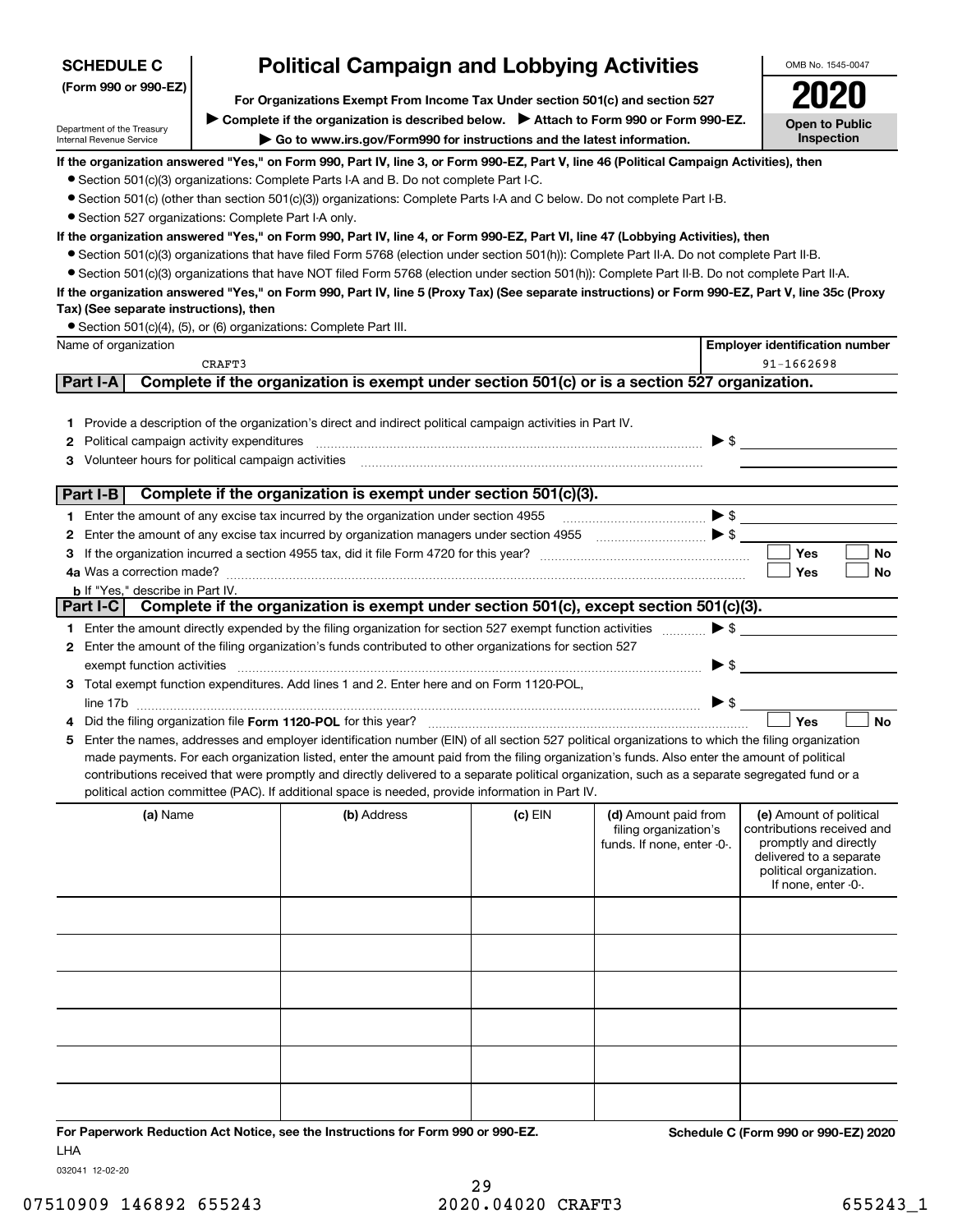| Schedule C (Form 990 or 990-EZ) 2020 CRAFT3                                                                     |                                        |                                                                                                                                   |            |                              | 91-1662698<br>Page 2           |
|-----------------------------------------------------------------------------------------------------------------|----------------------------------------|-----------------------------------------------------------------------------------------------------------------------------------|------------|------------------------------|--------------------------------|
| Complete if the organization is exempt under section 501(c)(3) and filed Form 5768 (election under<br>Part II-A |                                        |                                                                                                                                   |            |                              |                                |
| section 501(h)).<br>A Check $\blacktriangleright$                                                               |                                        |                                                                                                                                   |            |                              |                                |
| expenses, and share of excess lobbying expenditures).                                                           |                                        | if the filing organization belongs to an affiliated group (and list in Part IV each affiliated group member's name, address, EIN, |            |                              |                                |
|                                                                                                                 |                                        |                                                                                                                                   |            |                              |                                |
| <b>B</b> Check $\blacktriangleright$                                                                            | <b>Limits on Lobbying Expenditures</b> | if the filing organization checked box A and "limited control" provisions apply.                                                  |            | (a) Filing<br>organization's | (b) Affiliated group<br>totals |
|                                                                                                                 |                                        | (The term "expenditures" means amounts paid or incurred.)                                                                         |            | totals                       |                                |
| 1a Total lobbying expenditures to influence public opinion (grassroots lobbying)                                |                                        |                                                                                                                                   |            |                              |                                |
| Total lobbying expenditures to influence a legislative body (direct lobbying)<br>b                              |                                        |                                                                                                                                   |            | 79,432.                      |                                |
| с                                                                                                               |                                        |                                                                                                                                   |            | 79,432.                      |                                |
| Other exempt purpose expenditures<br>d                                                                          |                                        |                                                                                                                                   |            | 19, 251, 321.                |                                |
|                                                                                                                 |                                        |                                                                                                                                   |            | 19, 330, 753.                |                                |
| f Lobbying nontaxable amount. Enter the amount from the following table in both columns.                        |                                        |                                                                                                                                   |            | 1,000,000.                   |                                |
| If the amount on line 1e, column (a) or (b) is:                                                                 |                                        | The lobbying nontaxable amount is:                                                                                                |            |                              |                                |
| Not over \$500,000                                                                                              |                                        | 20% of the amount on line 1e.                                                                                                     |            |                              |                                |
| Over \$500,000 but not over \$1,000,000                                                                         |                                        | \$100,000 plus 15% of the excess over \$500,000.                                                                                  |            |                              |                                |
| Over \$1,000,000 but not over \$1,500,000                                                                       |                                        | \$175,000 plus 10% of the excess over \$1,000,000.                                                                                |            |                              |                                |
| Over \$1,500,000 but not over \$17,000,000                                                                      |                                        | \$225,000 plus 5% of the excess over \$1,500,000.                                                                                 |            |                              |                                |
| Over \$17,000,000                                                                                               |                                        | \$1,000,000.                                                                                                                      |            |                              |                                |
|                                                                                                                 |                                        |                                                                                                                                   |            |                              |                                |
| g Grassroots nontaxable amount (enter 25% of line 1f)                                                           |                                        |                                                                                                                                   |            | 250,000.                     |                                |
| h Subtract line 1q from line 1a. If zero or less, enter -0-                                                     |                                        |                                                                                                                                   |            | 0.                           |                                |
|                                                                                                                 |                                        |                                                                                                                                   |            | 0.                           |                                |
| If there is an amount other than zero on either line 1h or line 1i, did the organization file Form 4720         |                                        |                                                                                                                                   |            |                              |                                |
| reporting section 4911 tax for this year?                                                                       |                                        |                                                                                                                                   |            |                              | Yes<br>No                      |
|                                                                                                                 |                                        | 4-Year Averaging Period Under Section 501(h)                                                                                      |            |                              |                                |
| (Some organizations that made a section 501(h) election do not have to complete all of the five columns below.  |                                        | See the separate instructions for lines 2a through 2f.)                                                                           |            |                              |                                |
|                                                                                                                 |                                        | Lobbying Expenditures During 4-Year Averaging Period                                                                              |            |                              |                                |
| Calendar year<br>(or fiscal year beginning in)                                                                  | (a) $2017$                             | $(b)$ 2018                                                                                                                        | $(c)$ 2019 | $(d)$ 2020                   | (e) Total                      |
| 2a Lobbying nontaxable amount                                                                                   | 727,149.                               | 975,583.                                                                                                                          | 905,858.   | 1,000,000.                   | 3,608,590.                     |
| <b>b</b> Lobbying ceiling amount<br>(150% of line 2a, column(e))                                                |                                        |                                                                                                                                   |            |                              | 5,412,885                      |
| c Total lobbying expenditures                                                                                   | 20,336                                 | 76,500.                                                                                                                           | 82,875     | 79,432.                      | 259,143.                       |
| d Grassroots nontaxable amount                                                                                  | 181,787.                               | 243,896.                                                                                                                          | 226,465    | 250,000.                     | 902,148.                       |
| e Grassroots ceiling amount<br>(150% of line 2d, column (e))                                                    |                                        |                                                                                                                                   |            |                              | 1,353,222.                     |
| f Grassroots lobbying expenditures                                                                              |                                        |                                                                                                                                   |            |                              |                                |

**Schedule C (Form 990 or 990-EZ) 2020**

032042 12-02-20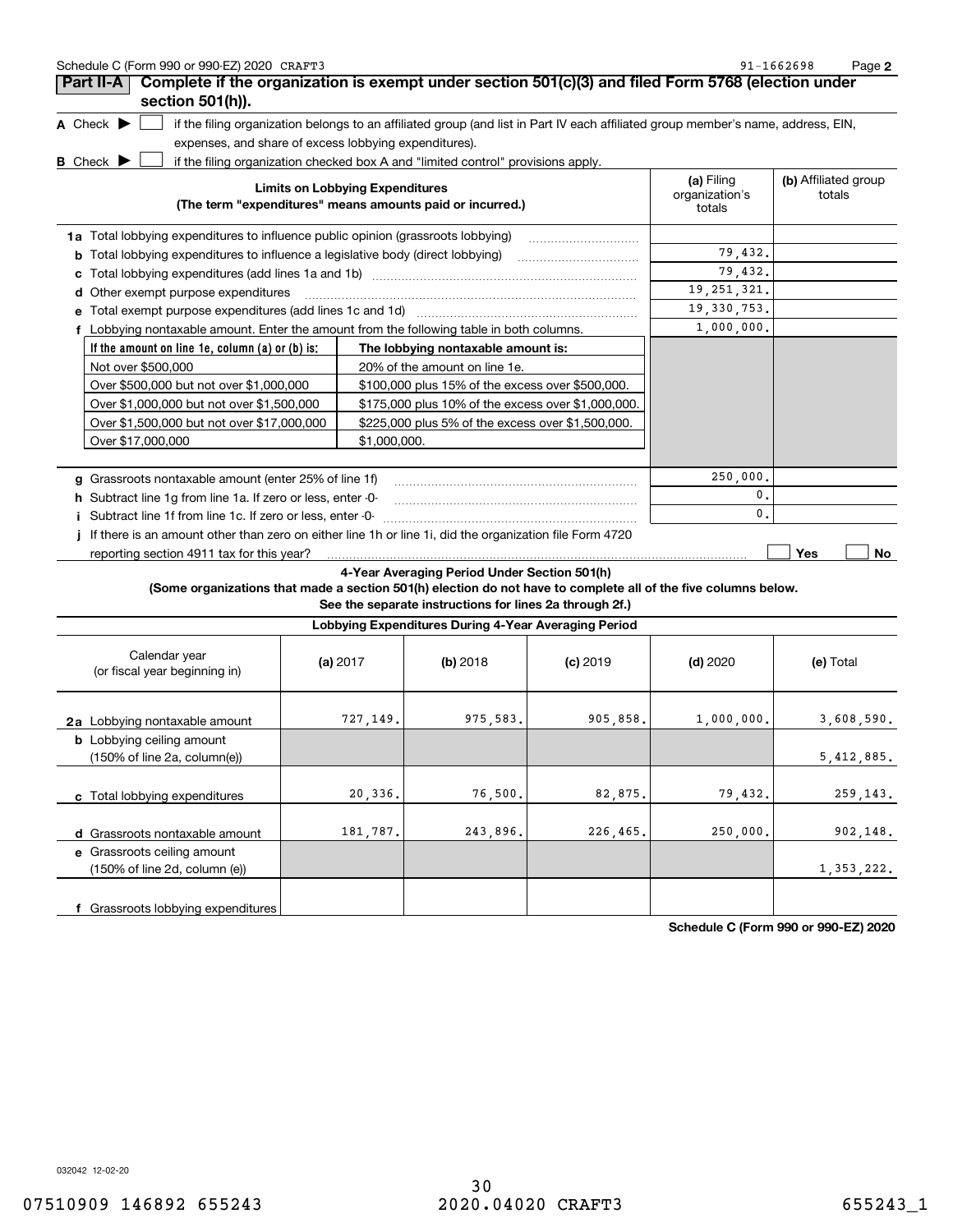**3**

## **Part II-B** Complete if the organization is exempt under section 501(c)(3) and has NOT filed Form 5768 **(election under section 501(h)).**

|          | For each "Yes" response on lines 1a through 1i below, provide in Part IV a detailed description                                                                                                                                      | (a) |              | (b)    |    |
|----------|--------------------------------------------------------------------------------------------------------------------------------------------------------------------------------------------------------------------------------------|-----|--------------|--------|----|
|          | of the lobbying activity.                                                                                                                                                                                                            | Yes | No           | Amount |    |
| 1.       | During the year, did the filing organization attempt to influence foreign, national, state, or<br>local legislation, including any attempt to influence public opinion on a legislative matter<br>or referendum, through the use of: |     |              |        |    |
|          | <b>b</b> Paid staff or management (include compensation in expenses reported on lines 1c through 1i)?<br>$\mathbf{r}$                                                                                                                |     |              |        |    |
|          |                                                                                                                                                                                                                                      |     |              |        |    |
|          | e Publications, or published or broadcast statements?                                                                                                                                                                                |     |              |        |    |
|          | f Grants to other organizations for lobbying purposes?                                                                                                                                                                               |     |              |        |    |
| q        | Direct contact with legislators, their staffs, government officials, or a legislative body?<br>.                                                                                                                                     |     |              |        |    |
|          | h Rallies, demonstrations, seminars, conventions, speeches, lectures, or any similar means?<br><i>i</i> Other activities?                                                                                                            |     |              |        |    |
|          |                                                                                                                                                                                                                                      |     |              |        |    |
|          | 2a Did the activities in line 1 cause the organization to be not described in section 501(c)(3)?                                                                                                                                     |     |              |        |    |
|          |                                                                                                                                                                                                                                      |     |              |        |    |
|          | c If "Yes," enter the amount of any tax incurred by organization managers under section 4912                                                                                                                                         |     |              |        |    |
|          | d If the filing organization incurred a section 4912 tax, did it file Form 4720 for this year?                                                                                                                                       |     |              |        |    |
|          | Part III-A Complete if the organization is exempt under section 501(c)(4), section 501(c)(5), or section<br>$501(c)(6)$ .                                                                                                            |     |              |        |    |
|          |                                                                                                                                                                                                                                      |     |              | Yes    | No |
| 1        |                                                                                                                                                                                                                                      |     | 1            |        |    |
| 2        |                                                                                                                                                                                                                                      |     | $\mathbf{2}$ |        |    |
| 3        | Did the organization agree to carry over lobbying and political campaign activity expenditures from the prior year?                                                                                                                  |     | 3            |        |    |
|          | Complete if the organization is exempt under section 501(c)(4), section 501(c)(5), or section<br>Part III-BI                                                                                                                         |     |              |        |    |
|          | 501(c)(6) and if either (a) BOTH Part III-A, lines 1 and 2, are answered "No" OR (b) Part III-A, line 3, is                                                                                                                          |     |              |        |    |
|          | answered "Yes."                                                                                                                                                                                                                      |     |              |        |    |
| 1        |                                                                                                                                                                                                                                      |     | 1            |        |    |
| 2        | Section 162(e) nondeductible lobbying and political expenditures (do not include amounts of political                                                                                                                                |     |              |        |    |
|          | expenses for which the section 527(f) tax was paid).                                                                                                                                                                                 |     |              |        |    |
|          |                                                                                                                                                                                                                                      |     | 2a           |        |    |
|          | <b>b</b> Carryover from last year                                                                                                                                                                                                    |     | 2b           |        |    |
|          |                                                                                                                                                                                                                                      |     | 2c           |        |    |
| з        | Aggregate amount reported in section 6033(e)(1)(A) notices of nondeductible section 162(e) dues                                                                                                                                      |     | 3            |        |    |
| 4        | If notices were sent and the amount on line 2c exceeds the amount on line 3, what portion of the excess                                                                                                                              |     |              |        |    |
|          | does the organization agree to carryover to the reasonable estimate of nondeductible lobbying and political                                                                                                                          |     |              |        |    |
|          | expenditure next year?                                                                                                                                                                                                               |     | 4            |        |    |
| 5        | Taxable amount of lobbying and political expenditures (See instructions)                                                                                                                                                             |     | 5            |        |    |
| ∣Part IV | <b>Supplemental Information</b>                                                                                                                                                                                                      |     |              |        |    |
|          | Provide the descriptions required for Part I-A, line 1; Part I-B, line 4; Part I-C, line 5; Part II-A (affiliated group list); Part II-A, lines 1 and 2 (See                                                                         |     |              |        |    |

instructions); and Part II-B, line 1. Also, complete this part for any additional information.

**Schedule C (Form 990 or 990-EZ) 2020**

032043 12-02-20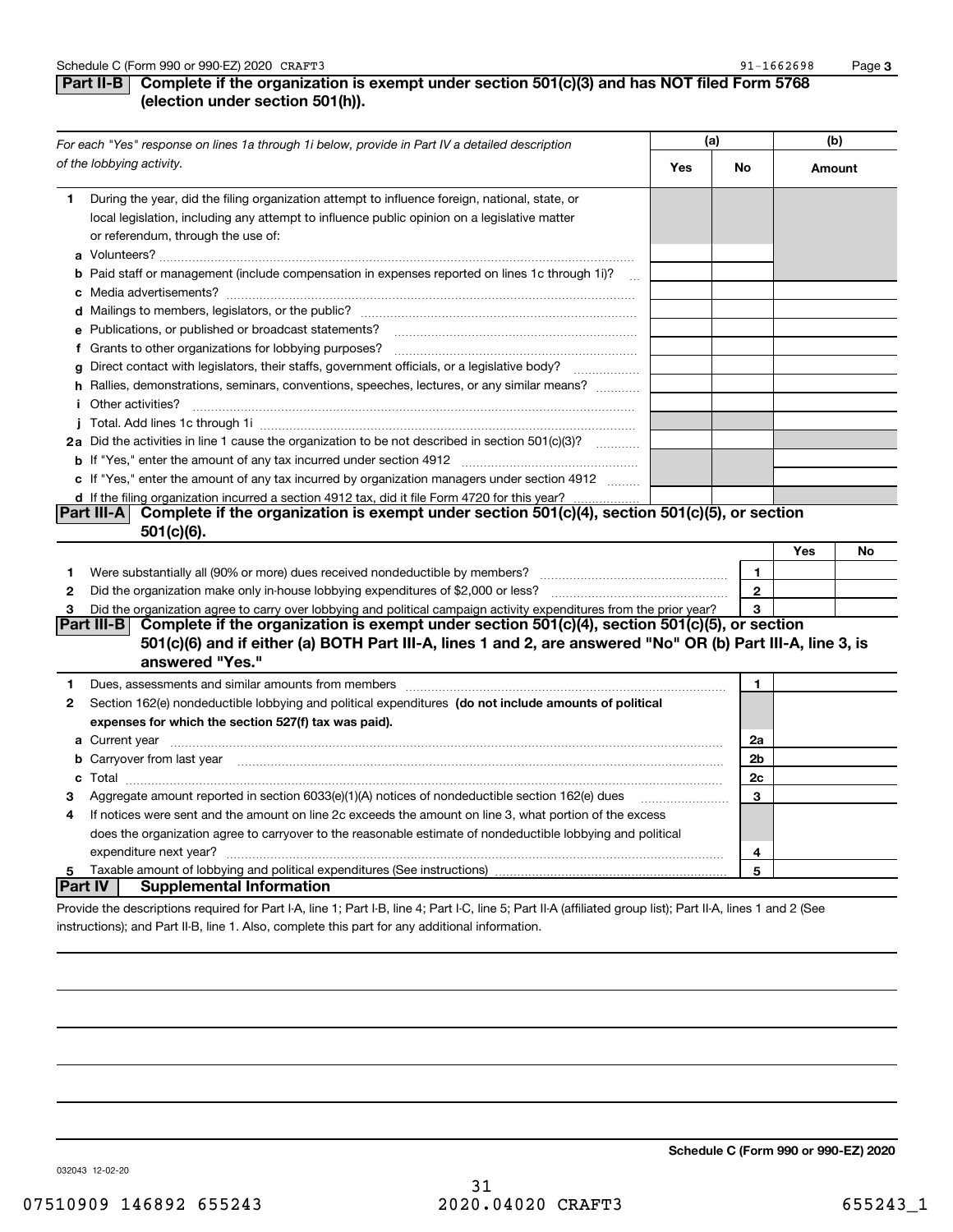Department of the Treasury Internal Revenue Service

## **SCHEDULE D Supplemental Financial Statements**

(Form 990)<br>
Pepartment of the Treasury<br>
Department of the Treasury<br>
Department of the Treasury<br>
Department of the Treasury<br> **Co to www.irs.gov/Form990 for instructions and the latest information.**<br> **Co to www.irs.gov/Form9** 

OMB No. 1545-0047 **Open to Public Inspection 2020**

| $\blacktriangleright$ Allach to Form 330.                             |
|-----------------------------------------------------------------------|
| Go to www.irs.gov/Form990 for instructions and the latest information |
|                                                                       |

 $\overline{\phantom{a}}$  crafts  $\overline{\phantom{a}}$ 

| Name of the organization | <b>Emplover identification number</b> |
|--------------------------|---------------------------------------|
|                          | .                                     |

|          | CRAFT3                                                                                                                                                                                                                         |                         | 91-1662698                                         |
|----------|--------------------------------------------------------------------------------------------------------------------------------------------------------------------------------------------------------------------------------|-------------------------|----------------------------------------------------|
| Part I   | Organizations Maintaining Donor Advised Funds or Other Similar Funds or Accounts. Complete if the                                                                                                                              |                         |                                                    |
|          | organization answered "Yes" on Form 990, Part IV, line 6.                                                                                                                                                                      |                         |                                                    |
|          |                                                                                                                                                                                                                                | (a) Donor advised funds | (b) Funds and other accounts                       |
| 1        |                                                                                                                                                                                                                                |                         |                                                    |
| 2        | Aggregate value of contributions to (during year)                                                                                                                                                                              |                         |                                                    |
| з        | Aggregate value of grants from (during year)                                                                                                                                                                                   |                         |                                                    |
| 4        |                                                                                                                                                                                                                                |                         |                                                    |
| 5        | Did the organization inform all donors and donor advisors in writing that the assets held in donor advised funds                                                                                                               |                         |                                                    |
|          |                                                                                                                                                                                                                                |                         | Yes<br><b>No</b>                                   |
| 6        | Did the organization inform all grantees, donors, and donor advisors in writing that grant funds can be used only                                                                                                              |                         |                                                    |
|          | for charitable purposes and not for the benefit of the donor or donor advisor, or for any other purpose conferring                                                                                                             |                         |                                                    |
|          | impermissible private benefit?                                                                                                                                                                                                 |                         | Yes<br>No                                          |
| Part II  | <b>Conservation Easements.</b> Complete if the organization answered "Yes" on Form 990, Part IV, line 7.                                                                                                                       |                         |                                                    |
| 1        | Purpose(s) of conservation easements held by the organization (check all that apply).                                                                                                                                          |                         |                                                    |
|          | Preservation of land for public use (for example, recreation or education)                                                                                                                                                     |                         | Preservation of a historically important land area |
|          | Protection of natural habitat                                                                                                                                                                                                  |                         | Preservation of a certified historic structure     |
|          | Preservation of open space                                                                                                                                                                                                     |                         |                                                    |
|          |                                                                                                                                                                                                                                |                         |                                                    |
| 2        | Complete lines 2a through 2d if the organization held a qualified conservation contribution in the form of a conservation easement on the last                                                                                 |                         |                                                    |
|          | day of the tax year.                                                                                                                                                                                                           |                         | Held at the End of the Tax Year                    |
| а        | Total number of conservation easements                                                                                                                                                                                         |                         | 2a                                                 |
| b        | Total acreage restricted by conservation easements                                                                                                                                                                             |                         | 2b                                                 |
| c        |                                                                                                                                                                                                                                |                         | 2c                                                 |
| d        | Number of conservation easements included in (c) acquired after 7/25/06, and not on a historic structure                                                                                                                       |                         |                                                    |
|          | listed in the National Register [11] matter and the National Register [11] matter is not all the National Register [11] matter is not all the National Register [11] matter is not all the National Register [11] matter is no |                         | 2d                                                 |
| 3        | Number of conservation easements modified, transferred, released, extinguished, or terminated by the organization during the tax                                                                                               |                         |                                                    |
|          | $\gamma$ ear $\blacktriangleright$                                                                                                                                                                                             |                         |                                                    |
| 4        | Number of states where property subject to conservation easement is located >                                                                                                                                                  |                         |                                                    |
| 5        | Does the organization have a written policy regarding the periodic monitoring, inspection, handling of                                                                                                                         |                         |                                                    |
|          | violations, and enforcement of the conservation easements it holds?                                                                                                                                                            |                         | Yes<br><b>No</b>                                   |
| 6        | Staff and volunteer hours devoted to monitoring, inspecting, handling of violations, and enforcing conservation easements during the year                                                                                      |                         |                                                    |
|          |                                                                                                                                                                                                                                |                         |                                                    |
| 7        | Amount of expenses incurred in monitoring, inspecting, handling of violations, and enforcing conservation easements during the year                                                                                            |                         |                                                    |
|          | $\blacktriangleright$ \$                                                                                                                                                                                                       |                         |                                                    |
| 8        | Does each conservation easement reported on line 2(d) above satisfy the requirements of section 170(h)(4)(B)(i)                                                                                                                |                         |                                                    |
|          | and section $170(h)(4)(B)(ii)?$                                                                                                                                                                                                |                         | Yes<br>No                                          |
| 9        | In Part XIII, describe how the organization reports conservation easements in its revenue and expense statement and                                                                                                            |                         |                                                    |
|          | balance sheet, and include, if applicable, the text of the footnote to the organization's financial statements that describes the                                                                                              |                         |                                                    |
|          | organization's accounting for conservation easements.                                                                                                                                                                          |                         |                                                    |
| Part III | Organizations Maintaining Collections of Art, Historical Treasures, or Other Similar Assets.                                                                                                                                   |                         |                                                    |
|          | Complete if the organization answered "Yes" on Form 990, Part IV, line 8.                                                                                                                                                      |                         |                                                    |
|          | 1a If the organization elected, as permitted under FASB ASC 958, not to report in its revenue statement and balance sheet works                                                                                                |                         |                                                    |
|          | of art, historical treasures, or other similar assets held for public exhibition, education, or research in furtherance of public                                                                                              |                         |                                                    |
|          | service, provide in Part XIII the text of the footnote to its financial statements that describes these items.                                                                                                                 |                         |                                                    |
| b        | If the organization elected, as permitted under FASB ASC 958, to report in its revenue statement and balance sheet works of                                                                                                    |                         |                                                    |
|          | art, historical treasures, or other similar assets held for public exhibition, education, or research in furtherance of public service,                                                                                        |                         |                                                    |
|          | provide the following amounts relating to these items:                                                                                                                                                                         |                         |                                                    |
|          | (i)                                                                                                                                                                                                                            |                         | $\frac{1}{2}$                                      |
|          | (ii) Assets included in Form 990, Part X                                                                                                                                                                                       |                         | $\triangleright$ \$                                |
| 2        | If the organization received or held works of art, historical treasures, or other similar assets for financial gain, provide                                                                                                   |                         |                                                    |
|          | the following amounts required to be reported under FASB ASC 958 relating to these items:                                                                                                                                      |                         |                                                    |
| а        |                                                                                                                                                                                                                                |                         |                                                    |
|          |                                                                                                                                                                                                                                |                         | $\blacktriangleright$ \$                           |
|          | Notice and the Instrument and fair Farme 000                                                                                                                                                                                   |                         | <b>Colorabile B (Forms 000) 0000</b>               |

032051 12-01-20 **For Paperwork Reduction Act Notice, see the Instructions for Form 990. Schedule D (Form 990) 2020** LHA

32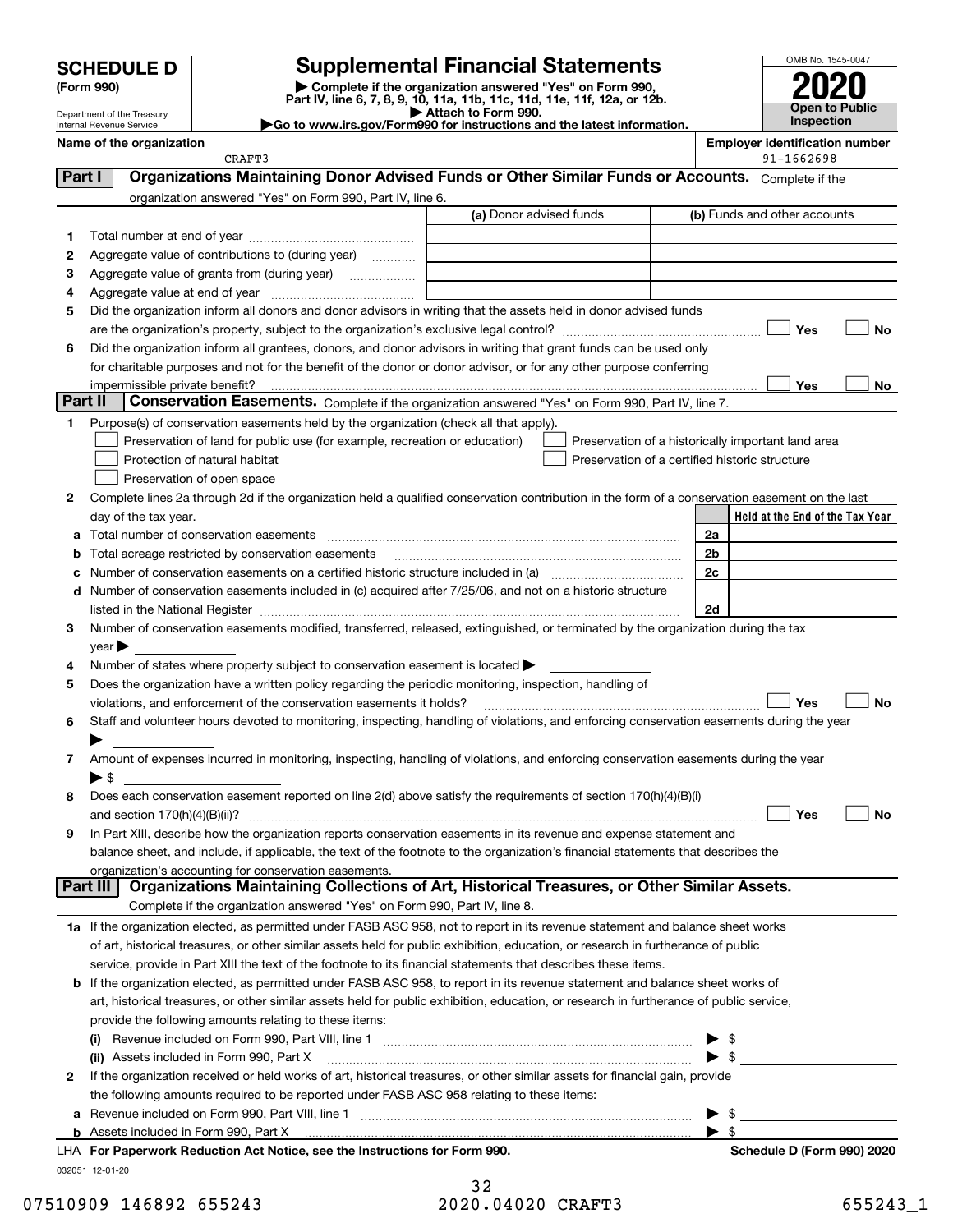|        | CRAFT3<br>Schedule D (Form 990) 2020                                                                                                                                                                                           |                                         |   |                |                                                                                                                                                                                                                               |                                 | 91-1662698           |                         |          | Page 2    |
|--------|--------------------------------------------------------------------------------------------------------------------------------------------------------------------------------------------------------------------------------|-----------------------------------------|---|----------------|-------------------------------------------------------------------------------------------------------------------------------------------------------------------------------------------------------------------------------|---------------------------------|----------------------|-------------------------|----------|-----------|
|        | Part III<br>Organizations Maintaining Collections of Art, Historical Treasures, or Other Similar Assets (continued)                                                                                                            |                                         |   |                |                                                                                                                                                                                                                               |                                 |                      |                         |          |           |
| з      | Using the organization's acquisition, accession, and other records, check any of the following that make significant use of its                                                                                                |                                         |   |                |                                                                                                                                                                                                                               |                                 |                      |                         |          |           |
|        | collection items (check all that apply):                                                                                                                                                                                       |                                         |   |                |                                                                                                                                                                                                                               |                                 |                      |                         |          |           |
| a      | Public exhibition                                                                                                                                                                                                              |                                         | d |                | Loan or exchange program                                                                                                                                                                                                      |                                 |                      |                         |          |           |
| b      | Scholarly research                                                                                                                                                                                                             |                                         | е |                | Other and the contract of the contract of the contract of the contract of the contract of the contract of the contract of the contract of the contract of the contract of the contract of the contract of the contract of the |                                 |                      |                         |          |           |
| с      | Preservation for future generations                                                                                                                                                                                            |                                         |   |                |                                                                                                                                                                                                                               |                                 |                      |                         |          |           |
| 4      | Provide a description of the organization's collections and explain how they further the organization's exempt purpose in Part XIII.                                                                                           |                                         |   |                |                                                                                                                                                                                                                               |                                 |                      |                         |          |           |
| 5      | During the year, did the organization solicit or receive donations of art, historical treasures, or other similar assets                                                                                                       |                                         |   |                |                                                                                                                                                                                                                               |                                 |                      |                         |          |           |
|        | to be sold to raise funds rather than to be maintained as part of the organization's collection?                                                                                                                               |                                         |   |                |                                                                                                                                                                                                                               |                                 |                      | Yes                     |          | No        |
|        | <b>Part IV</b><br>Escrow and Custodial Arrangements. Complete if the organization answered "Yes" on Form 990, Part IV, line 9, or                                                                                              |                                         |   |                |                                                                                                                                                                                                                               |                                 |                      |                         |          |           |
|        | reported an amount on Form 990, Part X, line 21.                                                                                                                                                                               |                                         |   |                |                                                                                                                                                                                                                               |                                 |                      |                         |          |           |
|        | 1a Is the organization an agent, trustee, custodian or other intermediary for contributions or other assets not included                                                                                                       |                                         |   |                |                                                                                                                                                                                                                               |                                 |                      |                         |          |           |
|        | on Form 990, Part X? [11] matter contracts and contracts and contracts are contracted as a function of the set of the set of the set of the set of the set of the set of the set of the set of the set of the set of the set o |                                         |   |                |                                                                                                                                                                                                                               |                                 |                      | Yes                     | x        | <b>No</b> |
|        | b If "Yes," explain the arrangement in Part XIII and complete the following table:                                                                                                                                             |                                         |   |                |                                                                                                                                                                                                                               |                                 |                      |                         |          |           |
|        |                                                                                                                                                                                                                                |                                         |   |                |                                                                                                                                                                                                                               |                                 |                      | Amount                  |          |           |
| с      |                                                                                                                                                                                                                                |                                         |   |                |                                                                                                                                                                                                                               | 1c                              |                      |                         |          |           |
|        | Additions during the year manufactured and an annual contract of the year manufactured and a set of the year manufactured and a set of the year manufactured and a set of the year manufactured and a set of the year manufact |                                         |   |                |                                                                                                                                                                                                                               | 1d                              |                      |                         |          |           |
|        | Distributions during the year manufactured and continuum control of the year manufactured and continuum control of the year manufactured and control of the year manufactured and control of the year manufactured and control |                                         |   |                |                                                                                                                                                                                                                               | 1e                              |                      |                         |          |           |
| f      |                                                                                                                                                                                                                                |                                         |   |                |                                                                                                                                                                                                                               | 1f                              |                      |                         |          |           |
|        | 2a Did the organization include an amount on Form 990, Part X, line 21, for escrow or custodial account liability?                                                                                                             |                                         |   |                |                                                                                                                                                                                                                               |                                 |                      | $\sqrt{\mathbf{x}}$ Yes | X        | No        |
| Part V | <b>b</b> If "Yes," explain the arrangement in Part XIII. Check here if the explanation has been provided on Part XIII                                                                                                          |                                         |   |                |                                                                                                                                                                                                                               |                                 |                      |                         |          |           |
|        | Endowment Funds. Complete if the organization answered "Yes" on Form 990, Part IV, line 10.                                                                                                                                    |                                         |   |                |                                                                                                                                                                                                                               |                                 |                      |                         |          |           |
|        |                                                                                                                                                                                                                                | (a) Current year                        |   | (b) Prior year | (c) Two years back                                                                                                                                                                                                            |                                 | (d) Three years back | (e) Four years back     |          |           |
| 1a     | Beginning of year balance                                                                                                                                                                                                      |                                         |   |                |                                                                                                                                                                                                                               |                                 |                      |                         |          |           |
| b      |                                                                                                                                                                                                                                |                                         |   |                |                                                                                                                                                                                                                               |                                 |                      |                         |          |           |
|        | Net investment earnings, gains, and losses                                                                                                                                                                                     |                                         |   |                |                                                                                                                                                                                                                               |                                 |                      |                         |          |           |
| a      |                                                                                                                                                                                                                                |                                         |   |                |                                                                                                                                                                                                                               |                                 |                      |                         |          |           |
| е      | Other expenditures for facilities                                                                                                                                                                                              |                                         |   |                |                                                                                                                                                                                                                               |                                 |                      |                         |          |           |
|        | and programs                                                                                                                                                                                                                   |                                         |   |                |                                                                                                                                                                                                                               |                                 |                      |                         |          |           |
| f.     | End of year balance                                                                                                                                                                                                            |                                         |   |                |                                                                                                                                                                                                                               |                                 |                      |                         |          |           |
| g<br>2 | Provide the estimated percentage of the current year end balance (line 1g, column (a)) held as:                                                                                                                                |                                         |   |                |                                                                                                                                                                                                                               |                                 |                      |                         |          |           |
|        | Board designated or quasi-endowment > ____                                                                                                                                                                                     |                                         | % |                |                                                                                                                                                                                                                               |                                 |                      |                         |          |           |
|        | Permanent endowment > ______________                                                                                                                                                                                           | %                                       |   |                |                                                                                                                                                                                                                               |                                 |                      |                         |          |           |
| с      | Term endowment $\blacktriangleright$                                                                                                                                                                                           | %                                       |   |                |                                                                                                                                                                                                                               |                                 |                      |                         |          |           |
|        | The percentages on lines 2a, 2b, and 2c should equal 100%.                                                                                                                                                                     |                                         |   |                |                                                                                                                                                                                                                               |                                 |                      |                         |          |           |
|        | 3a Are there endowment funds not in the possession of the organization that are held and administered for the organization                                                                                                     |                                         |   |                |                                                                                                                                                                                                                               |                                 |                      |                         |          |           |
|        | by:                                                                                                                                                                                                                            |                                         |   |                |                                                                                                                                                                                                                               |                                 |                      |                         | Yes      | No        |
|        |                                                                                                                                                                                                                                |                                         |   |                |                                                                                                                                                                                                                               |                                 |                      | 3a(i)                   |          |           |
|        |                                                                                                                                                                                                                                |                                         |   |                |                                                                                                                                                                                                                               |                                 |                      | 3a(ii)                  |          |           |
|        |                                                                                                                                                                                                                                |                                         |   |                |                                                                                                                                                                                                                               |                                 |                      | 3b                      |          |           |
|        | Describe in Part XIII the intended uses of the organization's endowment funds.                                                                                                                                                 |                                         |   |                |                                                                                                                                                                                                                               |                                 |                      |                         |          |           |
|        | Land, Buildings, and Equipment.<br>Part VI                                                                                                                                                                                     |                                         |   |                |                                                                                                                                                                                                                               |                                 |                      |                         |          |           |
|        | Complete if the organization answered "Yes" on Form 990, Part IV, line 11a. See Form 990, Part X, line 10.                                                                                                                     |                                         |   |                |                                                                                                                                                                                                                               |                                 |                      |                         |          |           |
|        | Description of property                                                                                                                                                                                                        | (a) Cost or other<br>basis (investment) |   |                | (b) Cost or other<br>basis (other)                                                                                                                                                                                            | (c) Accumulated<br>depreciation |                      | (d) Book value          |          |           |
|        |                                                                                                                                                                                                                                |                                         |   |                |                                                                                                                                                                                                                               |                                 |                      |                         |          |           |
| b      |                                                                                                                                                                                                                                |                                         |   |                |                                                                                                                                                                                                                               |                                 |                      |                         |          |           |
|        |                                                                                                                                                                                                                                |                                         |   |                | 656,076.                                                                                                                                                                                                                      | 205, 214.                       |                      |                         | 450,862. |           |
| d      |                                                                                                                                                                                                                                |                                         |   |                | 827,765.                                                                                                                                                                                                                      | 770,036.                        |                      |                         |          | 57,729.   |
|        | e Other                                                                                                                                                                                                                        |                                         |   |                |                                                                                                                                                                                                                               |                                 |                      |                         |          |           |
|        |                                                                                                                                                                                                                                |                                         |   |                |                                                                                                                                                                                                                               |                                 |                      |                         | 508,591. |           |

**Schedule D (Form 990) 2020**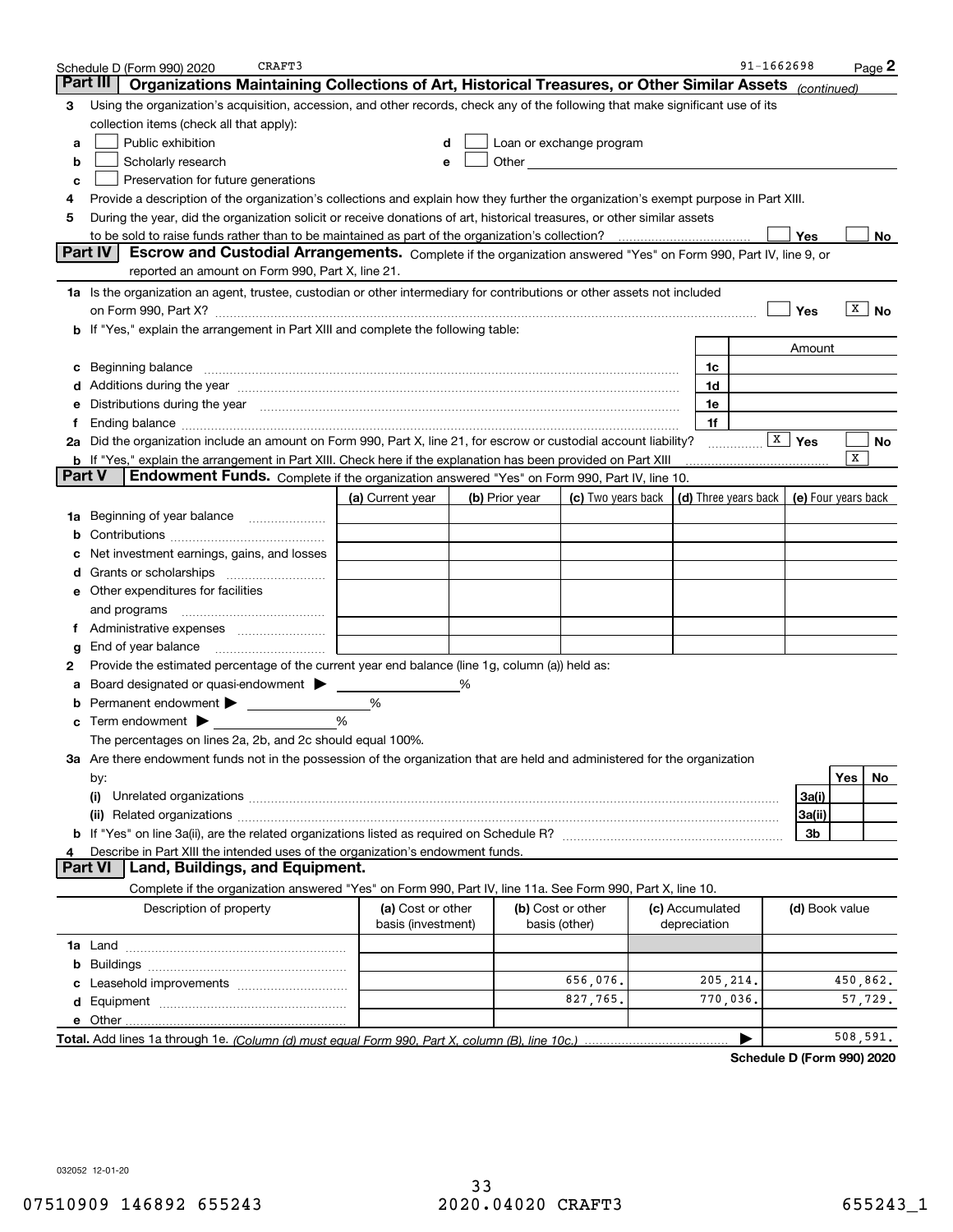## **3Part VII Investments - Other Securities.**

Complete if the organization answered "Yes" on Form 990, Part IV, line 11b. See Form 990, Part X, line 12.

| (a) Description of security or category (including name of security)       | (b) Book value | (c) Method of valuation: Cost or end-of-year market value |
|----------------------------------------------------------------------------|----------------|-----------------------------------------------------------|
| (1) Financial derivatives                                                  |                |                                                           |
| (2) Closely held equity interests                                          |                |                                                           |
| $(3)$ Other                                                                |                |                                                           |
| (A)                                                                        |                |                                                           |
| (B)                                                                        |                |                                                           |
| (C)                                                                        |                |                                                           |
| (D)                                                                        |                |                                                           |
| (E)                                                                        |                |                                                           |
| (F)                                                                        |                |                                                           |
| (G)                                                                        |                |                                                           |
| (H)                                                                        |                |                                                           |
| <b>Total.</b> (Col. (b) must equal Form 990, Part X, col. (B) line $12$ .) |                |                                                           |

## **Part VIII Investments - Program Related.**

Complete if the organization answered "Yes" on Form 990, Part IV, line 11c. See Form 990, Part X, line 13.

| (a) Description of investment                                       | (b) Book value | (c) Method of valuation: Cost or end-of-year market value |
|---------------------------------------------------------------------|----------------|-----------------------------------------------------------|
| (1)                                                                 |                |                                                           |
| (2)                                                                 |                |                                                           |
| $\frac{1}{2}$                                                       |                |                                                           |
| (4)                                                                 |                |                                                           |
| (5)                                                                 |                |                                                           |
| (6)                                                                 |                |                                                           |
| (7)                                                                 |                |                                                           |
| (8)                                                                 |                |                                                           |
| (9)                                                                 |                |                                                           |
| Total. (Col. (b) must equal Form 990, Part X, col. (B) line $13.$ ) |                |                                                           |

#### **Part IX Other Assets.**

Complete if the organization answered "Yes" on Form 990, Part IV, line 11d. See Form 990, Part X, line 15.

| (a) Description                                                                                                   | (b) Book value    |
|-------------------------------------------------------------------------------------------------------------------|-------------------|
| (1)                                                                                                               |                   |
| (2)                                                                                                               |                   |
| $\qquad \qquad (3)$                                                                                               |                   |
| (4)                                                                                                               |                   |
| (5)                                                                                                               |                   |
| (6)                                                                                                               |                   |
| (7)                                                                                                               |                   |
| (8)                                                                                                               |                   |
| (9)                                                                                                               |                   |
|                                                                                                                   |                   |
| <b>Other Liabilities.</b><br><b>Part X</b>                                                                        |                   |
| Complete if the organization answered "Yes" on Form 990, Part IV, line 11e or 11f. See Form 990, Part X, line 25. |                   |
|                                                                                                                   | $\cdots$ $\cdots$ |

| 1.  | (a) Description of liability | (b) Book value |
|-----|------------------------------|----------------|
|     | (1) Federal income taxes     |                |
| (2) |                              |                |
| (3) |                              |                |
| (4) |                              |                |
| (5) |                              |                |
| (6) |                              |                |
| (7) |                              |                |
| (8) |                              |                |
| (9) |                              |                |
|     |                              |                |

**Total.**  *(Column (b) must equal Form 990, Part X, col. (B) line 25.)* 

**2.** Liability for uncertain tax positions. In Part XIII, provide the text of the footnote to the organization's financial statements that reports the organization's liability for uncertain tax positions under FASB ASC 740. Check here if the text of the footnote has been provided in Part XIII

 $\boxed{\mathbf{X}}$ 

**Schedule D (Form 990) 2020**

032053 12-01-20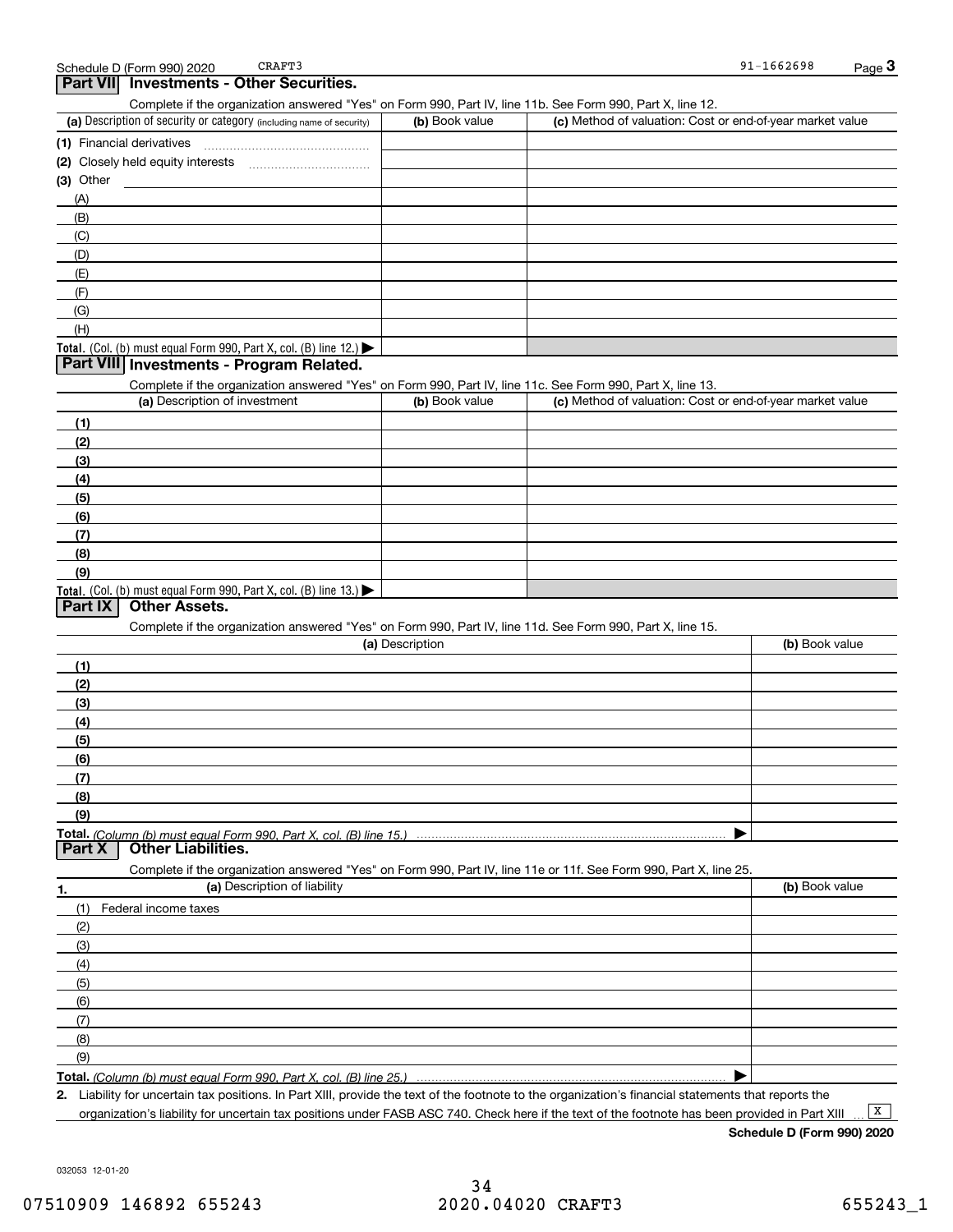|   | CRAFT3<br>Schedule D (Form 990) 2020                                                                                                                                                                                               |                | 91-1662698   | Page 4 |
|---|------------------------------------------------------------------------------------------------------------------------------------------------------------------------------------------------------------------------------------|----------------|--------------|--------|
|   | Reconciliation of Revenue per Audited Financial Statements With Revenue per Return.<br>Part XI                                                                                                                                     |                |              |        |
|   | Complete if the organization answered "Yes" on Form 990, Part IV, line 12a.                                                                                                                                                        |                |              |        |
| 1 | Total revenue, gains, and other support per audited financial statements                                                                                                                                                           |                | 1            |        |
| 2 | Amounts included on line 1 but not on Form 990, Part VIII, line 12:                                                                                                                                                                |                |              |        |
| а | Net unrealized gains (losses) on investments [11] matter contracts and the unrealized gains (losses) on investments                                                                                                                | 2a             |              |        |
| b |                                                                                                                                                                                                                                    | 2 <sub>b</sub> |              |        |
| с |                                                                                                                                                                                                                                    | 2c             |              |        |
| d |                                                                                                                                                                                                                                    | 2d             |              |        |
| е | Add lines 2a through 2d                                                                                                                                                                                                            |                | 2e           |        |
| з |                                                                                                                                                                                                                                    |                | 3            |        |
| 4 | Amounts included on Form 990, Part VIII, line 12, but not on line 1:                                                                                                                                                               |                |              |        |
| а | Investment expenses not included on Form 990, Part VIII, line 7b                                                                                                                                                                   | 4a             |              |        |
| b | Other (Describe in Part XIII.) (2000) (2000) (2000) (2010) (2010) (2010) (2010) (2010) (2010) (2010) (2010) (20                                                                                                                    | 4b             |              |        |
|   | Add lines 4a and 4b                                                                                                                                                                                                                |                | 4c           |        |
|   |                                                                                                                                                                                                                                    |                | 5            |        |
|   | Part XII   Reconciliation of Expenses per Audited Financial Statements With Expenses per Return.                                                                                                                                   |                |              |        |
|   | Complete if the organization answered "Yes" on Form 990, Part IV, line 12a.                                                                                                                                                        |                |              |        |
| 1 |                                                                                                                                                                                                                                    |                | $\mathbf{1}$ |        |
| 2 | Amounts included on line 1 but not on Form 990, Part IX, line 25:                                                                                                                                                                  |                |              |        |
| а |                                                                                                                                                                                                                                    | 2a             |              |        |
| b |                                                                                                                                                                                                                                    | 2 <sub>b</sub> |              |        |
|   |                                                                                                                                                                                                                                    | 2c             |              |        |
|   |                                                                                                                                                                                                                                    | 2d             |              |        |
| е | Add lines 2a through 2d <b>contract and all anomalisation</b> and all anomalisation of the state of the state of the state of the state of the state of the state of the state of the state of the state of the state of the state |                | 2e           |        |
| З |                                                                                                                                                                                                                                    |                | 3            |        |
| 4 | Amounts included on Form 990, Part IX, line 25, but not on line 1:                                                                                                                                                                 |                |              |        |
|   |                                                                                                                                                                                                                                    |                |              |        |
| а |                                                                                                                                                                                                                                    | 4a<br>4b       |              |        |
| b |                                                                                                                                                                                                                                    |                |              |        |
|   | c Add lines 4a and 4b                                                                                                                                                                                                              |                | 4c           |        |
|   | Part XIII Supplemental Information.                                                                                                                                                                                                |                | 5            |        |
|   |                                                                                                                                                                                                                                    |                |              |        |
|   | Provide the descriptions required for Part II, lines 3, 5, and 9; Part III, lines 1a and 4; Part IV, lines 1b and 2b; Part V, line 4; Part X, line 2; Part XI,                                                                     |                |              |        |
|   | lines 2d and 4b; and Part XII, lines 2d and 4b. Also complete this part to provide any additional information.                                                                                                                     |                |              |        |
|   |                                                                                                                                                                                                                                    |                |              |        |
|   |                                                                                                                                                                                                                                    |                |              |        |
|   | PART IV, LINE 2B:                                                                                                                                                                                                                  |                |              |        |
|   |                                                                                                                                                                                                                                    |                |              |        |
|   | THE ESCROW PAYABLE ACCOUNT IS A PASS-THROUGH FOR A FEW BORROWERS, FOR                                                                                                                                                              |                |              |        |
|   |                                                                                                                                                                                                                                    |                |              |        |
|   | WHICH CRAFT3 COLLECTS INSURANCE OR TAX FUNDS SIMULTANEOUSLY WITH THEIR                                                                                                                                                             |                |              |        |
|   |                                                                                                                                                                                                                                    |                |              |        |
|   | MONTHLY LOAN PAYMENTS AND THEN REMITS THESE FUNDS FOR THEIR TAXES OR                                                                                                                                                               |                |              |        |
|   |                                                                                                                                                                                                                                    |                |              |        |
|   | <b>INSURANCE.</b>                                                                                                                                                                                                                  |                |              |        |
|   |                                                                                                                                                                                                                                    |                |              |        |
|   |                                                                                                                                                                                                                                    |                |              |        |
|   |                                                                                                                                                                                                                                    |                |              |        |
|   | PART X, LINE 2:                                                                                                                                                                                                                    |                |              |        |
|   |                                                                                                                                                                                                                                    |                |              |        |
|   | INCOME TAXES - CRAFT3 IS EXEMPT FROM FEDERAL INCOME TAXES UNDER SECTION                                                                                                                                                            |                |              |        |
|   |                                                                                                                                                                                                                                    |                |              |        |
|   | $501(C)(3)$ OF THE INTERNAL REVENUE CODE. SEE NOTE 13 FOR FURTHER                                                                                                                                                                  |                |              |        |
|   |                                                                                                                                                                                                                                    |                |              |        |
|   | DISCUSSION. CRAFT3 IS SUBJECT TO CERTAIN BUSINESS AND OCCUPATION TAXES                                                                                                                                                             |                |              |        |
|   |                                                                                                                                                                                                                                    |                |              |        |

WHICH APPLY EQUALLY TO FOR-PROFIT AND NONPROFIT BUSINESSES, IMPOSED BY

STATE AND LOCAL TAXING AUTHORITIES. THE TAXES ARE ASSESSED ON A PERCENTAGE

032054 12-01-20

**Schedule D (Form 990) 2020**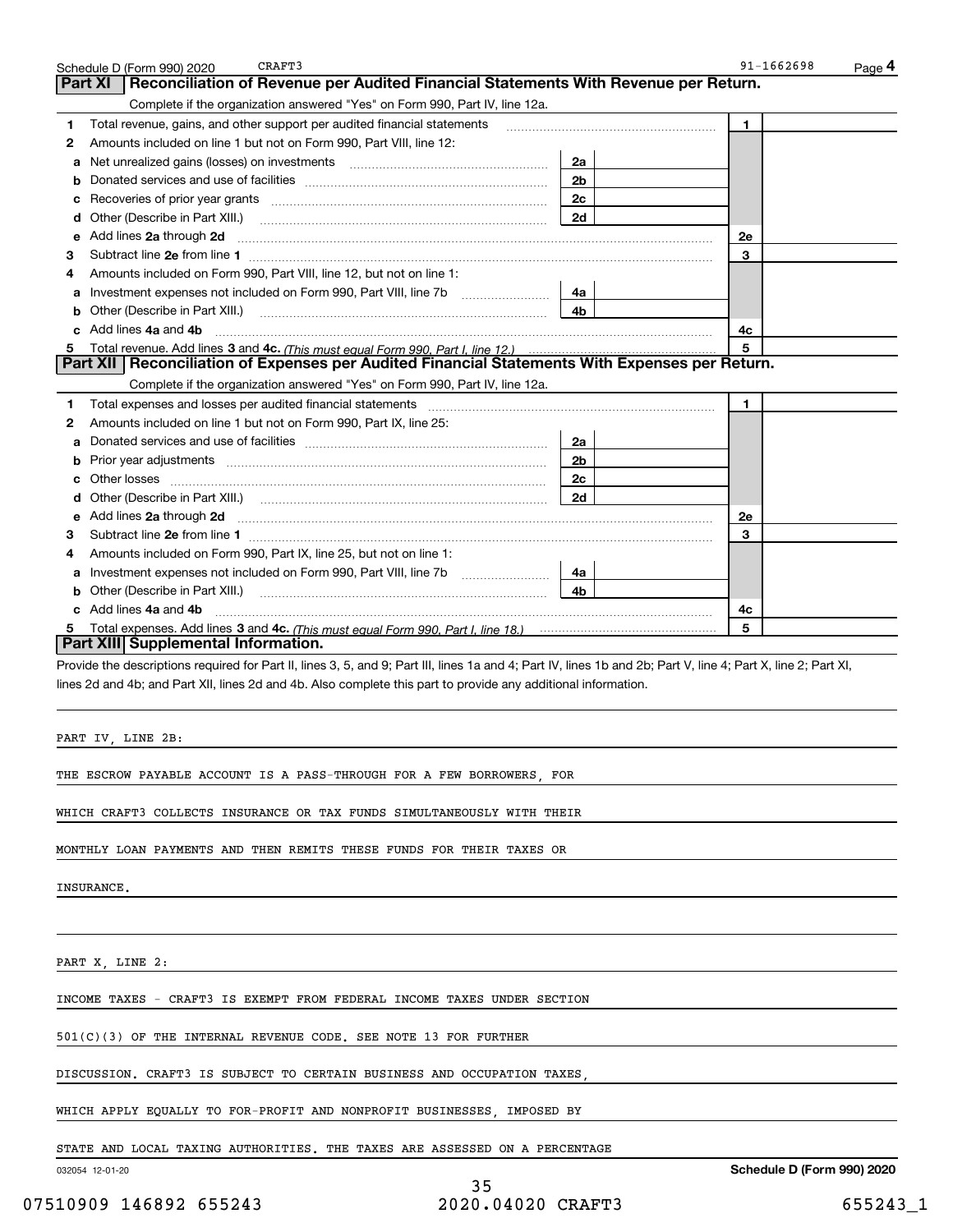*(continued)* **Part XIII Supplemental Information** 

OF A PORTION OF CRAFT3'S REVENUES. UNRELATED BUSINESS INCOME TAX, IF ANY,

IS INSIGNIFICANT AND NO TAX PROVISION HAS BEEN MADE IN THE ACCOMPANYING

### CONSOLIDATED FINANCIAL STATEMENTS.

CRAFT3 HAD NO UNCERTAIN TAX POSITIONS AS OF DECEMBER 31, 2020 AND 2019.

INTEREST AND PENALTIES RELATED TO UNRECOGNIZED TAX BENEFITS ARE RECOGNIZED

BY CRAFT3 AS AN ADMINISTRATIVE EXPENSE. DURING THE YEARS ENDED DECEMBER

31, 2020 AND 2019, CRAFT3 RECOGNIZED NO INTEREST AND PENALTIES.

**Schedule D (Form 990) 2020**

032055 12-01-20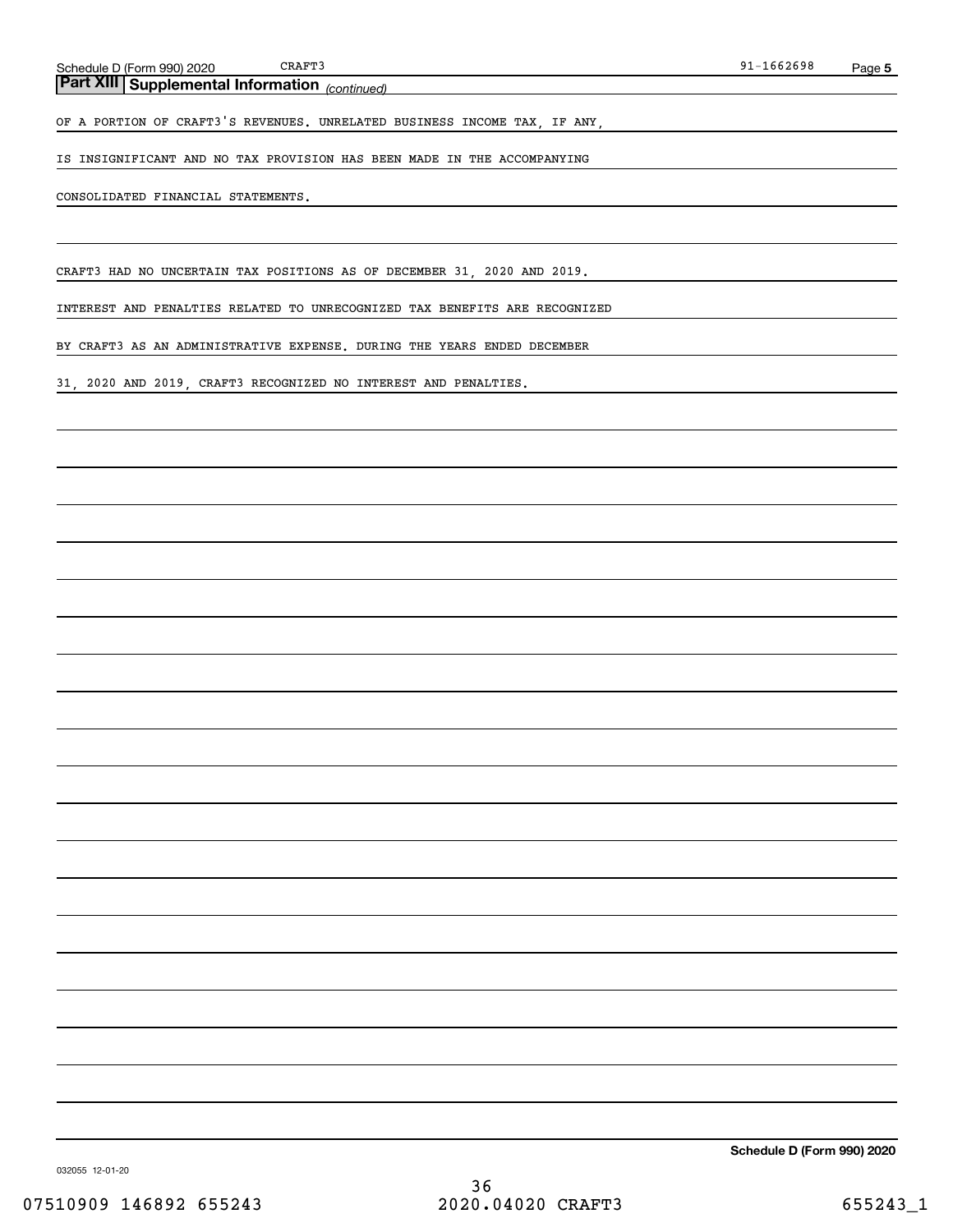|   | <b>SCHEDULE J</b>                                                                          | <b>Compensation Information</b>                                                                                                  |                                       | OMB No. 1545-0047          |     |        |  |
|---|--------------------------------------------------------------------------------------------|----------------------------------------------------------------------------------------------------------------------------------|---------------------------------------|----------------------------|-----|--------|--|
|   | (Form 990)                                                                                 | For certain Officers, Directors, Trustees, Key Employees, and Highest                                                            |                                       |                            |     |        |  |
|   |                                                                                            | <b>Compensated Employees</b>                                                                                                     |                                       |                            |     |        |  |
|   |                                                                                            | Complete if the organization answered "Yes" on Form 990, Part IV, line 23.                                                       |                                       | Open to Public             |     |        |  |
|   | Department of the Treasury<br>Internal Revenue Service                                     | Attach to Form 990.<br>Go to www.irs.gov/Form990 for instructions and the latest information.                                    |                                       | Inspection                 |     |        |  |
|   | Name of the organization                                                                   |                                                                                                                                  | <b>Employer identification number</b> |                            |     |        |  |
|   |                                                                                            | CRAFT3                                                                                                                           |                                       | 91-1662698                 |     |        |  |
|   | Part I                                                                                     | <b>Questions Regarding Compensation</b>                                                                                          |                                       |                            |     |        |  |
|   |                                                                                            |                                                                                                                                  |                                       |                            | Yes | No.    |  |
|   |                                                                                            | <b>1a</b> Check the appropriate box(es) if the organization provided any of the following to or for a person listed on Form 990, |                                       |                            |     |        |  |
|   |                                                                                            | Part VII, Section A, line 1a. Complete Part III to provide any relevant information regarding these items.                       |                                       |                            |     |        |  |
|   | First-class or charter travel                                                              | Housing allowance or residence for personal use                                                                                  |                                       |                            |     |        |  |
|   | Travel for companions<br>Payments for business use of personal residence                   |                                                                                                                                  |                                       |                            |     |        |  |
|   | Health or social club dues or initiation fees<br>Tax indemnification and gross-up payments |                                                                                                                                  |                                       |                            |     |        |  |
|   |                                                                                            | Discretionary spending account<br>Personal services (such as maid, chauffeur, chef)                                              |                                       |                            |     |        |  |
|   |                                                                                            |                                                                                                                                  |                                       |                            |     |        |  |
|   |                                                                                            | <b>b</b> If any of the boxes on line 1a are checked, did the organization follow a written policy regarding payment or           |                                       |                            |     |        |  |
|   |                                                                                            | reimbursement or provision of all of the expenses described above? If "No," complete Part III to explain                         |                                       | 1b                         |     |        |  |
| 2 |                                                                                            | Did the organization require substantiation prior to reimbursing or allowing expenses incurred by all directors,                 |                                       |                            |     |        |  |
|   |                                                                                            |                                                                                                                                  |                                       | $\mathbf{2}$               |     |        |  |
|   |                                                                                            |                                                                                                                                  |                                       |                            |     |        |  |
| З |                                                                                            | Indicate which, if any, of the following the organization used to establish the compensation of the organization's               |                                       |                            |     |        |  |
|   |                                                                                            | CEO/Executive Director. Check all that apply. Do not check any boxes for methods used by a related organization to               |                                       |                            |     |        |  |
|   |                                                                                            | establish compensation of the CEO/Executive Director, but explain in Part III.                                                   |                                       |                            |     |        |  |
|   | $X$ Compensation committee                                                                 | Written employment contract                                                                                                      |                                       |                            |     |        |  |
|   | X                                                                                          | X<br>Independent compensation consultant<br>Compensation survey or study                                                         |                                       |                            |     |        |  |
|   |                                                                                            | х<br>Approval by the board or compensation committee<br>Form 990 of other organizations                                          |                                       |                            |     |        |  |
|   |                                                                                            |                                                                                                                                  |                                       |                            |     |        |  |
|   |                                                                                            | During the year, did any person listed on Form 990, Part VII, Section A, line 1a, with respect to the filing                     |                                       |                            |     |        |  |
|   | organization or a related organization:                                                    |                                                                                                                                  |                                       |                            |     |        |  |
| а |                                                                                            | Receive a severance payment or change-of-control payment?                                                                        |                                       | 4a                         |     | х      |  |
|   |                                                                                            | Participate in or receive payment from a supplemental nonqualified retirement plan?                                              |                                       | 4b                         |     | X<br>x |  |
|   |                                                                                            | c Participate in or receive payment from an equity-based compensation arrangement?                                               |                                       | 4c                         |     |        |  |
|   |                                                                                            | If "Yes" to any of lines 4a-c, list the persons and provide the applicable amounts for each item in Part III.                    |                                       |                            |     |        |  |
|   |                                                                                            |                                                                                                                                  |                                       |                            |     |        |  |
|   |                                                                                            | Only section 501(c)(3), 501(c)(4), and 501(c)(29) organizations must complete lines 5-9.                                         |                                       |                            |     |        |  |
| 5 |                                                                                            | For persons listed on Form 990, Part VII, Section A, line 1a, did the organization pay or accrue any compensation                |                                       |                            |     |        |  |
|   | contingent on the revenues of:                                                             |                                                                                                                                  |                                       | 5a                         | х   |        |  |
|   |                                                                                            | a The organization? <b>Manual Communities</b> and a The organization?                                                            |                                       | 5b                         |     | х      |  |
|   |                                                                                            | If "Yes" on line 5a or 5b, describe in Part III.                                                                                 |                                       |                            |     |        |  |
|   |                                                                                            | 6 For persons listed on Form 990, Part VII, Section A, line 1a, did the organization pay or accrue any compensation              |                                       |                            |     |        |  |
|   | contingent on the net earnings of:                                                         |                                                                                                                                  |                                       |                            |     |        |  |
|   |                                                                                            |                                                                                                                                  |                                       | 6a                         |     | х      |  |
|   |                                                                                            |                                                                                                                                  |                                       | 6b                         |     | х      |  |
|   |                                                                                            | If "Yes" on line 6a or 6b, describe in Part III.                                                                                 |                                       |                            |     |        |  |
|   |                                                                                            | 7 For persons listed on Form 990, Part VII, Section A, line 1a, did the organization provide any nonfixed payments               |                                       |                            |     |        |  |
|   |                                                                                            |                                                                                                                                  |                                       | 7                          | х   |        |  |
|   |                                                                                            | 8 Were any amounts reported on Form 990, Part VII, paid or accrued pursuant to a contract that was subject to the                |                                       |                            |     |        |  |
|   |                                                                                            |                                                                                                                                  |                                       | 8                          |     | х      |  |
| 9 |                                                                                            | If "Yes" on line 8, did the organization also follow the rebuttable presumption procedure described in                           |                                       |                            |     |        |  |
|   |                                                                                            |                                                                                                                                  |                                       | 9                          |     |        |  |
|   |                                                                                            | LHA For Paperwork Reduction Act Notice, see the Instructions for Form 990.                                                       |                                       | Schedule J (Form 990) 2020 |     |        |  |

032111 12-07-20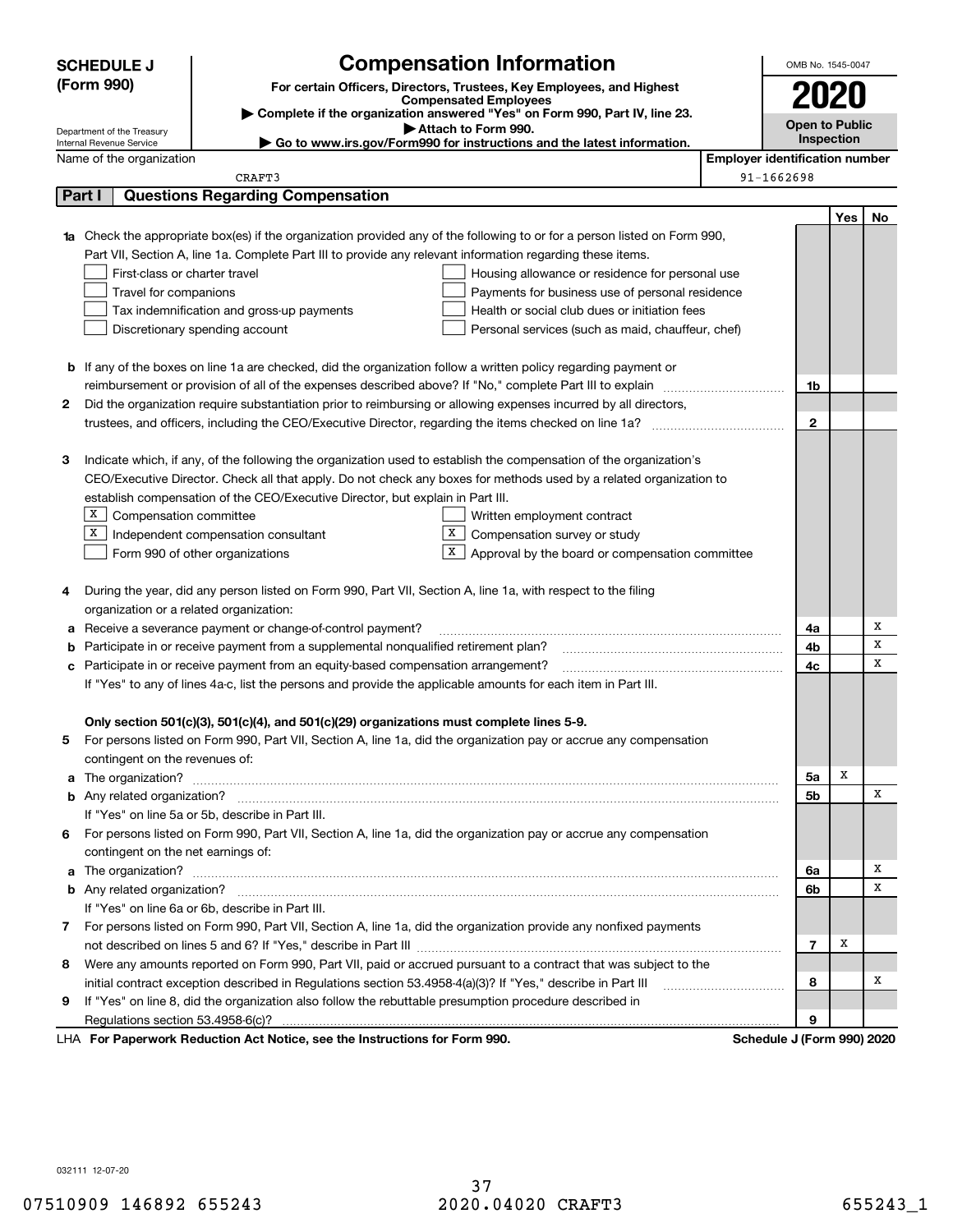## 91-1662698

**2**

# **Part II Officers, Directors, Trustees, Key Employees, and Highest Compensated Employees.**  Schedule J (Form 990) 2020 Page Use duplicate copies if additional space is needed.

For each individual whose compensation must be reported on Schedule J, report compensation from the organization on row (i) and from related organizations, described in the instructions, on row (ii). Do not list any individuals that aren't listed on Form 990, Part VII.

**Note:**  The sum of columns (B)(i)-(iii) for each listed individual must equal the total amount of Form 990, Part VII, Section A, line 1a, applicable column (D) and (E) amounts for that individual.

| (A) Name and Title               |      |                          | (B) Breakdown of W-2 and/or 1099-MISC compensation |                                           | (C) Retirement and             | (D) Nontaxable | (E) Total of columns | (F) Compensation                                           |  |
|----------------------------------|------|--------------------------|----------------------------------------------------|-------------------------------------------|--------------------------------|----------------|----------------------|------------------------------------------------------------|--|
|                                  |      | (i) Base<br>compensation | (ii) Bonus &<br>incentive<br>compensation          | (iii) Other<br>reportable<br>compensation | other deferred<br>compensation | benefits       | $(B)(i)-(D)$         | in column (B)<br>reported as deferred<br>on prior Form 990 |  |
| ADAM ZIMMERMAN<br>(1)            | (i)  | 235,620.                 | 17,952.                                            | 267,                                      | 8,334.                         | 2,419.         | 264,592.             | $\mathbf 0$ .                                              |  |
| PRESIDENT & CEO                  | (ii) | $\mathbf{0}$ .           | $\Omega$                                           | $\mathbf{0}$ .                            | $\mathbf{0}$ .                 | $\Omega$       | $\mathbf{0}$ .       | $\mathbf 0$ .                                              |  |
| MARK STEVENSON<br>(2)            | (i)  | 153,978.                 | 8,907                                              | 267.                                      | 9,708                          | 15,250         | 188,110.             | $\overline{\mathbf{0}}$ .                                  |  |
| CFO & EXECUTIVE VP               | (ii) | $\mathbf{0}$ .           | $\Omega$                                           | $\mathbf 0$ .                             | $\mathbf{0}$ .                 | $\mathbf{0}$   | $\mathbf{0}$ .       | $\mathbf 0$ .                                              |  |
| RONALENE MONTEITH<br>(3)         | (i)  | 163,426.                 | 9,453.                                             | 267.                                      | 10,293                         | 1,501          | 184,940              | $\mathbf 0$ .                                              |  |
| CHIEF CREDIT OFFICER, EVP        | (ii) | $\mathbf{0}$ .           | $\mathbf{0}$ .                                     | $\mathbf{0}$ .                            | $\mathbf{0}$ .                 | $\mathbf{0}$ . | $\mathbf{0}$ .       | $\mathbf 0$ .                                              |  |
| WALTER POSTLEWAIT II<br>(4)      | (i)  | 151,541                  | 8,171                                              | 267.                                      | 0.                             | 1,420          | 161,399              | $\mathbf 0$ .                                              |  |
| $EVP - LENDING$                  | (ii) | $\mathbf{0}$ .           | $\mathbf 0$ .                                      | $\mathbf 0$ .                             | $\mathbf{0}$ .                 | $\mathbf{0}$ . | $\mathbf{0}$         | 0.                                                         |  |
| TURNER WASKOM<br>(5)             | (i)  | 144,840                  | 8,946                                              | 475,                                      | 3,600                          | 1,580          | 159,441              | $\mathbf 0$ .                                              |  |
| COMMERCIAL LENDING DIRECTOR, SVP | (ii) | 0.                       | $\mathbf{0}$ .                                     | 0.                                        | $\mathbf{0}$ .                 | $\mathbf{0}$ . | $\mathbf{0}$         | 0.                                                         |  |
| JOHN HUNTER<br>(6)               | (i)  | 124,950                  | 7,350                                              | 214.                                      | 7,877                          | 16,278.        | 156,669              | $\mathbf 0$ .                                              |  |
| SR. BUSINESS LENDER-TEAM MGR, VP | (ii) | 0.                       | $\mathbf{0}$                                       | 0.                                        | $\mathbf{0}$ .                 | $\mathbf{0}$ . | $\mathbf{0}$         | $\mathbf 0$ .                                              |  |
| SONYA LYNN<br>(7)                | (i)  | 132,600                  | 7,540                                              | 231                                       | 3,390                          | 10,558.        | 154,319              | $\mathbf 0$ .                                              |  |
| CHIEF OPERATING OFFICER, EVP     | (ii) | 0.                       | $\mathbf{0}$                                       | 0.                                        | $\mathbf{0}$ .                 | $\mathbf{0}$ . | $\mathbf{0}$ .       | 0.                                                         |  |
| MICHAEL DICKERSON<br>(8)         | (i)  | 180.586,                 | 10,623                                             | 267.                                      | 11,382                         | 8,746.         | 211,604              | $\mathbf 0$ .                                              |  |
| INNOVATION & EVALUATION DIRECTOR | (ii) | $\mathbf{0}$ .           | $\mathbf{0}$                                       | $\mathbf{0}$ .                            | $\mathbf{0}$ .                 | 0.             | $\mathbf{0}$ .       | 0.                                                         |  |
| MICHAEL WU<br>(9)                | (i)  | 128,754.                 | 6, 185.                                            | 222,                                      | 4,598                          | 16,538,        | 156,297.             | 0.                                                         |  |
| IT DIRECTOR                      | (ii) | $\mathbf{0}$ .           | $\mathbf 0$ .                                      | 0.                                        | 0.                             | 0.             | 0.                   | $\mathbf 0$ .                                              |  |
|                                  | (i)  |                          |                                                    |                                           |                                |                |                      |                                                            |  |
|                                  | (ii) |                          |                                                    |                                           |                                |                |                      |                                                            |  |
|                                  | (i)  |                          |                                                    |                                           |                                |                |                      |                                                            |  |
|                                  | (ii) |                          |                                                    |                                           |                                |                |                      |                                                            |  |
|                                  | (i)  |                          |                                                    |                                           |                                |                |                      |                                                            |  |
|                                  | (ii) |                          |                                                    |                                           |                                |                |                      |                                                            |  |
|                                  | (i)  |                          |                                                    |                                           |                                |                |                      |                                                            |  |
|                                  | (ii) |                          |                                                    |                                           |                                |                |                      |                                                            |  |
|                                  | (i)  |                          |                                                    |                                           |                                |                |                      |                                                            |  |
|                                  | (ii) |                          |                                                    |                                           |                                |                |                      |                                                            |  |
|                                  | (i)  |                          |                                                    |                                           |                                |                |                      |                                                            |  |
|                                  | (ii) |                          |                                                    |                                           |                                |                |                      |                                                            |  |
|                                  | (i)  |                          |                                                    |                                           |                                |                |                      |                                                            |  |
|                                  | (ii) |                          |                                                    |                                           |                                |                |                      |                                                            |  |

**Schedule J (Form 990) 2020**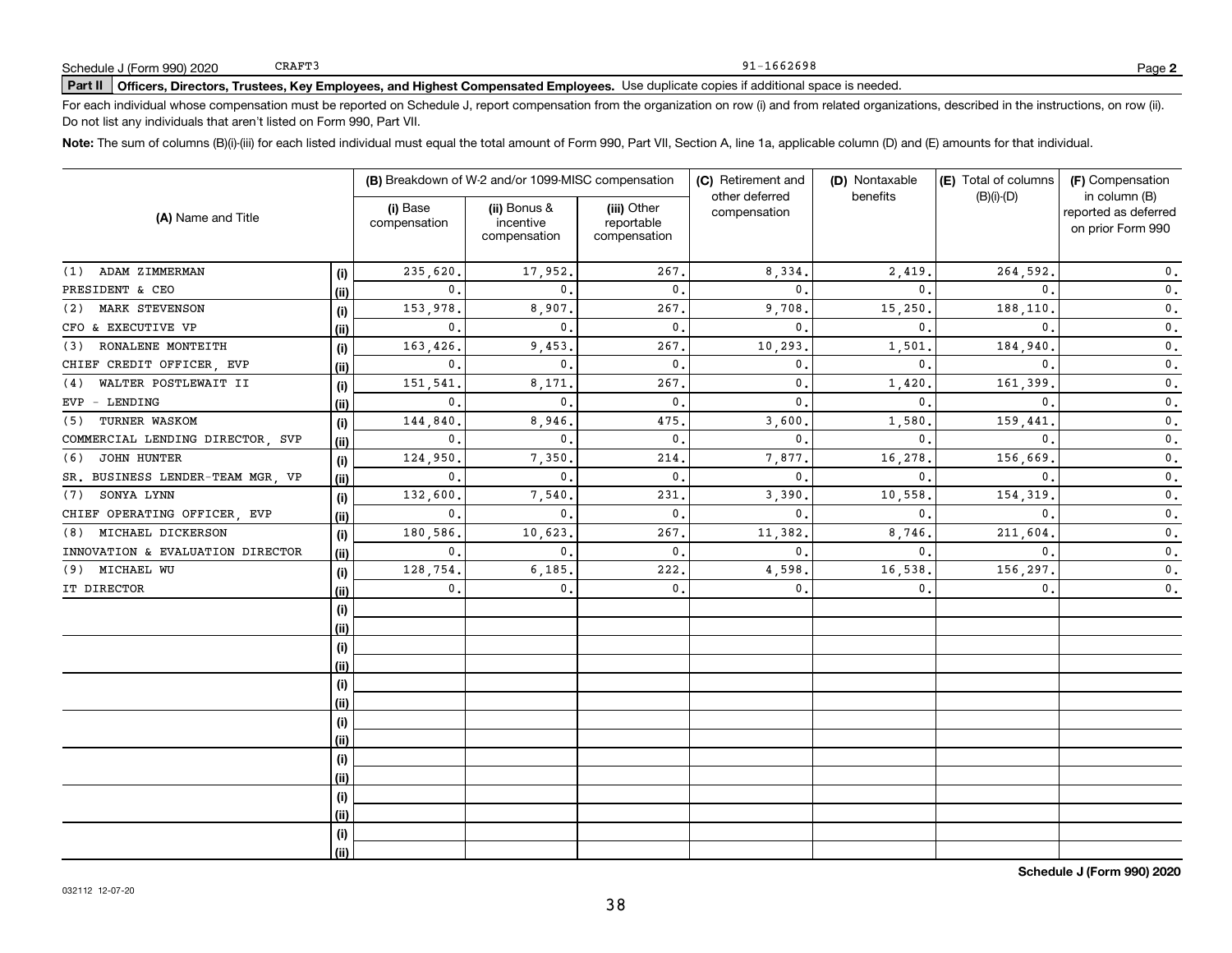### **Part III Supplemental Information**

Schedule J (Form 990) 2020 CRAFT3<br>**Part III Supplemental Information**<br>Provide the information, explanation, or descriptions required for Part I, lines 1a, 1b, 3, 4a, 4b, 4c, 5a, 5b, 6a, 6b, 7, and 8, and for Part II. Also

PART I, LINE 5:

THE ORGANIZATION HAS A BONUSING PROGRAM BASED ON THE OVERALL FINANCIAL

PERFORMANCE OF THE ORGANIZATION ALONG WITH OTHER NON-FINANCIAL FACTORS.

THIS BONUSING PROGRAM IS OFFERED TO ALL EMPLOYEES/OFFICERS EXCEPT THE

PRESIDENT. THE PRESIDENT'S BONUS IS AT THE SOLE DISCRETION OF THE BOARD.

BONUSES WERE AWARDED FOR EMPLOYEES/OFFICERS AND THE PRESIDENT IN 2020.

PART I, LINE 7:

THE ORGANIZATION HAS A BONUSING PROGRAM BASED ON THE OVERALL FINANCIAL

PERFORMANCE OF THE ORGANIZATION ALONG WITH OTHER NON-FINANCIAL FACTORS.

THIS BONUSING PROGRAM IS OFFERED TO ALL EMPLOYEES/OFFICERS EXCEPT THE

PRESIDENT. THE PRESIDENT'S BONUS IS AT THE SOLE DISCRETION OF THE BOARD.

BONUSES WERE AWARDED FOR EMPLOYEES/OFFICERS AND THE PRESIDENT IN 2020.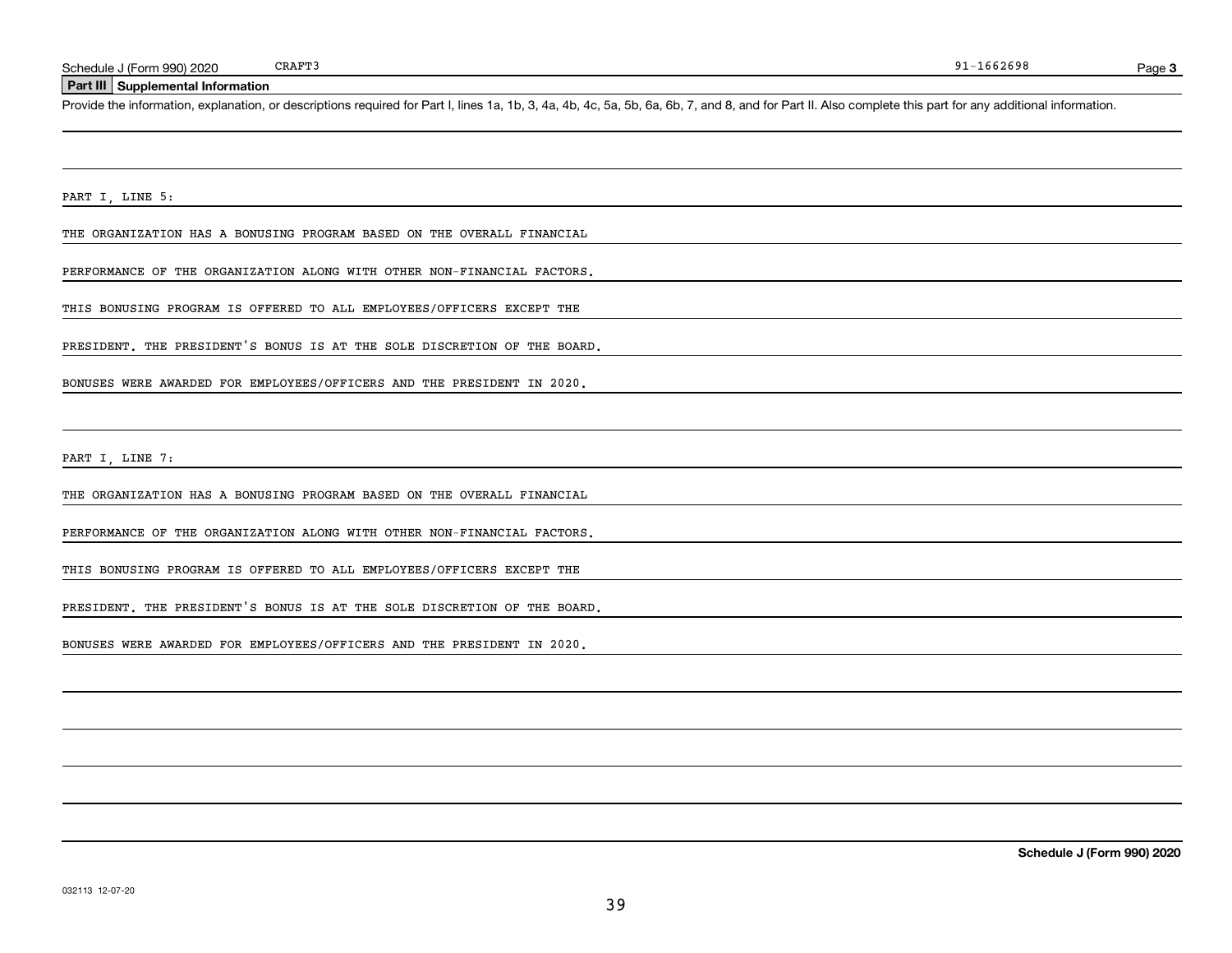**(Form 990 or 990-EZ)**

Department of the Treasury Internal Revenue Service Name of the organization

## **SCHEDULE O Supplemental Information to Form 990 or 990-EZ**

**Complete to provide information for responses to specific questions on Form 990 or 990-EZ or to provide any additional information. | Attach to Form 990 or 990-EZ. | Go to www.irs.gov/Form990 for the latest information.**



**Employer identification number** 91-1662698

CRAFT3

FORM 990, PART III, LINE 4D, OTHER PROGRAM SERVICES:

CRAFT3'S CONSUMER ENERGY PROGRAM PROVIDES 100% FINANCING TO IMPLEMENT A

WIDE RANGE OF ENERGY EFFICIENT MEASURES FOR PROPERTY OWNERS IN TARGETED

AREAS.

EXPENSES \$ 1,375,745. INCLUDING GRANTS OF \$ 0. REVENUE \$ 820,632.

FORM 990, PART VI, SECTION B, LINE 11B:

THE FORM 990 IS PREPARED BY A PUBLIC ACCOUNTING FIRM WITH ASSISTANCE FROM

THE CONTROLLER IN PROVIDING DATA. THE RETURN IS THEN REVIEWED BY CRAFT3'S

CFO AND CONTROLLER AND PROVIDED TO THE BOARD TO REVIEW BEFORE FILING.

FORM 990, PART VI, SECTION B, LINE 12C:

ALL EMPLOYEES AGREE TO ABIDE BY THE CONFLICT OF INTEREST POLICY RULES BY

READING THE EMPLOYEE POLICY HANDBOOK UPON HIRE. ALL EMPLOYEES ARE REQUIRED

TO ACKNOWLEDGE THAT THEY RE-READ IT EVERY YEAR.

FORM 990, PART VI, SECTION B, LINE 15:

CRAFT3 UTILIZES A THIRD-PARTY TO EVALUATE WAGES FOR EACH POSITION. THIS

INCLUDES MARKET ANALYSIS, PAY GRADE, LENGTH OF SERVICE, JOB DESCRIPTION

ANALYSIS, ETC. THESE WILL BE RE-EVALUATED ANNUALLY. ADDITIONALLY, ANNUAL

PERFORMANCE PLANS ARE COMPLETED BY ALL EMPLOYEES, REVIEWED AND APPROVED BY

THEIR SUPERVISORS. ANNUAL BONUSES (IF ANY THAT YEAR) ARE BASED OFF OF THE

RESULTS OF THE INDIVIDUAL'S PERFORMANCE PLAN AS WELL AS COMPANY PERFORMANCE

OVERALL. PAY INCREASES ARE DETERMINED BY SUPERVISORS AND THEN APPROVED BY

THE MANAGEMENT COMMITTEE, OR DENIED/MODIFIED. FOR THE PRESIDENT, PAY

INCREASES AND BONUSES ARE APPROVED BY THE BOARD. THE COMPENSATION APPROVAL

032211 11-20-20 LHA For Paperwork Reduction Act Notice, see the Instructions for Form 990 or 990-EZ. Schedule O (Form 990 or 990-EZ) 2020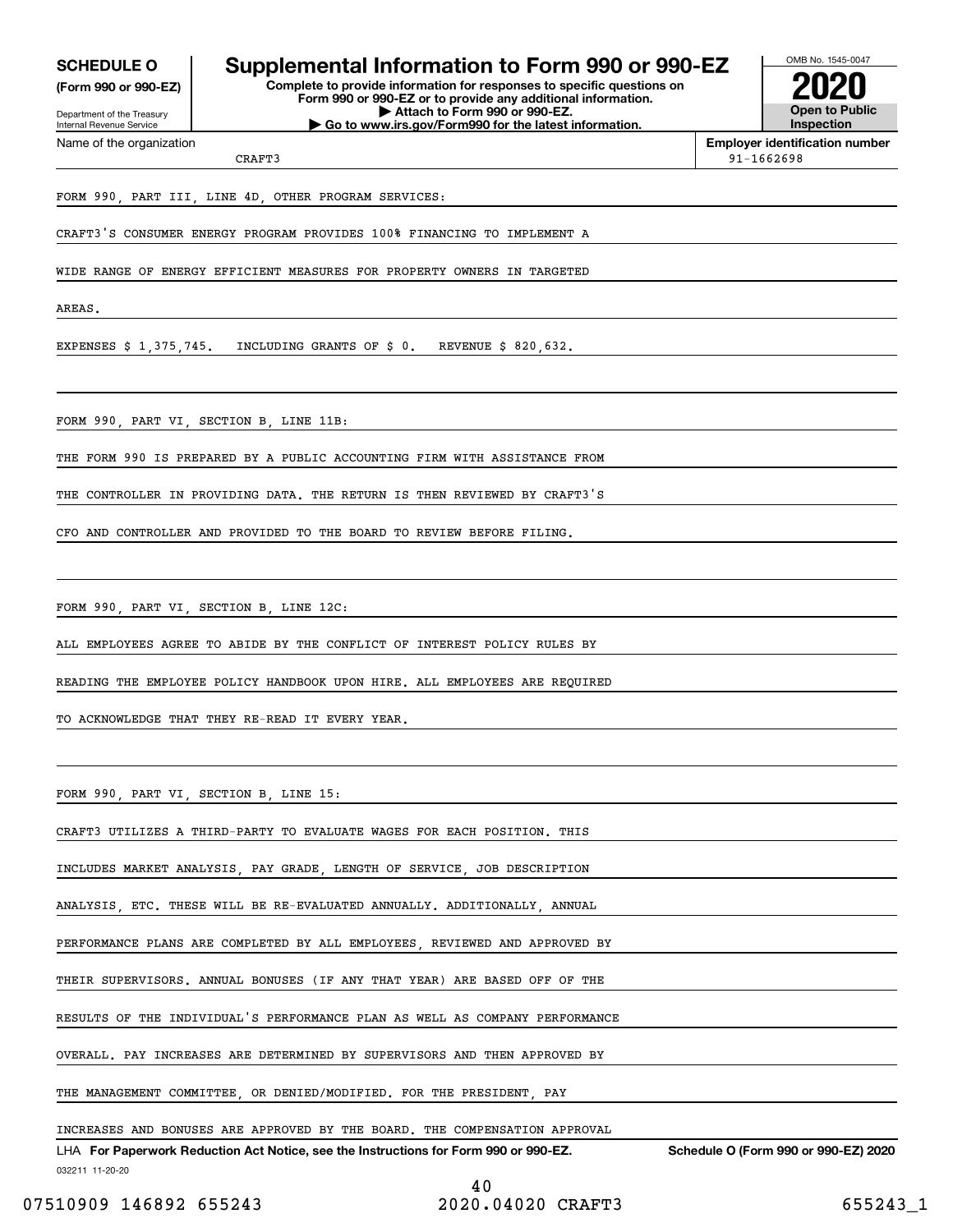| Schedule O (Form 990 or 990-EZ) 2020                                       | Page 2                                                  |
|----------------------------------------------------------------------------|---------------------------------------------------------|
| Name of the organization<br>CRAFT3                                         | <b>Employer identification number</b><br>$91 - 1662698$ |
| PROCESS WAS LAST COMPLETED DURING 2020.                                    |                                                         |
|                                                                            |                                                         |
| FORM 990, PART VI, SECTION C, LINE 19:                                     |                                                         |
| THE ORGANIZATION'S GOVERNING DOCUMENTS AND CONFLICT OF INTEREST POLICY ARE |                                                         |
| AVAILABLE TO THE PUBLIC UPON REQUEST. ANNUAL AUDITED FINANCIAL STATEMENTS  |                                                         |
| ARE ACCESSIBLE ON THE COMPANY WEBSITE: WWW.CRAFT3.ORG                      |                                                         |
| FORM 990, PART XI, LINE 9, CHANGES IN NET ASSETS:                          |                                                         |
| 2,350,729.<br>CONTRIBUTION OF DRE                                          |                                                         |
|                                                                            |                                                         |
|                                                                            |                                                         |
|                                                                            |                                                         |
|                                                                            |                                                         |
|                                                                            |                                                         |
|                                                                            |                                                         |
|                                                                            |                                                         |
|                                                                            |                                                         |
|                                                                            |                                                         |
|                                                                            |                                                         |
|                                                                            |                                                         |
|                                                                            |                                                         |
|                                                                            |                                                         |
|                                                                            |                                                         |
|                                                                            |                                                         |
|                                                                            |                                                         |
|                                                                            |                                                         |
| 032212 11-20-20                                                            | Schedule O (Form 990 or 990-EZ) 2020                    |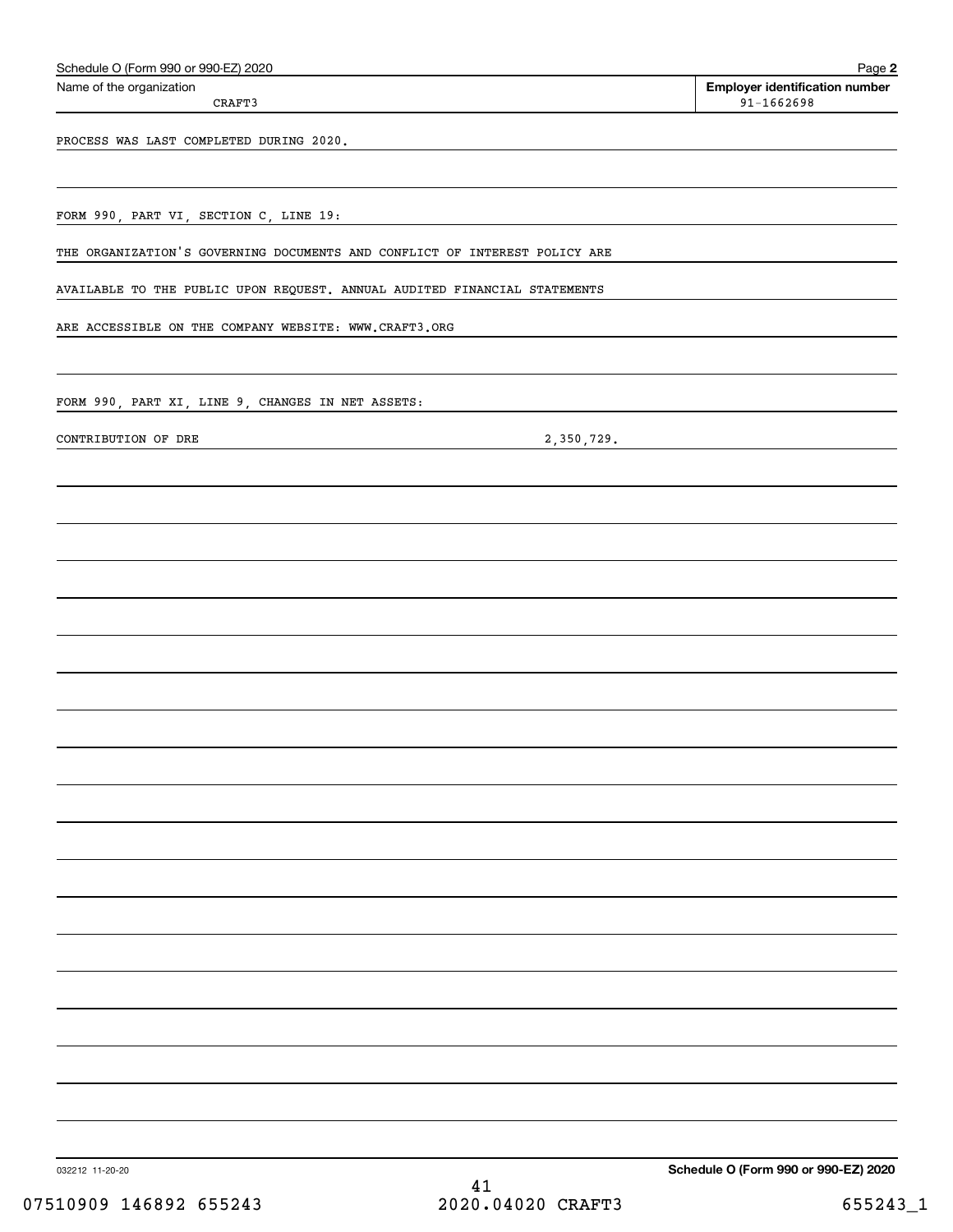032161 10-28-20 LHA

## **Complete if the organization answered "Yes" on Form 990, Part IV, line 33, 34, 35b, 36, or 37.** |

**Attach to Form 990.**  |

**| Go to www.irs.gov/Form990 for instructions and the latest information. Inspection**

### Name of the organization

Department of the Treasury Internal Revenue Service

**SCHEDULE R (Form 990)**

CRAFT3

**Employer identification number** 91-1662698

## **Part I Identification of Disregarded Entities.**  Complete if the organization answered "Yes" on Form 990, Part IV, line 33.

| (a)<br>Name, address, and EIN (if applicable)<br>of disregarded entity | (b)<br>Primary activity | (c)<br>Legal domicile (state or<br>foreign country) | (d)<br>Total income | (e)<br>End-of-year assets | (f)<br>Direct controlling<br>entity |
|------------------------------------------------------------------------|-------------------------|-----------------------------------------------------|---------------------|---------------------------|-------------------------------------|
| CRAFT3 OTHER OWNED WA PROPERTIES, LLC -                                |                         |                                                     |                     |                           |                                     |
| 87-2102127, 42 7TH STREET #100, ASTORIA, OR                            |                         |                                                     |                     |                           |                                     |
| 97103                                                                  | LENDING                 | WASHINGTON                                          | $\mathbf{0}$ .      | 2,350,729. CRAFT3         |                                     |
|                                                                        |                         |                                                     |                     |                           |                                     |
|                                                                        |                         |                                                     |                     |                           |                                     |
|                                                                        |                         |                                                     |                     |                           |                                     |

#### **Identification of Related Tax-Exempt Organizations.** Complete if the organization answered "Yes" on Form 990, Part IV, line 34, because it had one or more related tax-exempt **Part II** organizations during the tax year.

| sigameations daring the tax year.                        |                         |                                                     |                                      |                                             |                                     |     |                                                      |
|----------------------------------------------------------|-------------------------|-----------------------------------------------------|--------------------------------------|---------------------------------------------|-------------------------------------|-----|------------------------------------------------------|
| (a)<br>Name, address, and EIN<br>of related organization | (b)<br>Primary activity | (c)<br>Legal domicile (state or<br>foreign country) | (d)<br><b>Exempt Code</b><br>section | (e)<br>Public charity<br>status (if section | (f)<br>Direct controlling<br>entity |     | $(g)$<br>Section 512(b)(13)<br>controlled<br>entity? |
|                                                          |                         |                                                     |                                      | 501(c)(3))                                  |                                     | Yes | <u>No</u>                                            |
| CRAFT3 FUTURE FUND -<br>45-5384846                       |                         |                                                     |                                      |                                             |                                     |     |                                                      |
| 42 7TH STREET #100                                       |                         |                                                     |                                      |                                             |                                     |     |                                                      |
| ASTORIA, OR 97103                                        | LENDING                 | WASHINGTON                                          | 501(C)(3)                            | LINE 12B, II                                | CRAFT3                              |     | x                                                    |
|                                                          |                         |                                                     |                                      |                                             |                                     |     |                                                      |
|                                                          |                         |                                                     |                                      |                                             |                                     |     |                                                      |
|                                                          |                         |                                                     |                                      |                                             |                                     |     |                                                      |
|                                                          |                         |                                                     |                                      |                                             |                                     |     |                                                      |
|                                                          |                         |                                                     |                                      |                                             |                                     |     |                                                      |
|                                                          |                         |                                                     |                                      |                                             |                                     |     |                                                      |
|                                                          |                         |                                                     |                                      |                                             |                                     |     |                                                      |
|                                                          |                         |                                                     |                                      |                                             |                                     |     |                                                      |

# **Related Organizations and Unrelated Partnerships**

**For Paperwork Reduction Act Notice, see the Instructions for Form 990. Schedule R (Form 990) 2020**

OMB No. 1545-0047

**Open to Public 2020**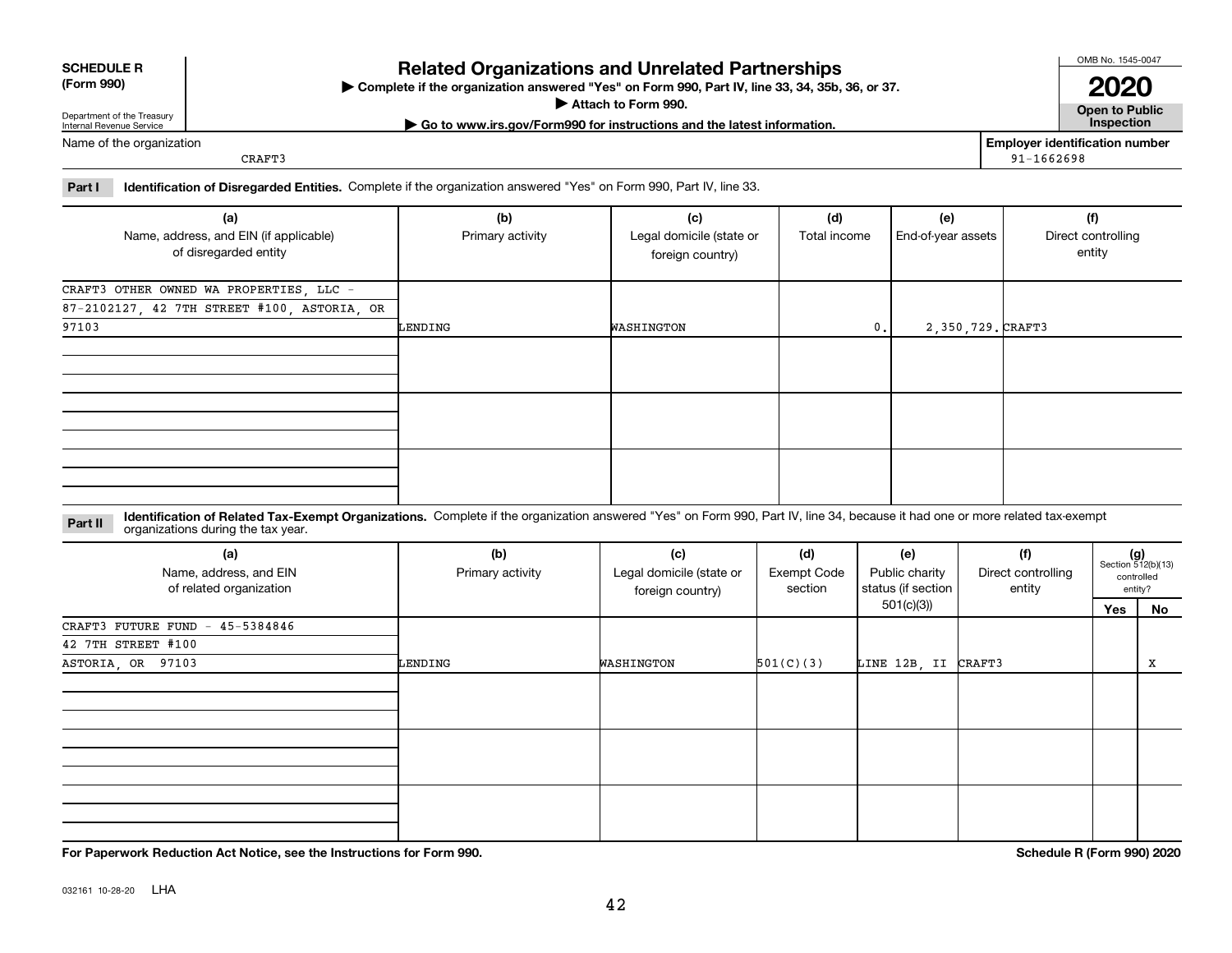#### **Identification of Related Organizations Taxable as a Partnership.** Complete if the organization answered "Yes" on Form 990, Part IV, line 34, because it had one or more related **Part III** organizations treated as a partnership during the tax year.

| (a)                                                      | (b)              | (c)                                       | (d)                          | (e)                                                                   | (f)                                                                                               | (g)      |                                               | (h)                  | (i)                                  | (i) | (k)    |
|----------------------------------------------------------|------------------|-------------------------------------------|------------------------------|-----------------------------------------------------------------------|---------------------------------------------------------------------------------------------------|----------|-----------------------------------------------|----------------------|--------------------------------------|-----|--------|
| Name, address, and EIN<br>of related organization        | Primary activity | Legal<br>domicile<br>(state or<br>foreian | Direct controlling<br>entity | Predominant income<br>(related, unrelated,<br>excluded from tax under | Share of<br>Share of total<br>Disproportionate<br>end-of-year<br>income<br>allocations?<br>assets |          | Code V-UBI<br>amount in box<br>20 of Schedule | managing<br>partner? | General or Percentage<br>  ownership |     |        |
|                                                          |                  | country)                                  |                              | sections 512-514)                                                     |                                                                                                   |          | Yes                                           | No                   | K-1 (Form 1065) Yes No               |     |        |
| CRAFT3 INVESTMENT II, LLC -<br>20-1179589, 42 7TH STREET |                  |                                           |                              |                                                                       |                                                                                                   |          |                                               |                      |                                      |     |        |
| #100, ASTORIA, OR 97103                                  | LENDING          | WA                                        | CRAFT3                       | RELATED                                                               | $-1,023,792.$                                                                                     | 761,167. |                                               | x                    | N/A                                  | x   | 99.99% |
| CRAFT3 INVESTMENT X LLC -                                |                  |                                           |                              |                                                                       |                                                                                                   |          |                                               |                      |                                      |     |        |
| 81-3835904, 409 MAYNARD                                  |                  |                                           |                              |                                                                       |                                                                                                   |          |                                               |                      |                                      |     |        |
| AVENUE S, SUITE 200, SEATTLE,                            |                  |                                           |                              |                                                                       |                                                                                                   |          |                                               |                      |                                      |     |        |
| WA 98104                                                 | LENDING          | WA                                        | N/A                          | RELATED                                                               | 118,827.                                                                                          | 1,193.   |                                               |                      | N/A                                  | X   | .01%   |
| CRAFT3 INVESTMENT XI, LLC -                              |                  |                                           |                              |                                                                       |                                                                                                   |          |                                               |                      |                                      |     |        |
| 82-1550360, 409 MAYNARD                                  |                  |                                           |                              |                                                                       |                                                                                                   |          |                                               |                      |                                      |     |        |
| AVENUE S, SUITE 200, SEATTLE,                            |                  |                                           |                              |                                                                       |                                                                                                   |          |                                               |                      |                                      |     |        |
| WA 98104                                                 | LENDING          | WA                                        | N/A                          | RELATED                                                               | 1.                                                                                                | 899.     |                                               | x                    | N/A                                  | X   | .01%   |
| CRAFT3 INVESTMENT XII, LLC -                             |                  |                                           |                              |                                                                       |                                                                                                   |          |                                               |                      |                                      |     |        |
| 82-1570912, 409 MAYNARD                                  |                  |                                           |                              |                                                                       |                                                                                                   |          |                                               |                      |                                      |     |        |
| AVENUE S, SUITE 200, SEATTLE,                            |                  |                                           |                              |                                                                       |                                                                                                   |          |                                               |                      |                                      |     |        |
| WA 98104                                                 | LENDING          | WA                                        | N/A                          | RELATED                                                               | 101, 513.                                                                                         | 59,656.  |                                               |                      | N/A                                  | X   | .01%   |

**Identification of Related Organizations Taxable as a Corporation or Trust.** Complete if the organization answered "Yes" on Form 990, Part IV, line 34, because it had one or more related **Part IV** organizations treated as a corporation or trust during the tax year.

| (a)<br>Name, address, and EIN<br>of related organization | (b)<br>Primary activity | (c)<br>Legal domicile<br>(state or<br>foreign | (d)<br>Direct controlling<br>entity | (e)<br>Type of entity<br>(C corp, S corp, | (f)<br>Share of total<br>income | (g)<br>Share of<br>end-of-year | (h)<br> Percentage <br>ownership |   | (i)<br>Section<br>$512(b)(13)$<br>controlled<br>entity? |
|----------------------------------------------------------|-------------------------|-----------------------------------------------|-------------------------------------|-------------------------------------------|---------------------------------|--------------------------------|----------------------------------|---|---------------------------------------------------------|
|                                                          |                         | country)                                      |                                     | or trust)<br>assets                       |                                 |                                |                                  |   | Yes   No                                                |
| WINDFARM INVESTMENTS - 27-1496444                        |                         |                                               |                                     |                                           |                                 |                                |                                  |   |                                                         |
| 42 7TH STREET #100                                       |                         |                                               |                                     |                                           |                                 |                                |                                  |   |                                                         |
| ASTORIA, OR 97103                                        | LENDING                 | WA                                            | CRAFT3                              | C CORP                                    | $-1,403.$                       | 632.                           | $100$ <sup>8</sup>               | x |                                                         |
| CRAFT3 INVESTMENT XIII, LLC - 82-1583020                 |                         |                                               |                                     |                                           |                                 |                                |                                  |   |                                                         |
| 409 MAYNARD AVENUE S, SUITE 200                          |                         |                                               |                                     |                                           |                                 |                                |                                  |   |                                                         |
| SEATTLE, WA 98104                                        | LENDING                 | WA                                            | N/A                                 | C CORP                                    | 3.                              | 1,201.                         | .01%                             |   | X                                                       |
|                                                          |                         |                                               |                                     |                                           |                                 |                                |                                  |   |                                                         |
|                                                          |                         |                                               |                                     |                                           |                                 |                                |                                  |   |                                                         |
|                                                          |                         |                                               |                                     |                                           |                                 |                                |                                  |   |                                                         |
|                                                          |                         |                                               |                                     |                                           |                                 |                                |                                  |   |                                                         |
|                                                          |                         |                                               |                                     |                                           |                                 |                                |                                  |   |                                                         |
|                                                          |                         |                                               |                                     |                                           |                                 |                                |                                  |   |                                                         |
|                                                          |                         |                                               |                                     |                                           |                                 |                                |                                  |   |                                                         |
|                                                          |                         |                                               |                                     |                                           |                                 |                                |                                  |   |                                                         |
|                                                          |                         |                                               |                                     |                                           |                                 |                                |                                  |   |                                                         |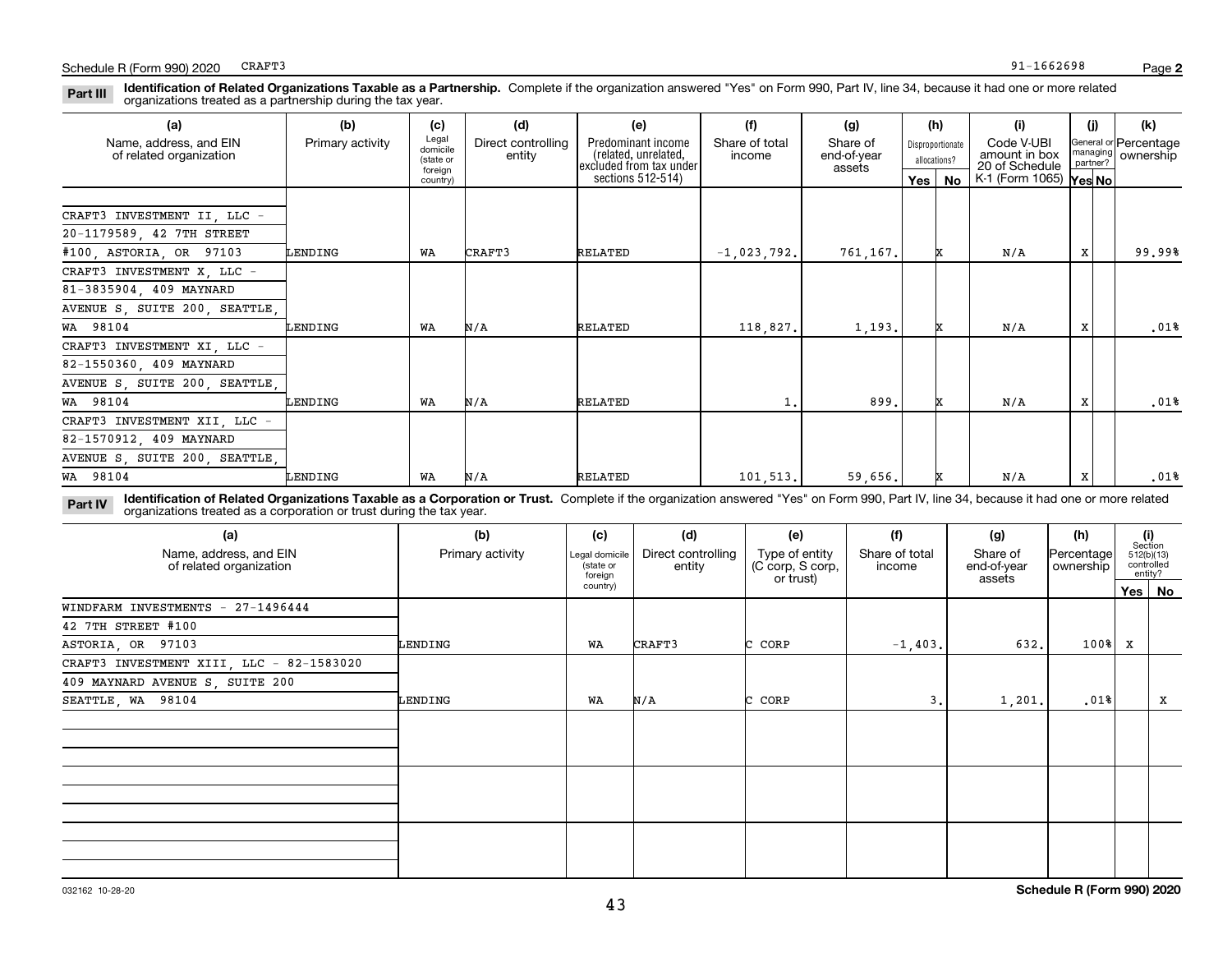## **Part III Continuation of Identification of Related Organizations Taxable as a Partnership**

|                  | (c)               |                             |                      |                |                                                                                                                   |                            |                                                            |            | $(\mathsf{k})$                                                                                                                                    |
|------------------|-------------------|-----------------------------|----------------------|----------------|-------------------------------------------------------------------------------------------------------------------|----------------------------|------------------------------------------------------------|------------|---------------------------------------------------------------------------------------------------------------------------------------------------|
| Primary activity | Legal<br>domicile | Direct controlling          |                      | Share of total | Share of                                                                                                          |                            |                                                            |            |                                                                                                                                                   |
|                  | foreign           |                             |                      |                | assets                                                                                                            |                            |                                                            |            |                                                                                                                                                   |
|                  |                   |                             |                      |                |                                                                                                                   |                            |                                                            |            |                                                                                                                                                   |
|                  |                   |                             |                      |                |                                                                                                                   |                            |                                                            |            |                                                                                                                                                   |
|                  |                   |                             |                      |                |                                                                                                                   |                            |                                                            |            |                                                                                                                                                   |
|                  |                   |                             |                      |                |                                                                                                                   |                            |                                                            |            |                                                                                                                                                   |
|                  |                   |                             |                      |                |                                                                                                                   |                            |                                                            |            | .01%                                                                                                                                              |
|                  |                   |                             |                      |                |                                                                                                                   |                            |                                                            |            |                                                                                                                                                   |
|                  |                   |                             |                      |                |                                                                                                                   |                            |                                                            |            |                                                                                                                                                   |
|                  |                   |                             |                      |                |                                                                                                                   |                            |                                                            |            |                                                                                                                                                   |
|                  |                   |                             |                      |                |                                                                                                                   |                            |                                                            |            |                                                                                                                                                   |
|                  |                   |                             |                      |                |                                                                                                                   |                            |                                                            |            |                                                                                                                                                   |
|                  |                   |                             |                      |                |                                                                                                                   |                            |                                                            |            |                                                                                                                                                   |
|                  |                   |                             |                      |                |                                                                                                                   |                            |                                                            |            |                                                                                                                                                   |
|                  |                   |                             |                      |                |                                                                                                                   |                            |                                                            |            |                                                                                                                                                   |
|                  |                   |                             |                      |                |                                                                                                                   |                            |                                                            |            |                                                                                                                                                   |
|                  |                   |                             |                      |                |                                                                                                                   |                            |                                                            |            |                                                                                                                                                   |
|                  |                   |                             |                      |                |                                                                                                                   |                            |                                                            |            |                                                                                                                                                   |
|                  |                   |                             |                      |                |                                                                                                                   |                            |                                                            |            |                                                                                                                                                   |
|                  |                   |                             |                      |                |                                                                                                                   |                            |                                                            |            |                                                                                                                                                   |
|                  |                   |                             |                      |                |                                                                                                                   |                            |                                                            |            |                                                                                                                                                   |
|                  |                   |                             |                      |                |                                                                                                                   |                            |                                                            |            |                                                                                                                                                   |
|                  |                   |                             |                      |                |                                                                                                                   |                            |                                                            |            |                                                                                                                                                   |
|                  |                   |                             |                      |                |                                                                                                                   |                            |                                                            |            |                                                                                                                                                   |
|                  |                   |                             |                      |                |                                                                                                                   |                            |                                                            |            |                                                                                                                                                   |
|                  |                   |                             |                      |                |                                                                                                                   |                            |                                                            |            |                                                                                                                                                   |
|                  |                   |                             |                      |                |                                                                                                                   |                            |                                                            |            |                                                                                                                                                   |
|                  |                   |                             |                      |                |                                                                                                                   |                            |                                                            |            |                                                                                                                                                   |
|                  |                   |                             |                      |                |                                                                                                                   |                            |                                                            |            |                                                                                                                                                   |
|                  |                   |                             |                      |                |                                                                                                                   |                            |                                                            |            |                                                                                                                                                   |
|                  |                   |                             |                      |                |                                                                                                                   |                            |                                                            |            |                                                                                                                                                   |
|                  |                   |                             |                      |                |                                                                                                                   |                            |                                                            |            |                                                                                                                                                   |
|                  |                   |                             |                      |                |                                                                                                                   |                            |                                                            |            |                                                                                                                                                   |
|                  |                   |                             |                      |                |                                                                                                                   |                            |                                                            |            |                                                                                                                                                   |
|                  |                   |                             |                      |                |                                                                                                                   |                            |                                                            |            |                                                                                                                                                   |
|                  |                   |                             |                      |                |                                                                                                                   |                            |                                                            |            |                                                                                                                                                   |
|                  |                   |                             |                      |                |                                                                                                                   |                            |                                                            |            |                                                                                                                                                   |
|                  |                   |                             |                      |                |                                                                                                                   |                            |                                                            |            |                                                                                                                                                   |
|                  |                   |                             |                      |                |                                                                                                                   |                            |                                                            |            |                                                                                                                                                   |
|                  |                   |                             |                      |                |                                                                                                                   |                            |                                                            |            |                                                                                                                                                   |
|                  | (b)<br>LENDING    | (state or<br>country)<br>WA | (d)<br>entity<br>N/A | (e)<br>RELATED | (f)<br>Predominant income<br>(related, unrelated,<br>excluded from tax under<br>sections 512-514)<br>income<br>3. | (g)<br>end-of-year<br>699. | (h)<br>Disproportion-<br>ate allocations?<br>Yes   No<br>x | (i)<br>N/A | (i)<br>Code V-UBI<br>amount in box<br>20 of Schedule<br>K-1 (Form 1065)<br>Yes No<br>General or Percentage<br>managing ownership<br>partner?<br>X |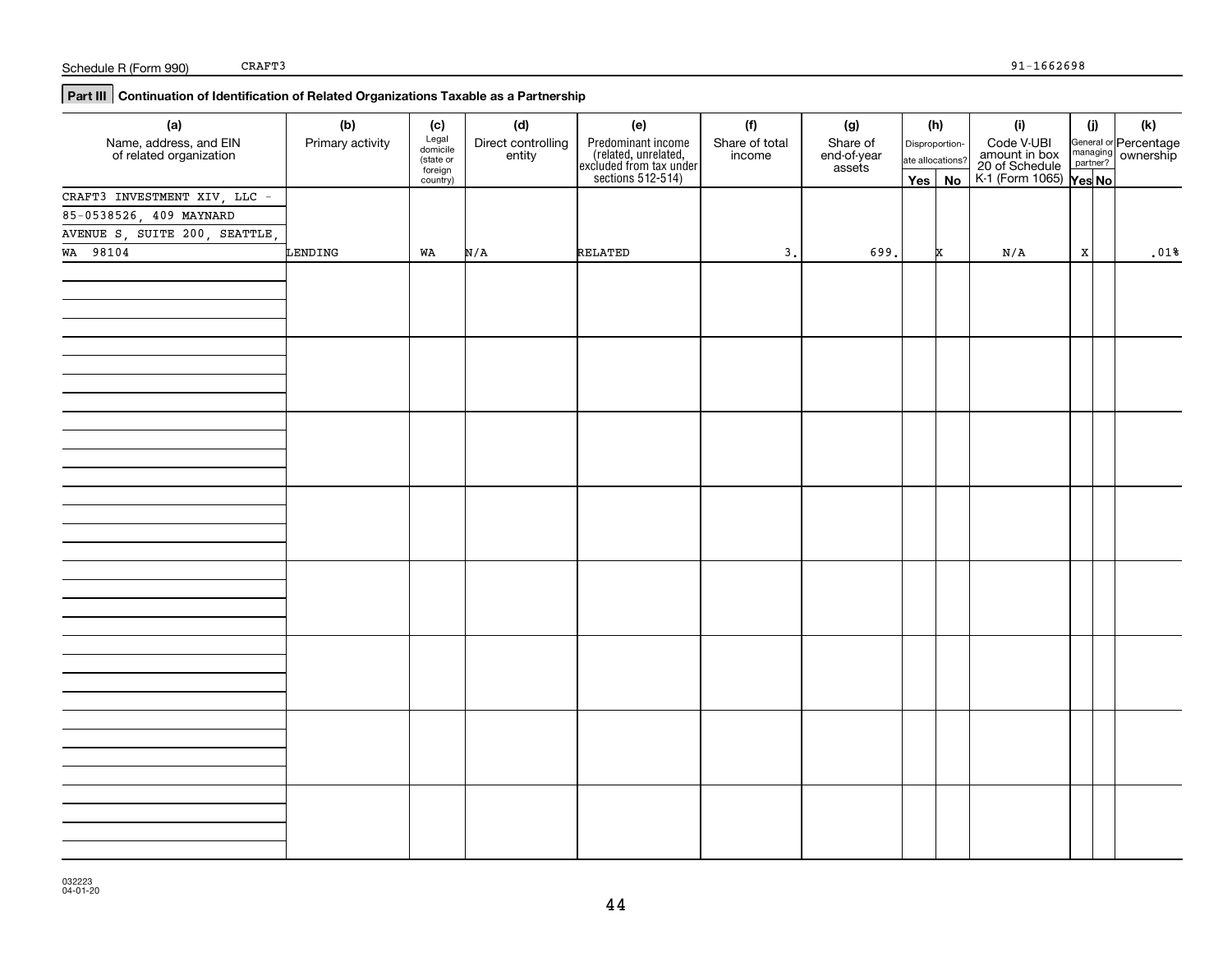#### Schedule R (Form 990) 2020 CRAFT3 200 CRAFT3 CRAFT3

**Part V** T**ransactions With Related Organizations.** Complete if the organization answered "Yes" on Form 990, Part IV, line 34, 35b, or 36.

| Note: Complete line 1 if any entity is listed in Parts II, III, or IV of this schedule. |                                                                                                                                                                                                                                |                 |   |   |  |  |  |
|-----------------------------------------------------------------------------------------|--------------------------------------------------------------------------------------------------------------------------------------------------------------------------------------------------------------------------------|-----------------|---|---|--|--|--|
|                                                                                         | During the tax year, did the organization engage in any of the following transactions with one or more related organizations listed in Parts II-IV?                                                                            |                 |   |   |  |  |  |
|                                                                                         |                                                                                                                                                                                                                                | 1a              |   | x |  |  |  |
|                                                                                         | <b>b</b> Gift, grant, or capital contribution to related organization(s)                                                                                                                                                       | 1b              | x |   |  |  |  |
|                                                                                         | c Gift, grant, or capital contribution from related organization(s) manufaction(s) and contribution from related organization(s) manufaction contribution from related organization(s) manufaction contribution from related o | 1 <sub>c</sub>  |   | x |  |  |  |
|                                                                                         |                                                                                                                                                                                                                                | 1d              | X |   |  |  |  |
|                                                                                         |                                                                                                                                                                                                                                | 1e              |   | X |  |  |  |
|                                                                                         |                                                                                                                                                                                                                                |                 |   |   |  |  |  |
|                                                                                         | f Dividends from related organization(s) manufactured contains and contained and contained contained and contained and contained and contained and contained and contained and contained and contained and contained and conta | 1f              |   | X |  |  |  |
|                                                                                         | g Sale of assets to related organization(s) www.assettion.com/www.assettion.com/www.assettion.com/www.assettion.com/www.assettion.com/www.assettion.com/www.assettion.com/www.assettion.com/www.assettion.com/www.assettion.co | 1a              |   | X |  |  |  |
|                                                                                         | h Purchase of assets from related organization(s) manufactured content to content the content of the content of the content of the content of the content of the content of the content of the content of the content of the c | 1h              |   | X |  |  |  |
|                                                                                         |                                                                                                                                                                                                                                | 1i              |   | X |  |  |  |
|                                                                                         | Lease of facilities, equipment, or other assets to related organization(s) manufactured content to the set of facilities, equipment, or other assets to related organization(s) manufactured content to the set of facilities, | 11              |   | x |  |  |  |
|                                                                                         |                                                                                                                                                                                                                                |                 |   |   |  |  |  |
|                                                                                         |                                                                                                                                                                                                                                | 1k              |   | x |  |  |  |
|                                                                                         | Performance of services or membership or fundraising solicitations for related organization(s) manufaction.community content and the services or membership or fundraising solicitations for related organization(s) manufacti | 11              | x |   |  |  |  |
|                                                                                         | m Performance of services or membership or fundraising solicitations by related organization(s)                                                                                                                                | 1 <sub>m</sub>  |   | X |  |  |  |
|                                                                                         |                                                                                                                                                                                                                                | 1n              | X |   |  |  |  |
|                                                                                         | <b>o</b> Sharing of paid employees with related organization(s)                                                                                                                                                                | 10 <sub>o</sub> | X |   |  |  |  |
|                                                                                         |                                                                                                                                                                                                                                |                 |   |   |  |  |  |
|                                                                                         |                                                                                                                                                                                                                                | 1p              |   | x |  |  |  |
|                                                                                         |                                                                                                                                                                                                                                | 1q              | X |   |  |  |  |
|                                                                                         |                                                                                                                                                                                                                                |                 |   |   |  |  |  |
|                                                                                         | r Other transfer of cash or property to related organization(s)                                                                                                                                                                | 1r              |   | х |  |  |  |
|                                                                                         |                                                                                                                                                                                                                                | 1s              |   | X |  |  |  |
|                                                                                         | 2 If the answer to any of the above is "Yes," see the instructions for information on who must complete this line, including covered relationships and transaction thresholds.                                                 |                 |   |   |  |  |  |

| (a)<br>Name of related organization | (b)<br>Transaction<br>type (a-s) | (c)<br>Amount involved | (d)<br>Method of determining amount involved |
|-------------------------------------|----------------------------------|------------------------|----------------------------------------------|
| (1)                                 |                                  |                        |                                              |
| (2)                                 |                                  |                        |                                              |
| (3)                                 |                                  |                        |                                              |
| (4)                                 |                                  |                        |                                              |
| (5)                                 |                                  |                        |                                              |
| (6)                                 |                                  |                        |                                              |
| 032163 10-28-20                     |                                  |                        | Schedule R (Form 990) 2020                   |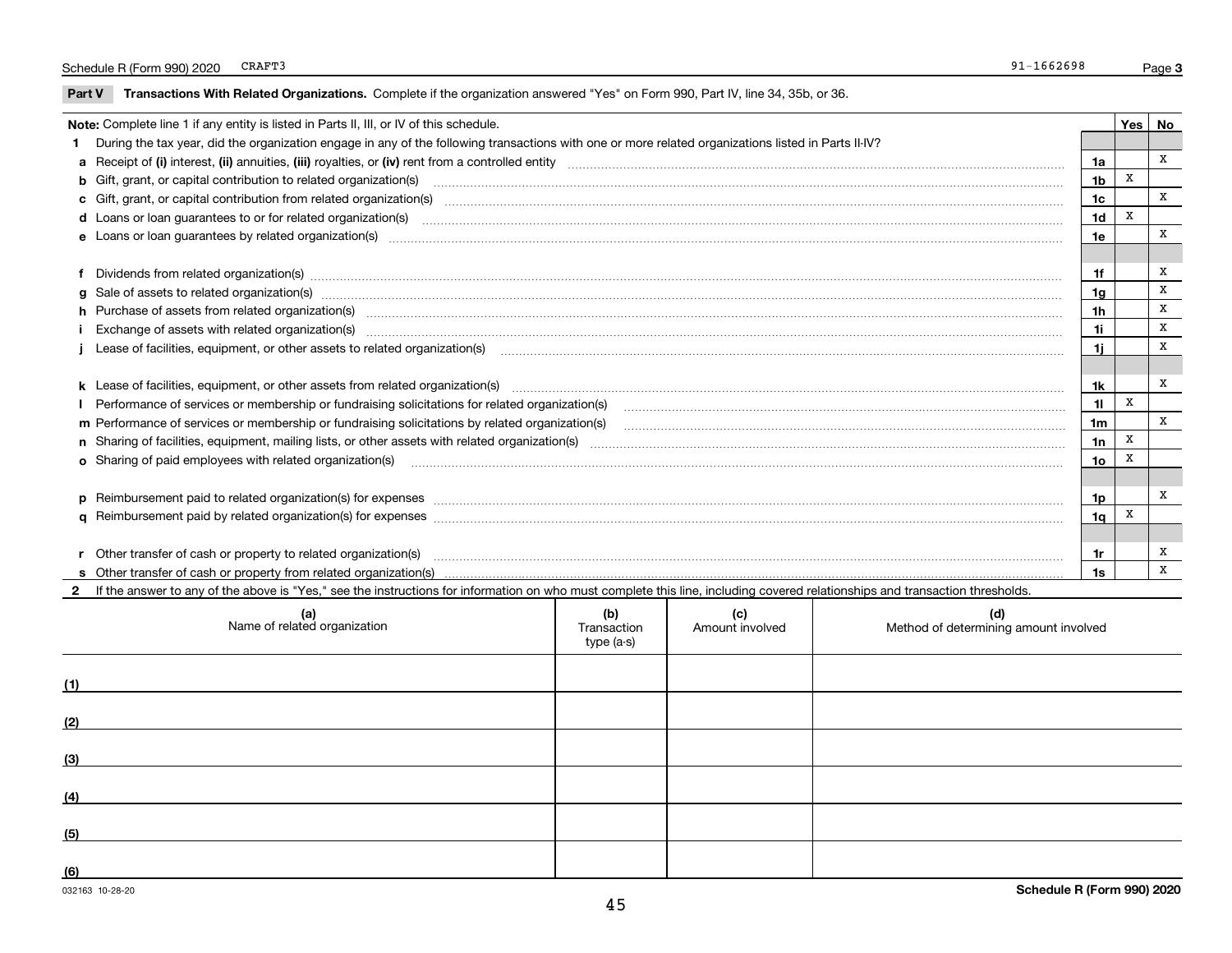#### Schedule R (Form 990) 2020 CRAFT3 3 200 CRAFT3 CRAFT3

**Part VI Unrelated Organizations Taxable as a Partnership. Complete if the organization answered "Yes" on Form 990, Part IV, line 37.** 

Provide the following information for each entity taxed as a partnership through which the organization conducted more than five percent of its activities (measured by total assets or gross revenue) that was not a related organization. See instructions regarding exclusion for certain investment partnerships.

| (a)<br>Name, address, and EIN<br>of entity | (b)<br>Primary activity | (c)<br>Legal domicile<br>(state or foreign<br>country) | (d)<br>Predominant income<br>(related, unrelated,<br>excluded from tax under<br>sections 512-514) | $\begin{array}{c} \textbf{(e)}\\ \text{Are all} \\ \text{partners sec.}\\ 501(c)(3)\\ \text{orgs.?} \end{array}$<br>Yes No | (f)<br>Share of<br>total<br>income | (g)<br>Share of<br>end-of-year<br>assets | (h)<br>Dispropor-<br>tionate<br>allocations?<br>Yes No | (i)<br>Code V-UBI<br>amount in box 20 managing<br>of Schedule K-1 partner? ownership<br>(Form 1065)<br>ves No | (i)<br>Yes No | (k) |
|--------------------------------------------|-------------------------|--------------------------------------------------------|---------------------------------------------------------------------------------------------------|----------------------------------------------------------------------------------------------------------------------------|------------------------------------|------------------------------------------|--------------------------------------------------------|---------------------------------------------------------------------------------------------------------------|---------------|-----|
|                                            |                         |                                                        |                                                                                                   |                                                                                                                            |                                    |                                          |                                                        |                                                                                                               |               |     |
|                                            |                         |                                                        |                                                                                                   |                                                                                                                            |                                    |                                          |                                                        |                                                                                                               |               |     |
|                                            |                         |                                                        |                                                                                                   |                                                                                                                            |                                    |                                          |                                                        |                                                                                                               |               |     |
|                                            |                         |                                                        |                                                                                                   |                                                                                                                            |                                    |                                          |                                                        |                                                                                                               |               |     |
|                                            |                         |                                                        |                                                                                                   |                                                                                                                            |                                    |                                          |                                                        |                                                                                                               |               |     |
|                                            |                         |                                                        |                                                                                                   |                                                                                                                            |                                    |                                          |                                                        |                                                                                                               |               |     |
|                                            |                         |                                                        |                                                                                                   |                                                                                                                            |                                    |                                          |                                                        |                                                                                                               |               |     |
|                                            |                         |                                                        |                                                                                                   |                                                                                                                            |                                    |                                          |                                                        |                                                                                                               |               |     |

**Schedule R (Form 990) 2020**